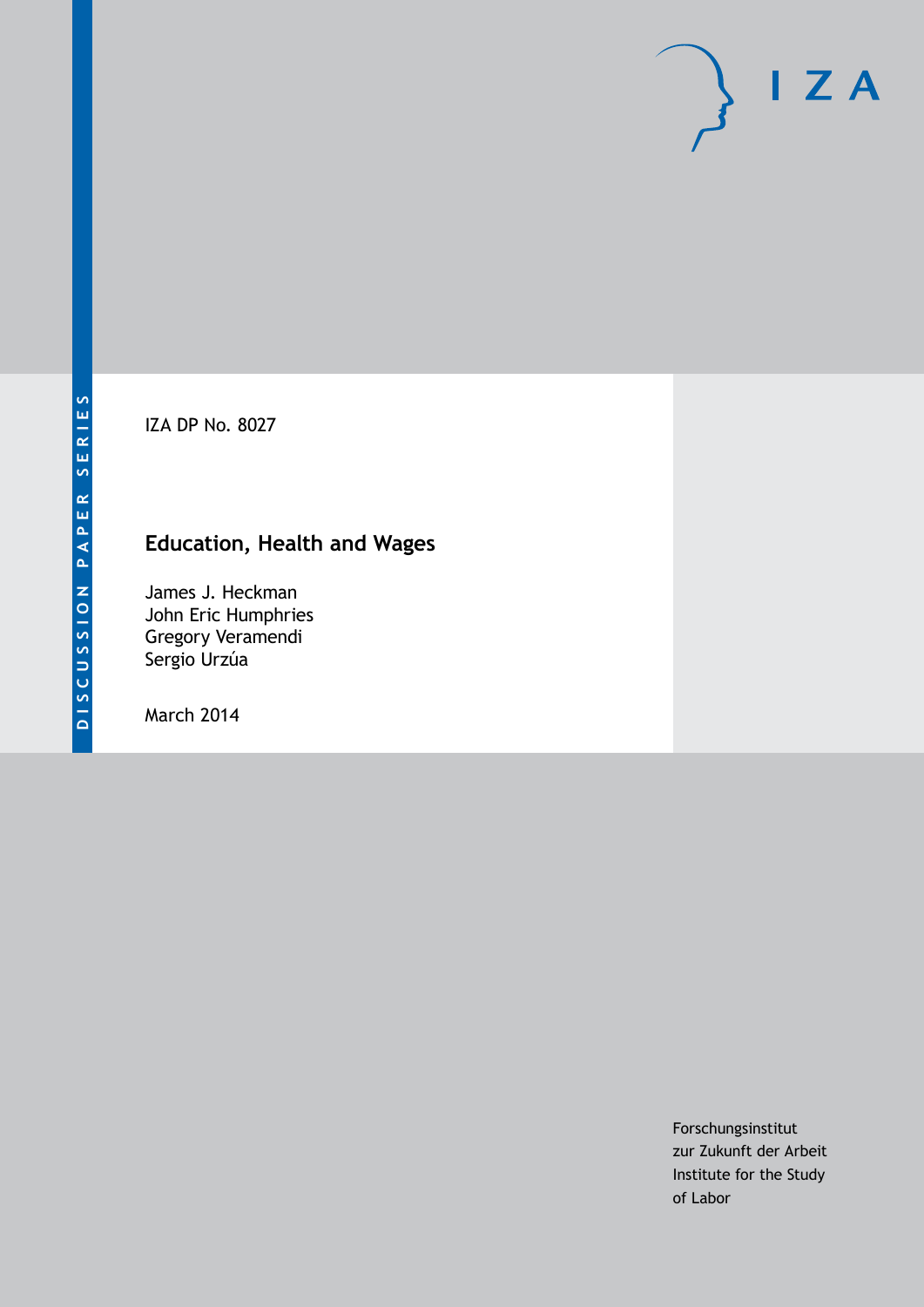# **Education, Health and Wages**

## **James J. Heckman**

*University of Chicago, American Bar Foundation and IZA*

## **John Eric Humphries**

*University of Chicago*

## **Gregory Veramendi**

*Arizona State University*

## **Sergio Urzúa**

*University of Maryland NBER and IZA*

### Discussion Paper No. 8027 March 2014

IZA

P.O. Box 7240 53072 Bonn **Germany** 

Phone: +49-228-3894-0 Fax: +49-228-3894-180 E-mail: [iza@iza.org](mailto:iza@iza.org)

Any opinions expressed here are those of the author(s) and not those of IZA. Research published in this series may include views on policy, but the institute itself takes no institutional policy positions. The IZA research network is committed to the IZA Guiding Principles of Research Integrity.

The Institute for the Study of Labor (IZA) in Bonn is a local and virtual international research center and a place of communication between science, politics and business. IZA is an independent nonprofit organization supported by Deutsche Post Foundation. The center is associated with the University of Bonn and offers a stimulating research environment through its international network, workshops and conferences, data service, project support, research visits and doctoral program. IZA engages in (i) original and internationally competitive research in all fields of labor economics, (ii) development of policy concepts, and (iii) dissemination of research results and concepts to the interested public.

<span id="page-1-0"></span>IZA Discussion Papers often represent preliminary work and are circulated to encourage discussion. Citation of such a paper should account for its provisional character. A revised version may be available directly from the author.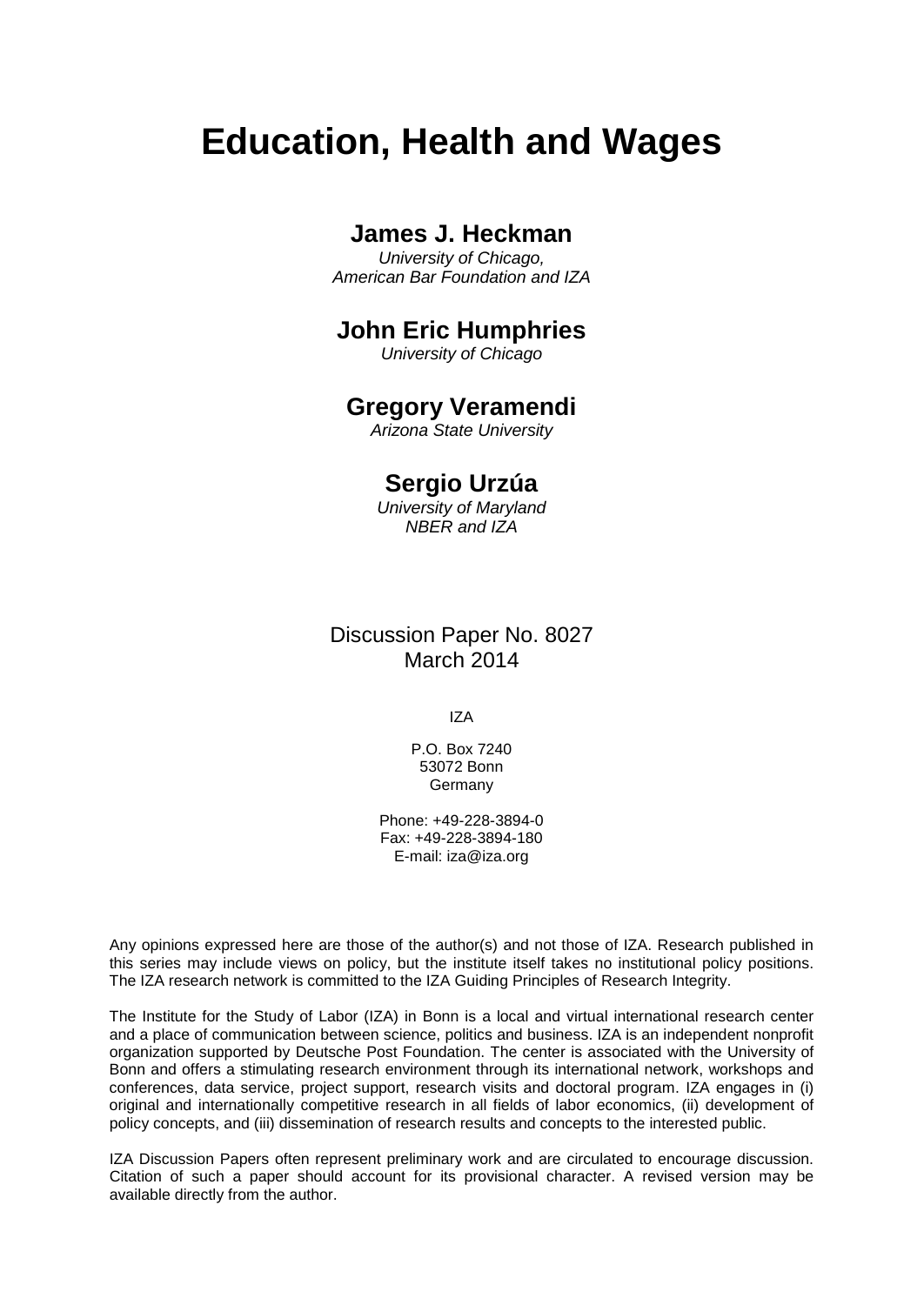IZA Discussion Paper No. 8027 March 2014

# **ABSTRACT**

# **Education, Health and Wages[\\*](#page-1-0)**

This paper develops and estimates a model with multiple schooling choices that identifies the causal effect of different levels of schooling on health, health-related behaviors, and labor market outcomes. We develop an approach that is a halfway house between a reduced form treatment effect model and a fully formulated dynamic discrete choice model. It is computationally tractable and identifies the causal effects of educational choices at different margins. We estimate distributions of responses to education and find evidence for substantial heterogeneity in unobserved variables on which agents make choices. The estimated treatment effects of education are decomposed into the direct benefits of attaining a given level of schooling and indirect benefits from the option to continue on to further schooling. Continuation values are an important component of our estimated treatment effects. While the estimated causal effects of education are substantial for most outcomes, we also estimate a quantitatively important effect of unobservables on outcomes. Both cognitive and socioemotional factors contribute to shaping educational choices and labor market and health outcomes. We improve on LATE by identifying the groups affected by variations in the instruments. We find benefits of cognition on most outcomes apart from its effect on schooling attainment. The benefits of socioemotional skills on outcomes beyond their effects on schooling attainment are less precisely estimated.

JEL Classification: C32, C38, I12, I14, I21

Keywords: education, early endowments, factor models, health, treatment effects

Corresponding author:

James Heckman Department of Economics University of Chicago 1126 East 59th Street Chicago, IL USA E-mail: [jjh@uchicago.edu](mailto:jjh@uchicago.edu)

We thank the editor, Rob Shimer, two anonymous referees, and Chris Taber for very helpful comments on this draft. This research was supported in part by the American Bar Foundation, the Pritzker Children's Initiative, the Buffett Early Childhood Fund, NICHD 5R37HD065072, 1R01HD54702, an anonymous funder, the support of a European Research Council grant hosted by University College Dublin, DEVHEALTH 269874, and a grant from the Institute for New Economic Thinking (INET) to the Human Capital and Economic Opportunity Global Working Group (HCEO)-an initiative of the Becker Friedman Institute for Research in Economics (BFI). Humphries acknowledges the support of a National Science Foundation Graduate Research Fellowship. The views expressed in this paper are those of the authors and not necessarily those of the funders or persons named here. The Web Appendix for this paper is [http://heckman.uchicago.edu/effect\\_ed\\_choice\\_labor.](http://heckman.uchicago.edu/effect_ed_choice_labor)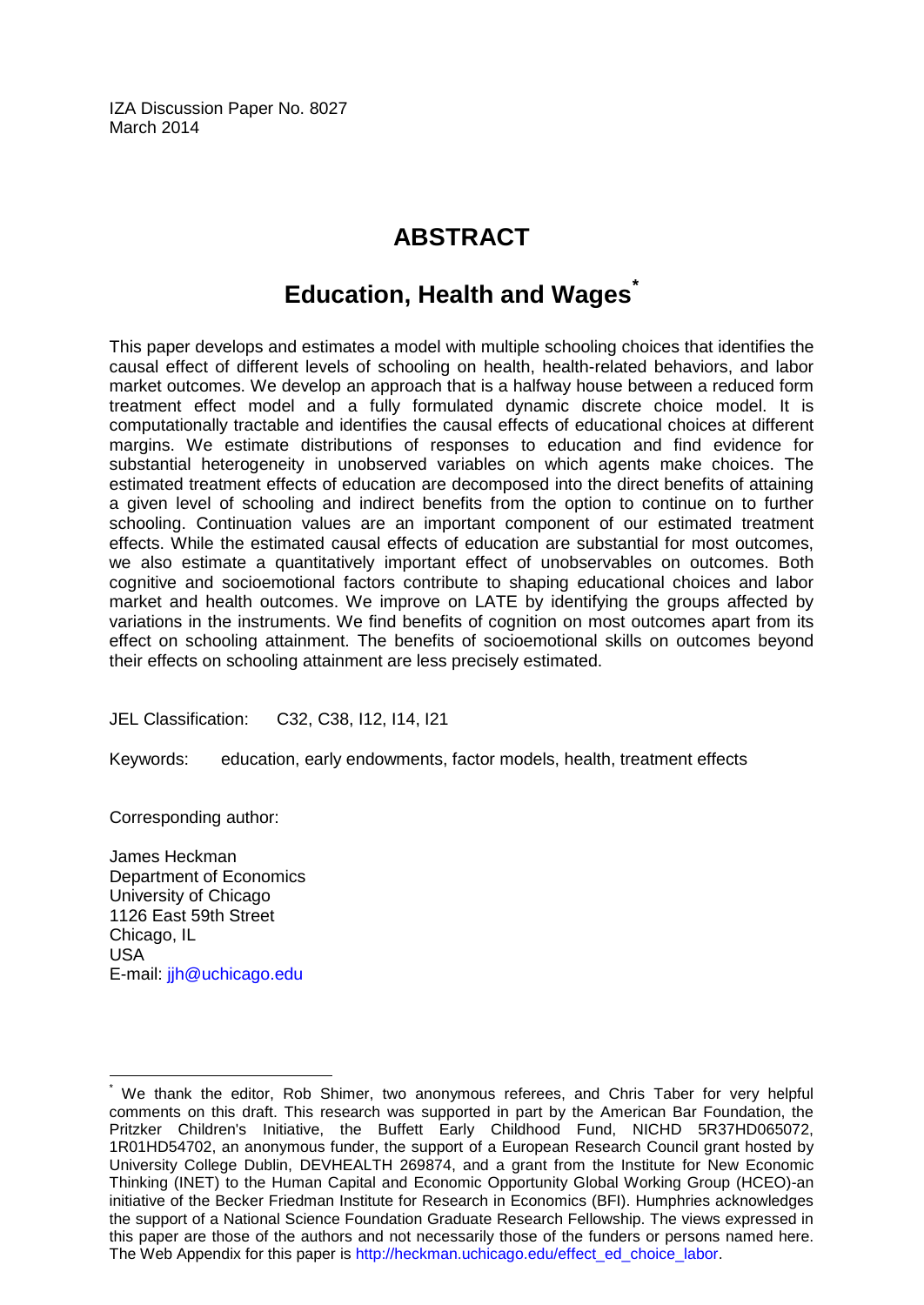## 1 Introduction

Persons with more schooling have better health, healthier behaviors, and higher wages. The causal basis for these relationships is the topic of a large literature.<sup>[1](#page-3-0)</sup>

Figure [1](#page-4-0) illustrates these familiar empirical regularities for the four outcomes analyzed in this paper: wages, health, self-esteem, and smoking.<sup>[2](#page-3-1)</sup> The black bar in each panel shows the unadjusted mean difference in outcomes for persons at the indicated levels of educational attainment compared to those for high school dropouts. An obvious explanation for such relationships is ability bias. However, as shown by the grey bars in Figure [1,](#page-4-0) adjusting for family background and adolescent measures of ability attenuates, but does not eliminate, the estimated effects of education.<sup>[3](#page-3-2)</sup>

It is easy to fault the simple adjustments used in Figure [1.](#page-4-0) The measures used to make the adjustments may be incomplete or imperfect. Such concerns have given rise to a search for instrumental variables (exclusion restrictions including randomization and regression discontinuity methods) to secure causal estimates of the effect of education.

The IV literature has itself been faulted. The available instruments for schooling are often weak (see [Bound, Jaeger, and Baker,](#page-53-0) [1995\)](#page-53-0). When agents select into schooling on the basis of their idiosyncratic benefits from it, instruments identify "causal effects" for unidentified groups of persons (see, e.g., [Heckman,](#page-57-0) [1997;](#page-57-0) [Heckman and Vytlacil,](#page-58-0) [1999,](#page-58-0) [2005\)](#page-59-0) that often differ from average treatment effects, treatment on the treated, or policyrelevant treatment effects (see [Carneiro, Heckman, and Vytlacil,](#page-54-0) [2011\)](#page-54-0). Regression discontinuity methods identify responses for individuals at the points of discontinuity of the instruments which may or may not be the individuals toward which policies are best targeted.

<span id="page-3-0"></span><sup>&</sup>lt;sup>1</sup>A positive association between education and labor market outcomes has long been noted in the literature [\(Mincer,](#page-60-0) [1958;](#page-60-0) [Becker,](#page-53-1) [1964;](#page-53-1) [Mincer,](#page-60-1) [1974\)](#page-60-1). For surveys, see [Card](#page-54-1) [\(1999\)](#page-54-1) and [Heckman, Lochner,](#page-58-1) [and Todd](#page-58-1) [\(2006\)](#page-58-1) and the references they cite. The positive correlation between schooling and health is also a well-established finding [\(Grossman,](#page-56-0) [1972,](#page-56-0) [2000,](#page-56-1) [2006\)](#page-56-2). See also [Adams](#page-52-0) [\(2002\)](#page-52-0); [Arendt](#page-53-2) [\(2005\)](#page-53-2); [Lleras-Muney](#page-59-1) [\(2005\)](#page-59-1); [Silles](#page-60-2) [\(2009\)](#page-60-2); [Spasojevic](#page-60-3) [\(2003\)](#page-60-3); [Arkes](#page-53-3) [\(2003\)](#page-53-3); [Auld and Sidhu](#page-53-4) [\(2005\)](#page-53-4); [Grossman](#page-56-3) [\(2008\)](#page-56-3); [Grossman](#page-56-4) [and Kaestner](#page-56-4) [\(1997\)](#page-56-4); [Cutler and Lleras-Muney](#page-55-0) [\(2010\)](#page-55-0); [Conti, Heckman, and Urzua](#page-55-1) [\(2010\)](#page-55-1), and the literature review in Section [B](#page--1-0) of the Web Appendix.

<span id="page-3-1"></span><sup>2</sup>The Web Appendix reports results for other outcomes.

<span id="page-3-2"></span> ${}^{3}$ See, e.g., the papers cited in [Card](#page-54-1) [\(1999\)](#page-54-1).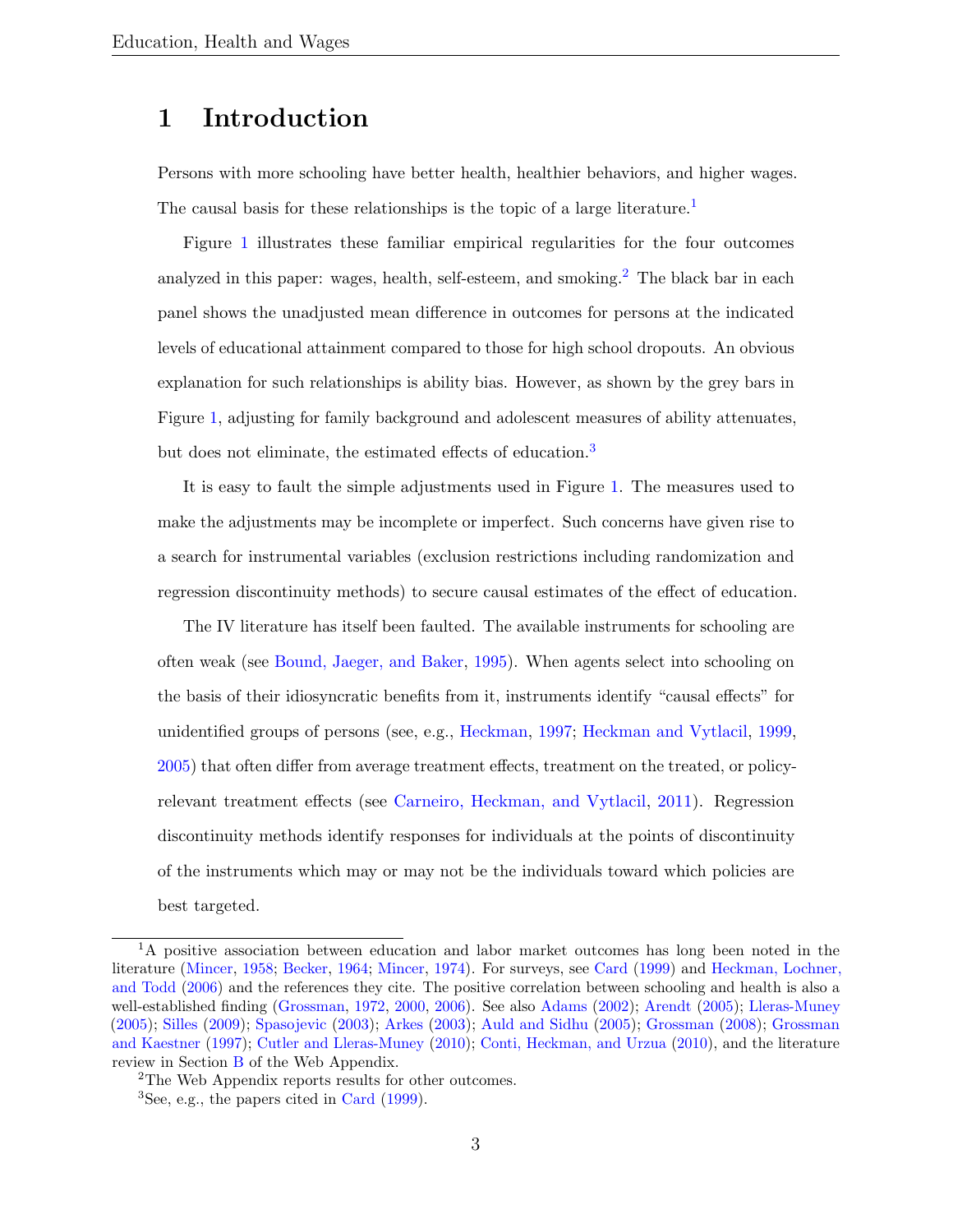

#### <span id="page-4-0"></span>Figure 1: The Observed Benefits from Education after Controlling for Background and Ability

Notes: The bars represent the coefficients from a regression of the designated outcome on dummies for educational attainment, where the omitted category is high school dropout. Regressions are run adding successive controls for background and proxies for ability. Background controls include race, region of residence in 1979, urban status in 1979, broken home status, number of siblings, mother's education, father's education, and family income in 1979. Proxies for ability are average score on the ASVAB tests and ninth grade GPA in core subjects (language, math, science, and social science). "Some College" includes anyone who enrolled in college, but did not receive a four-year college degree. Source: NLSY79 data.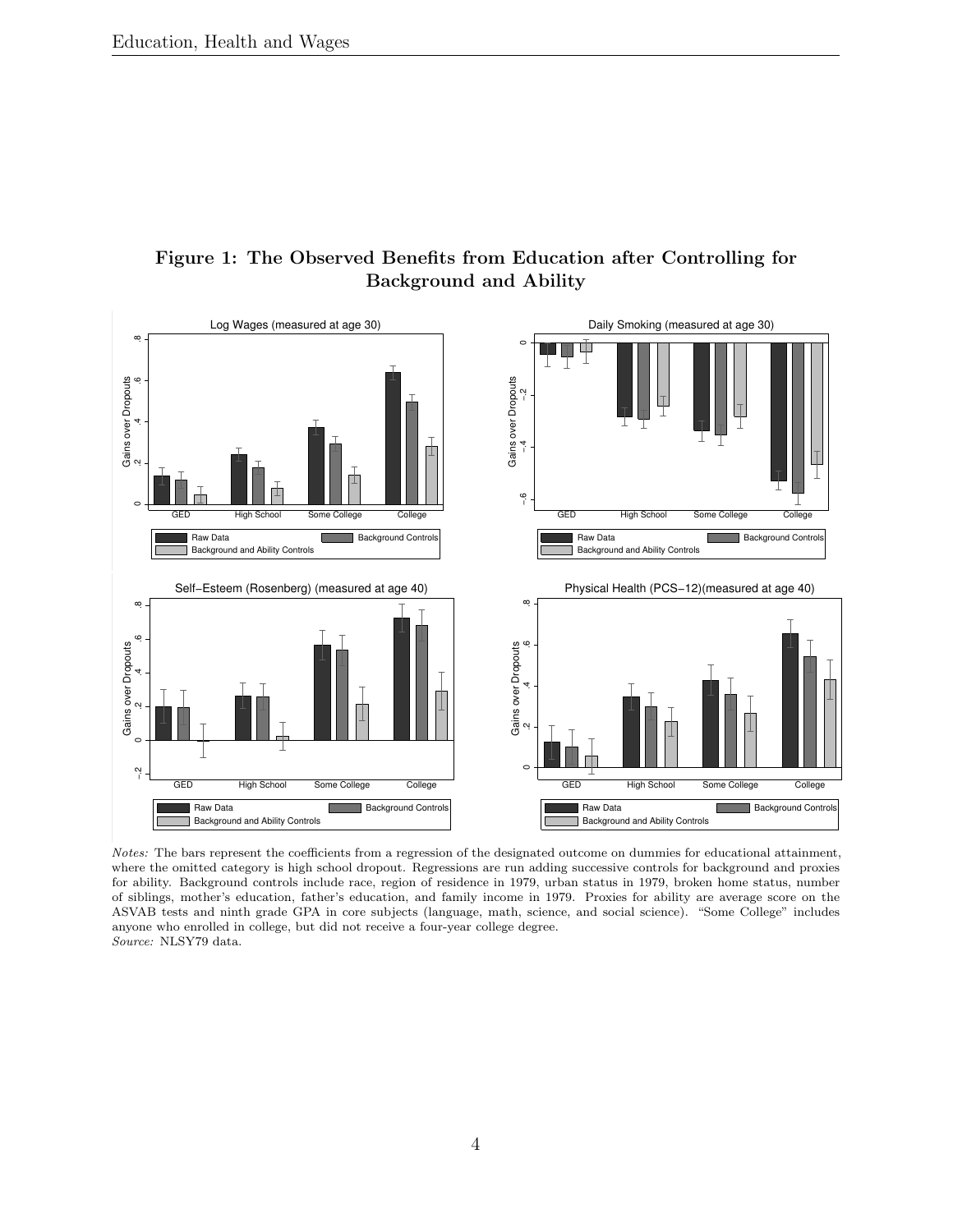Most of the treatment effect literature focuses on identifying the effects of choosing between two levels of final schooling attainment or else assumes that schooling is captured by "years of schooling"<sup>[4](#page-5-0)</sup> and estimates versions of the [Mincer](#page-60-1)  $(1974)$  model.<sup>[5](#page-5-1)</sup> With a few notable exceptions,  $6$  little work in the treatment effect literature considers models with multiple discrete schooling levels or dynamic models of schooling attainment. Moreover, identifying treatment effects at multiple margins of choice requires choicespecific instruments that are often not available.

A growing literature formulates and estimates dynamic discrete choice models of schooling that account for both the nonlinearity of the effects of schooling and the information available to agents when they make their schooling choices.<sup>[7](#page-5-3)</sup> With these models, it is possible to identify the margins of choice which different instruments identify and the populations affected by the various instruments.<sup>[8](#page-5-4)</sup>

However, many question the robustness of estimates from such models because of the often strong assumptions made about schooling choice models, the information sets that agents are assumed to act on, the apparent arbitrariness in the choices of functional forms in the estimation equations, and the invocation of assumptions about the support of the instruments (see, e.g., [Imbens,](#page-59-2) [2010\)](#page-59-2). Many scholars report difficulties in identifying crucial cost parameters.[9](#page-5-5) Nonpecuniary or "psychic" costs play a dominant role in many structural models of schooling in which agents are assumed to make choices to maximize expected future net income. See, e.g., [Cunha, Heckman, and](#page-55-2) [Navarro](#page-55-2) [\(2005\)](#page-55-2); [Eisenhauer, Heckman, and Mosso](#page-56-5) [\(2013\)](#page-56-5); [Abbott, Gallipoli, Meghir,](#page-52-1) [and Violante](#page-52-1) [\(2013\)](#page-52-1). Unexplained "psychic costs" or tastes for schooling substantially outweigh financial costs in accounting for schooling choices. This casts some doubt on

<span id="page-5-1"></span><span id="page-5-0"></span><sup>&</sup>lt;sup>4</sup>See [Card](#page-54-1)  $(1999)$  for a survey.

<sup>&</sup>lt;sup>5</sup>See [Heckman, Lochner, and Todd](#page-58-1) [\(2006\)](#page-58-1) for a discussion of the empirical evidence against the Mincer model. There is abundant evidence of "sheepskin" effects, i.e. nonlinearities associated with completion of college. Those authors also show that the original Mincer model ignores continuation values to education which we show to be an important component of the "true" effect of schooling.

<span id="page-5-2"></span><sup>6</sup>[Angrist and Imbens](#page-52-2) [\(1995\)](#page-52-2) and [Heckman, Urzua, and Vytlacil](#page-58-2) [\(2006\)](#page-58-2). The latter paper points out some difficulties in the economic interpretation of the decompositions reported in the former paper.

<span id="page-5-3"></span><sup>7</sup>[Keane and Wolpin](#page-59-3) [\(1997\)](#page-59-3); [Keane, Todd, and Wolpin](#page-59-4) [\(2011\)](#page-59-4).

<span id="page-5-4"></span><sup>8</sup>This approach produces conceptually clean models. See [Heckman and Urzua](#page-58-3) [\(2010\)](#page-58-3).

<span id="page-5-5"></span><sup>9</sup>See, e.g., [Eisenhauer, Heckman, and Mosso](#page-56-5) [\(2013\)](#page-56-5) and [Eisenhauer, Heckman, and Vytlacil](#page-56-6) [\(2014\)](#page-56-6).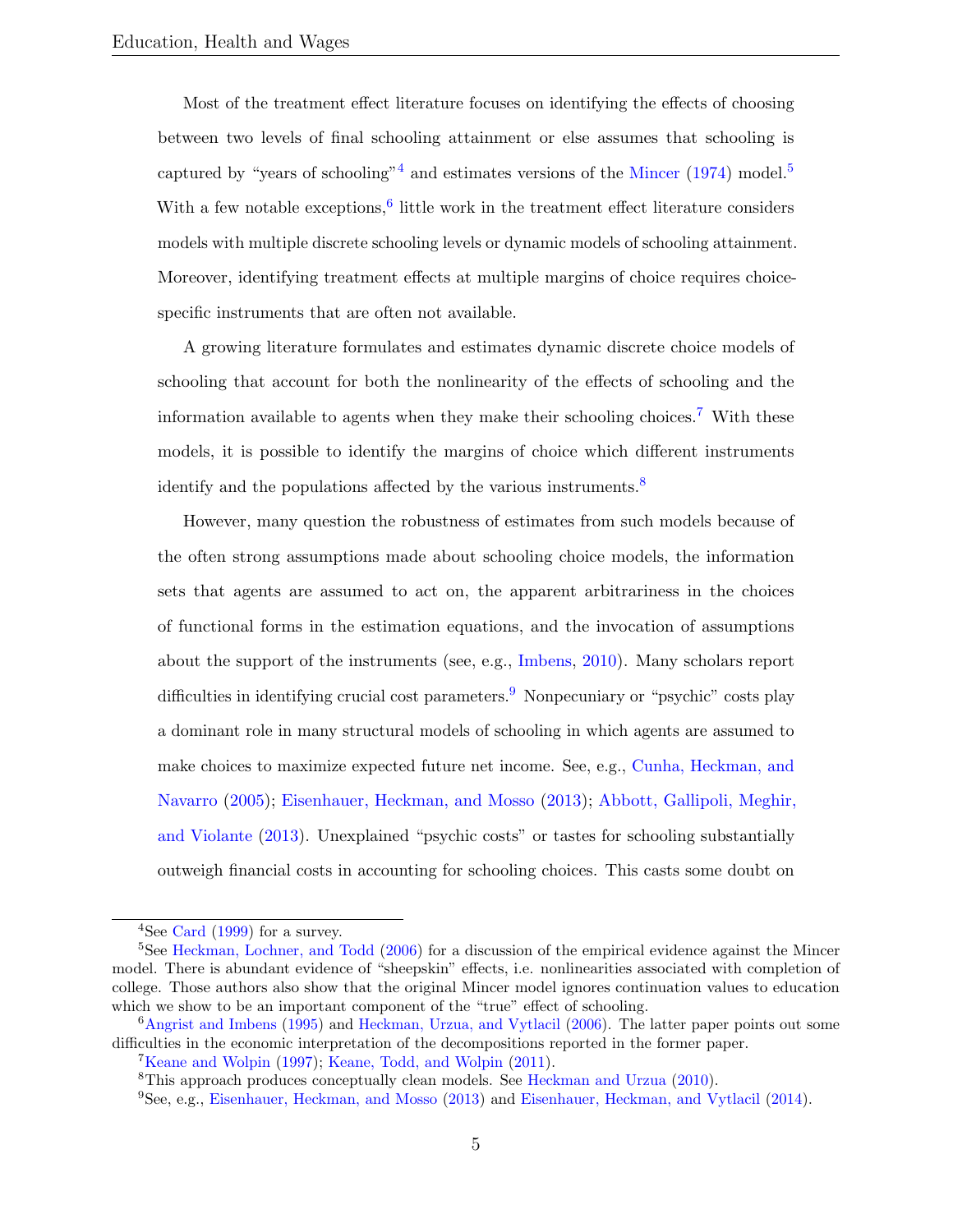the specifications of decision rules used in the current structural literature.

As a result of the criticism directed against the various approaches, the literature on the "causal effects" of schooling is divided into camps organized around favored methodologies, as well as beliefs about the questions they think can be "credibly" answered by the data. This paper implements an approach that is a halfway house between the IV literature that reports "effects" at unspecified margins and the fully structural dynamic discrete choice literature. Our approach draws on identifying strategies from the matching, IV, and control function literatures.<sup>[10](#page-6-0)</sup> We identify the causal effects of schooling at different stages of the life cycle based in part on a rich set of covariates to control for selection bias. We also use exclusion restrictions to identify our model as in the IV and control function literatures. Like the structural econometrics literature, we estimate causal effects at clearly identified margins of choice for populations affected by policies. Unlike the structural literature, we are agnostic about the specific model of choice used by agents. We approximate the dynamic choice model following suggestions of [Heckman](#page-57-1) [\(1981\)](#page-57-1), [Eckstein and Wolpin](#page-55-3) [\(1989\)](#page-55-3), [Cameron](#page-54-2) [and Heckman](#page-54-2) [\(2001\)](#page-54-2), and [Geweke and Keane](#page-56-7) [\(2001\)](#page-56-7).

We build on the sequential discrete choice model of [Cameron and Heckman](#page-54-2) [\(2001\)](#page-54-2) by adding schooling-specific outcome equations and by adding interpretable measurements to proxy the cognitive and socioemotional variables found to be important predictors of schooling, the returns to schooling, and the psychic costs of schooling.<sup>[11](#page-6-1)</sup> We explore the dimension of the space of unobservables required to control for selection and to fit the data. Instead of trying to purge the effects of multiple abilities on outcomes to isolate causal effects of schooling, we estimate the effects of these abilities in shaping schooling and in mediating the effects of schooling on outcomes. We use numerous proxies of both cognitive and socioemotional abilities in an attempt to account for ability bias at multiple margins of choice. We find that at least two dimensions of heterogeneity are required to produce an adequate empirical model of schooling and its effects on

<span id="page-6-1"></span><span id="page-6-0"></span><sup>10</sup>See [Heckman](#page-57-2) [\(2008\)](#page-57-2) for a review of these alternative approaches.

<sup>&</sup>lt;sup>11</sup>See the evidence in [Borghans, Duckworth, Heckman, and ter Weel](#page-53-5) [\(2008\)](#page-53-5) and [Almlund, Duckworth,](#page-52-3) [Heckman, and Kautz](#page-52-3) [\(2011\)](#page-52-3).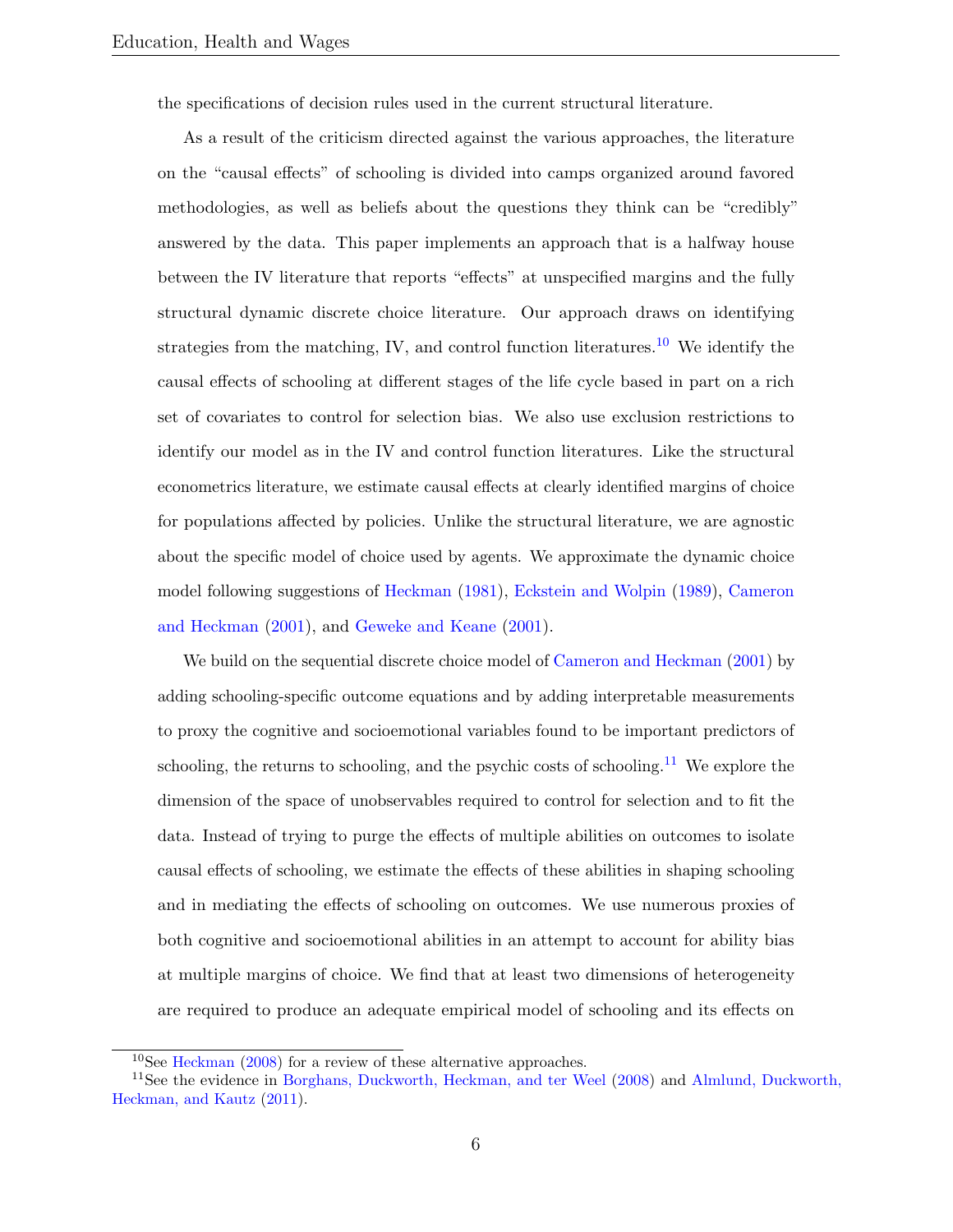outcomes. We also find that after accounting for these abilities, there is little additional role for unmeasured abilities in shaping the dependence between schooling decisions and outcomes. We account for measurement error in measuring abilities and show that doing so has important consequences.<sup>[12](#page-7-0)</sup> We capture heterogeneity in the response to treatment on which individuals sort into schooling that is a hallmark of the recent IV literature. We estimate the empirical consequences of sorting on multiple components of ability.

In our model, as in standard dynamic discrete choice models, educational choices at one stage open up educational options at later stages. The expected consequences of future choices and their costs are *implicitly* valued by individuals when deciding whether or not to continue their schooling. Our empirical strategy allows for these ex ante valuations but does not explicitly estimate them.<sup>[13](#page-7-1)</sup> We decompose the ex post treatment effects of educational choices into the direct benefits of the choice and the continuation values arising from access to additional education beyond the current choice. Thus we estimate ex post returns to schooling both as the direct causal benefit comparing two final schooling levels—the traditional focus in the human capital literature (see, e.g., [Becker,](#page-53-1) [1964\)](#page-53-1)—and as returns through continuation values created by the options opened up by schooling [\(Weisbrod,](#page-60-4) [1962;](#page-60-4) [Comay, Melnik, and Pollatschek,](#page-54-3) [1973;](#page-54-3) [Altonji,](#page-52-4) [1993;](#page-52-4) [Cameron and Heckman,](#page-53-6) [1993;](#page-53-6) and [Heckman, Lochner, and Todd,](#page-58-1) [2006\)](#page-58-1).

Our paper also contributes to an emerging literature on the importance of both cognitive and socioemotional skills in shaping life outcomes (see [Borghans, Duckworth,](#page-53-5) [Heckman, and ter Weel,](#page-53-5) [2008;](#page-53-5) [Heckman, Stixrud, and Urzua,](#page-58-4) [2006;](#page-58-4) [Almlund, Duckworth,](#page-52-3) [Heckman, and Kautz,](#page-52-3) [2011\)](#page-52-3). The traditional literature on the benefits of education focuses on the effects of cognitive ability. We confirm the findings in the recent literature that both cognitive and socioemotional skills are important predictors of educational attainment. Fixing schooling levels, the effects of cognition on outcomes are still substantial. The estimates of the within-schooling effects of socioemotional skills on outcomes are less precisely estimated.

<span id="page-7-0"></span><sup>&</sup>lt;sup>12</sup>See Section  $\bf{F}$  $\bf{F}$  $\bf{F}$  of the Web Appendix for evidence on this issue.

<span id="page-7-1"></span><sup>&</sup>lt;sup>13</sup>See, e.g., [Eisenhauer, Heckman, and Mosso](#page-56-5) [\(2013\)](#page-56-5), where this is done.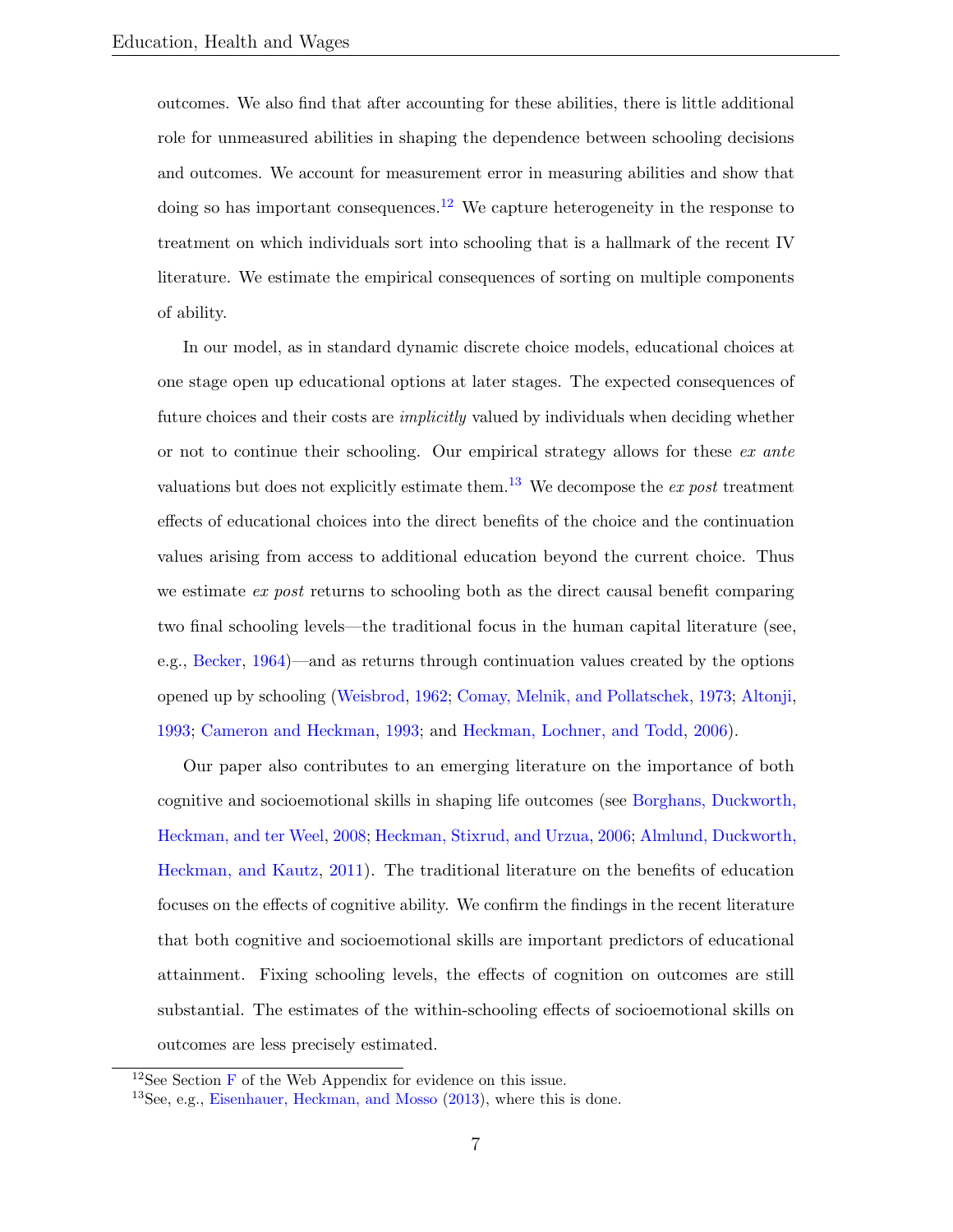We find that (a) there is substantial sorting into schooling both on cognitive and socioemotional measures; (b) there are causal effects of education on smoking, physical health, and wages at all levels of schooling; (c) for most outcomes, only high-ability people benefit from graduating from college. An exception to this rule is that low-ability people are the only ability group to benefit in terms of self-esteem; (d) continuation values are an important component of the causal effects of schooling; and (e) measurement error is empirically important, and ignoring it affects our estimates. We also contribute to the literature on the non-market benefits of education by studying the causal effects of education on health, healthy behaviors, and mental health (see, e.g., [Lochner,](#page-59-5) [2011,](#page-59-5) [Oreopoulos and Salvanes,](#page-60-5) [2011,](#page-60-5) and [Cawley and Ruhm,](#page-54-4) [2012\)](#page-54-4).

#### 1.1 The Benefits and Limitations of Our Approach

Like the treatment effect literature, our approach enables us to identify the *gross* benefits of education. Unlike what is obtained from that approach, we can identify average benefits for persons at multiple levels of schooling in terms of observable and unobservable characteristics. The approach adopted in this paper complements the analyses of [Heckman and Vytlacil](#page-58-0) [\(1999,](#page-58-0) [2005,](#page-59-0) [2007a](#page-59-6)[,b\)](#page-59-7); [Heckman, Urzua, and Vytlacil](#page-58-2) [\(2006\)](#page-58-2), and [Carneiro, Heckman, and Vytlacil](#page-54-0) [\(2011\)](#page-54-0) by providing a flexible parametric alternative to their data-demanding semi-parametric analyses. Our approach is useful in estimating parameters for samples of moderate size, such as the NLSY79 data analyzed in this paper.

Because we are agnostic about the decision model used by our agents, like the rest of the treatment effect literature, we do not identify costs.<sup>[14](#page-8-0)</sup> We do not impose particular models of expectations such as rational expectations. Fully structural models do so, but typically impose greater parametric structure. Accordingly, we cannot estimate ex ante

<span id="page-8-0"></span><sup>&</sup>lt;sup>14</sup>We can use auxiliary data to identify components of costs such as tuition. However, we cannot identify the full components of cost, including psychic costs, which have been estimated to be very important. See [Eisenhauer, Heckman, and Mosso](#page-56-5) [\(2013\)](#page-56-5), [Eisenhauer, Heckman, and Vytlacil](#page-56-6) [\(2014\)](#page-56-6), and [Abbott, Gallipoli,](#page-52-1) [Meghir, and Violante](#page-52-1) [\(2013\)](#page-52-1) where explicit structural approaches are developed and applied to generate treatment effects and the costs and benefits of treatments. Structural models like those of [Eisenhauer,](#page-56-5) [Heckman, and Mosso](#page-56-5) [\(2013\)](#page-56-5) identify both ex ante and ex post rates of return.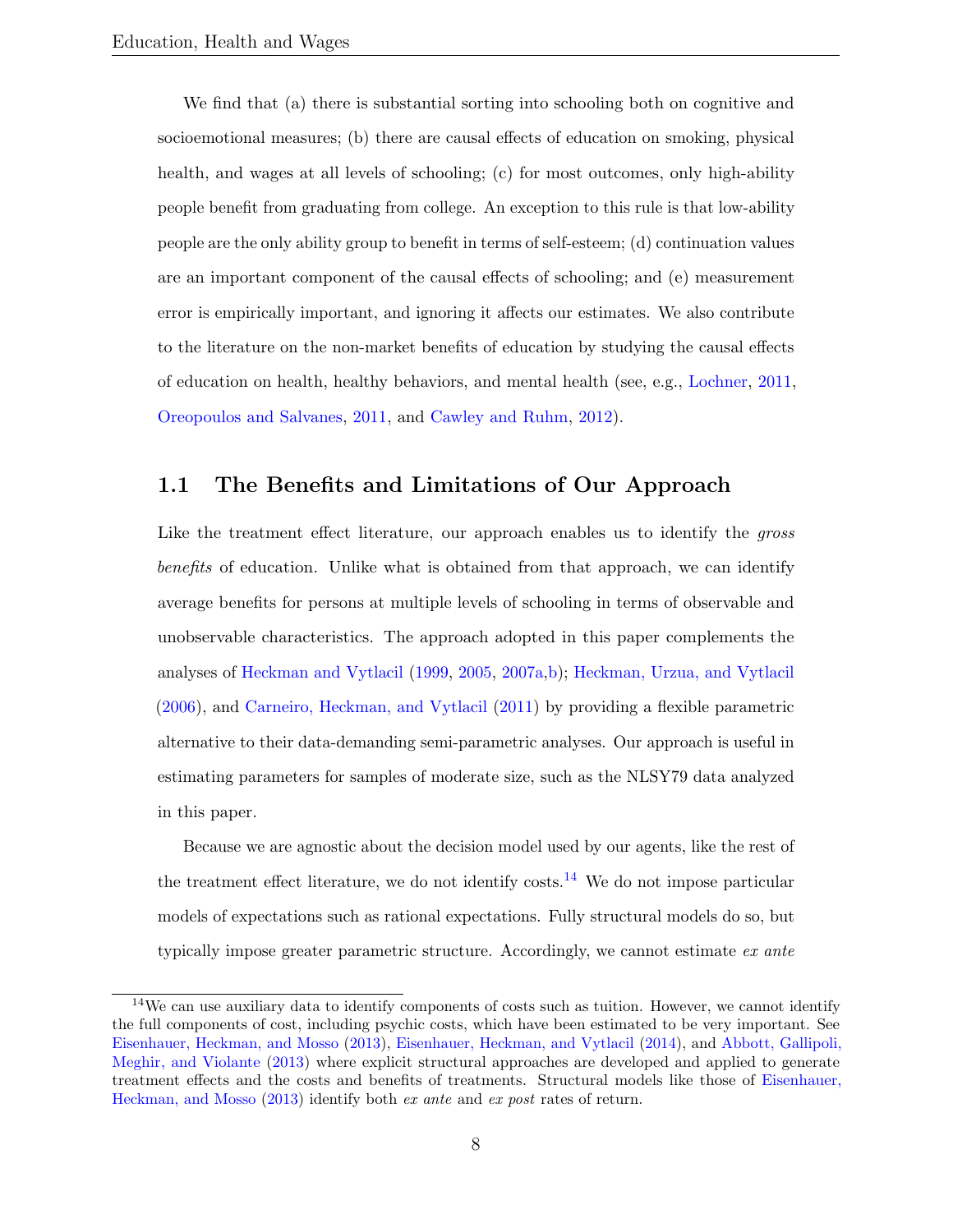benefits and costs, nor can we estimate net rates of return. This limitation precludes a full cost-benefit analysis. With our approach we can only identify a portion of the ingredients required to evaluate social programs—the ex post gross benefit portion emphasized in the literature on treatment effects although monetary components of cost may be available from auxiliary sources. Our approach represents a computationally tractable compromise between the conventional literature on treatment effects and a fully structural approach that allows us to explore economically relevant margins of choice without imposing strong assumptions about agent decision making.

## <span id="page-9-0"></span>2 The Model

We estimate a sequential model of schooling with the transitions at the nodes shown in Figure [2,](#page-10-0) where  $\mathcal J$  is a set of possible schooling states,  $\mathcal C_{j,j'}$  is the available choice set for a person at j choosing between remaining at j or transiting to j', where  $j, j' \in J$ . J is not necessarily ordered.  $D_{j,j'} = 1$  if a person at j chooses  $j' \in C_{j,j'}$  at decision node  $\{j, j'\}$ .  $D_{j, j'} \in \mathcal{D}$ , the set of possible educational transition decisions taken by an individual over the life cycle. We assume that the environment is time-stationary and that educational decisions are irreversible. Each choice set contains two options: (a) remain at  $j \in \mathcal{C}_{j,j'}$  or (b) continue on to  $j' \in \mathcal{C}_{j,j'}$ , where  $j' \neq j$ .

 $Q_{j,j'}=1$  denotes that a person gets to decision node  $\{j,j'\}$ .  $Q_{j,j'}=0$  if the person never visits decision node  $\{j, j'\}$ . The history of nodes visited by an agent can be described by the collection of  $Q_{j,j'}$  such that  $Q_{j,j'} = 1$ . Clearly,  $D_{j,j'}$  is not defined if  $Q_{j,j'}=0$ . Formally we assign the value "0" to such undefined states, but we could assign any finite value.

We adopt the convention that  $j = 0$  is the state of being without a high school credential;  $j = 1$  denotes being a high school graduate;  $j = 2$  denotes getting a GED (an option for dropouts);  $j = 3$  denotes attending college;  $j = 4$  denotes graduating college. The "j" denotes possible states a person can visit. We let s denote the realized final schooling level, and S denote the discrete random variable. A person who drops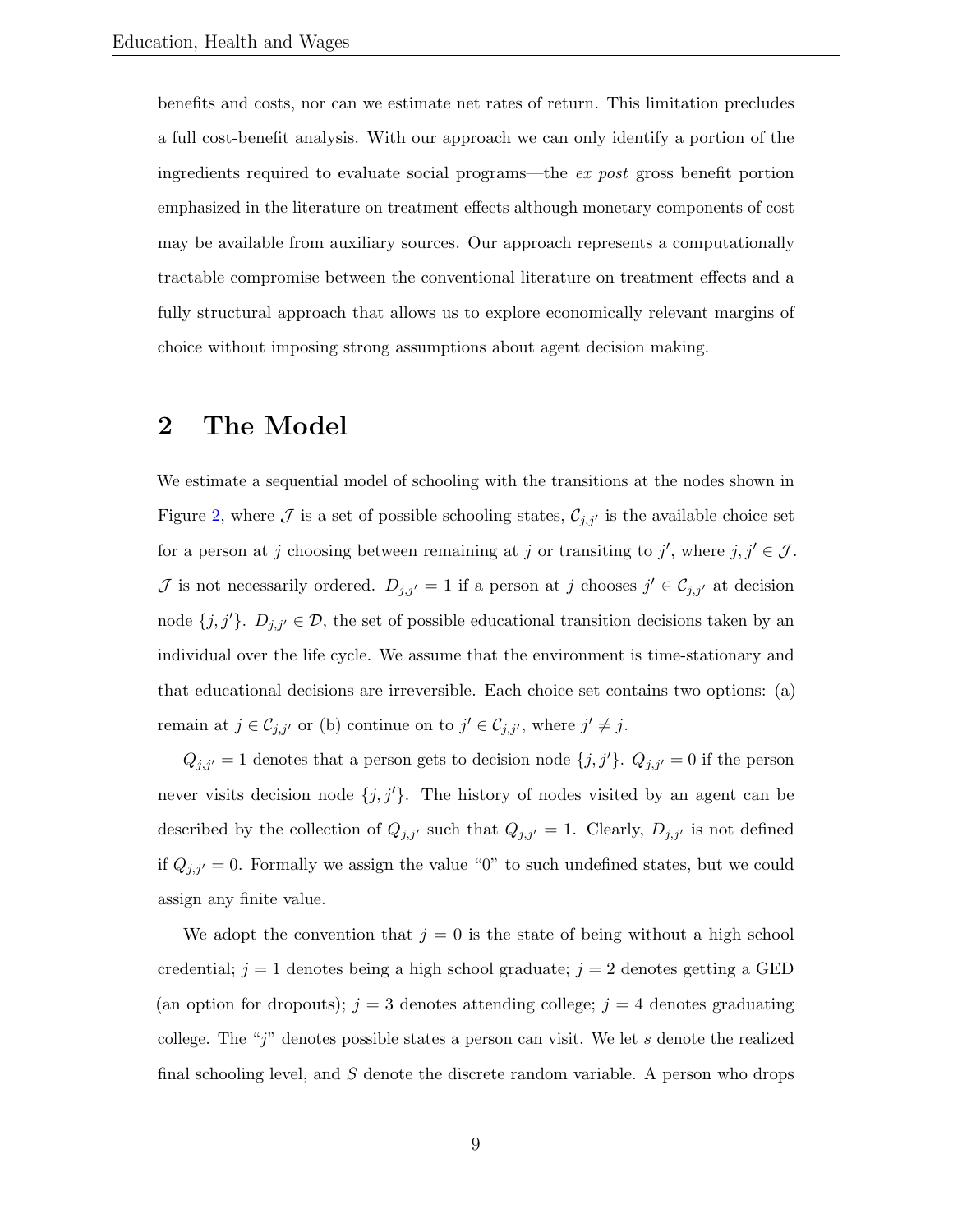out of high school ( $D_{0,1} = 1$ ) and does not earn a GED ( $D_{0,2} = 1$ ) is a permanent dropout with  $s = 0$ . We observe post-schooling outcomes associated with each level of final educational attainment. In our sample, we have so few GEDs who attempt college that we ignore this possibility in our empirical analysis.<sup>[15](#page-10-1)</sup>



<span id="page-10-0"></span>

|                          |                                 | Decision Taken:                   |
|--------------------------|---------------------------------|-----------------------------------|
| Decision Node $Q_{i,i'}$ | $D_{i,i'}=1$                    | $D_{i,i'}=0$                      |
| $\{0,1\}$                | Graduate High School $(i = 1)$  | Drop out of High School $(j = 0)$ |
| ${0,2}$                  | Get GED $(j = 2)$               | High School Dropout $(j = 0)$     |
| $\{1,3\}$                | Attend College $(j = 3)$        | High School Graduate $(j = 1)$    |
| $\{3,4\}$                | Graduate 4-yr college $(j = 4)$ | Some College $(j = 3)$            |

<span id="page-10-1"></span><sup>15</sup>See [Heckman, Humphries, and Kautz](#page-57-3) [\(2014\)](#page-57-3).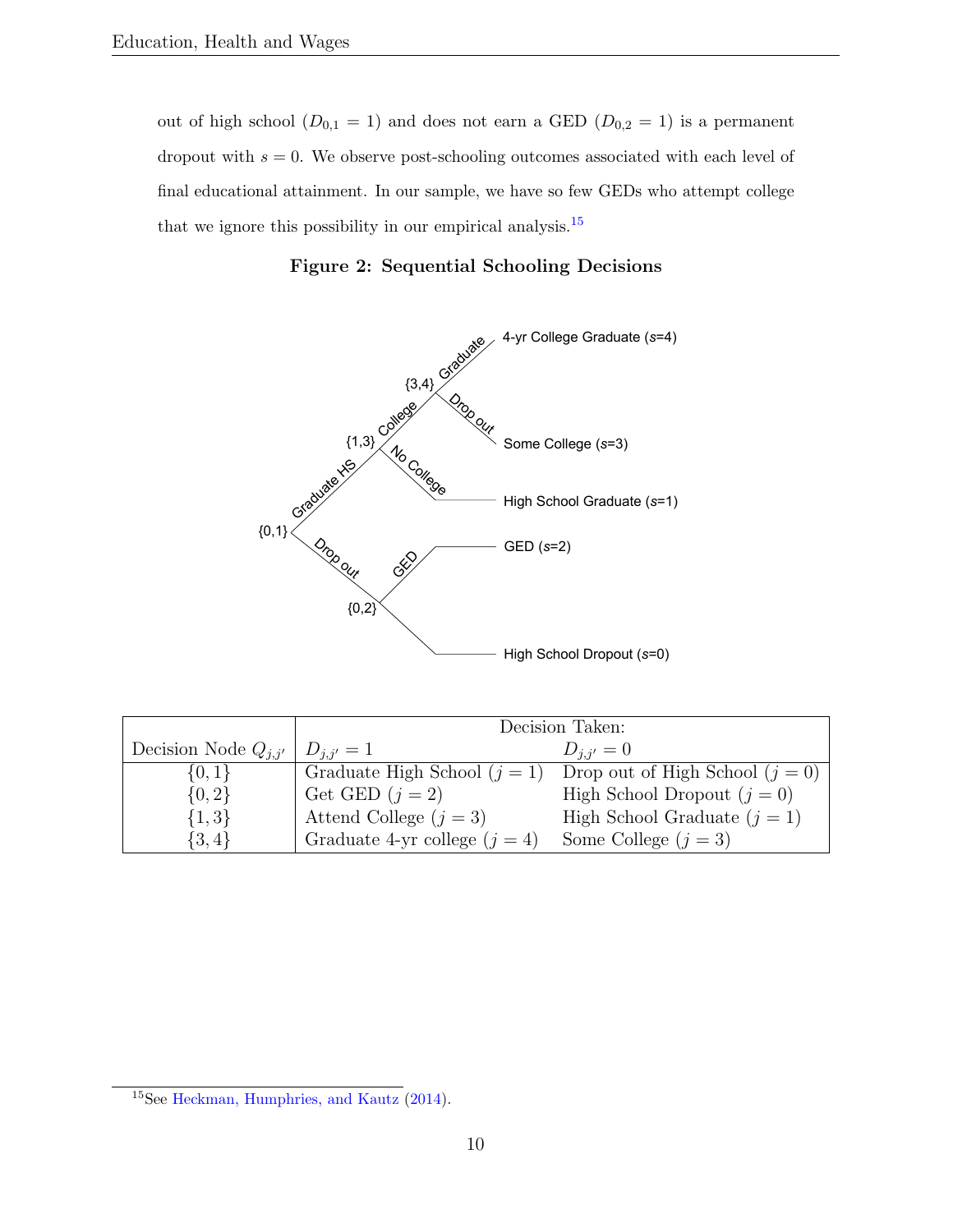### 2.1 A Sequential Model of Educational Attainment

Under general conditions, the optimal decision at each node is characterized by an index threshold-crossing model

$$
D_{j,j'} = \begin{cases} 1 & \text{if } I_{j,j'} \ge 0, \\ 0 & \text{otherwise,} \end{cases}
$$
 (1)

where  $I_{j,j'}$  is the perceived value (by the agent) of attaining schooling level j' for a person currently in educational state  $j$ . We do not take a position on the precise information set available to agents or the exact decision rule used. In principle, agents can make irrational choices or their educational choices could be governed by behavioral anomalies.

Associated with each final schooling state are a set of k potential outcomes for health, healthy behavior, and labor market outcomes. Define  $Y_{k,s}^*$  as latent variables that map into potential outcomes  $Y_{k,s}$ :

$$
Y_{k,s} = \begin{cases} Y_{k,s}^* & \text{if } Y_{k,s} \text{ is continuous,} \\ 1(Y_{k,s}^* \ge 0) & \text{if } Y_{k,s} \text{ is a binary outcome,} \end{cases}
$$
  

$$
k \in \{1, ..., K\}. \tag{2}
$$

Let  $H_s = 1$  if s is the highest level of attained schooling.  $H_s = 0$  otherwise. Using the familiar switching regression framework of [Quandt](#page-60-6) [\(1958\)](#page-60-6), the observed outcome  $Y_k$  is

$$
Y_k = \sum_{s \in S} H_s Y_{k,s}.\tag{3}
$$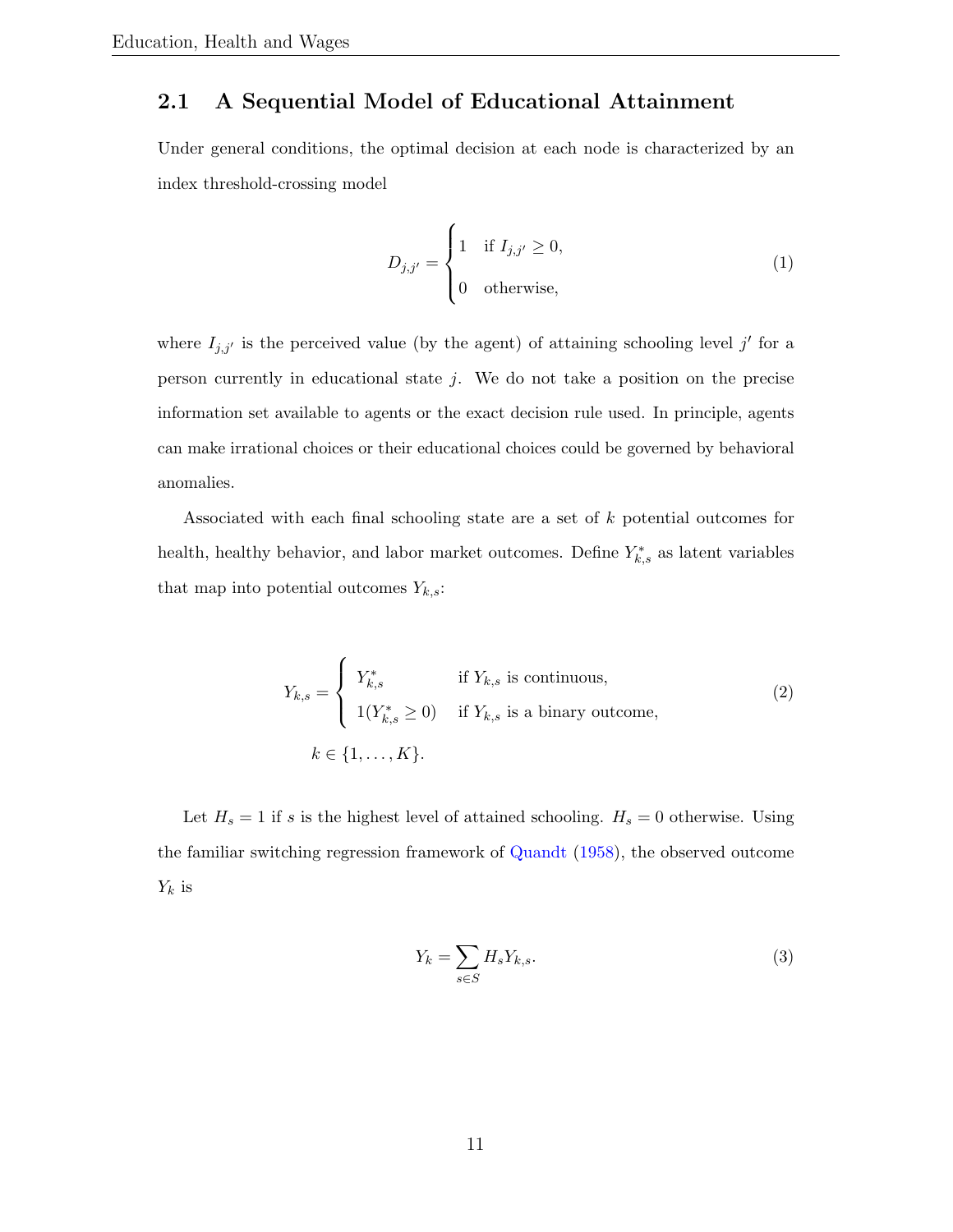# 2.2 Parameterizations of the Decision Roles and Potential Outcomes

Following a well-established tradition in the literature,<sup>[16](#page-12-0)</sup> we approximate  $I_{j,j'}$  using a linear-in-the-parameters model:

$$
I_{j,j'} = \mathbf{X}_{j,j'}\boldsymbol{\beta}_{j,j'} + \boldsymbol{\theta}\boldsymbol{\alpha}_{j,j'} - \nu_{j,j'},
$$
\n<sup>(4)</sup>

where  $X_{j,j'}$  is a vector of variables (and functions of these variables) observed by the economist that determine the schooling transition decision of the agent with schooling level j,  $\theta$  is a vector of unobserved (by the economist) endowments. This approximation is a starting point for a more general analysis of dynamic discrete choice models. Endowments  $\boldsymbol{\theta}$  are not directly observed by the econometrician but are proxied by measures.  $\theta$  plays an important role in our model. Along with the observed variables, it generates dependence among schooling choices and outcomes.  $\nu_{j,j'}$  represents an idiosyncratic error term assumed to be independent across agents and states. It plays the role of a random shock:  $\nu_{j,j'} \perp \!\!\! \perp (X_{j,j'}, \theta)$ , where " $\perp \!\!\! \perp$ " denotes statistical independence.

Latent variables generating outcomes are also approximated by a linear-in-theparameters model.

$$
Y_{k,s}^* = \mathbf{X}_{k,s} \boldsymbol{\beta}_{k,s} + \boldsymbol{\theta} \boldsymbol{\alpha}_{k,s} + \nu_{k,s},
$$
\n<sup>(5)</sup>

where  $\mathbf{X}_{k,s}$  is a vector of observed controls relevant for outcome k and  $\boldsymbol{\theta}$  is the vector of unobserved endowments.  $\nu_{k,s}$  represents an idiosyncratic error term that satisfies  $\nu_{k,s} \perp\!\!\!\perp (X_{k,s}, \theta).$ 

#### 2.3 Measurement System for Unobserved Endowments  $\theta$

Most of the literature estimating the causal effect of schooling develops strategies for eliminating the effect of  $\theta$  in producing spurious relationships between schooling and

<span id="page-12-0"></span><sup>&</sup>lt;sup>16</sup>See [Heckman](#page-57-1) [\(1981\)](#page-57-1), [Cameron and Heckman](#page-53-7) [\(1987,](#page-53-7) [2001\)](#page-54-2), [Eckstein and Wolpin](#page-55-3) [\(1989\)](#page-55-3), [Geweke and](#page-56-7) [Keane](#page-56-7) [\(2001\)](#page-56-7), and [Arcidiacono and Ellickson](#page-52-5) [\(2011\)](#page-52-5).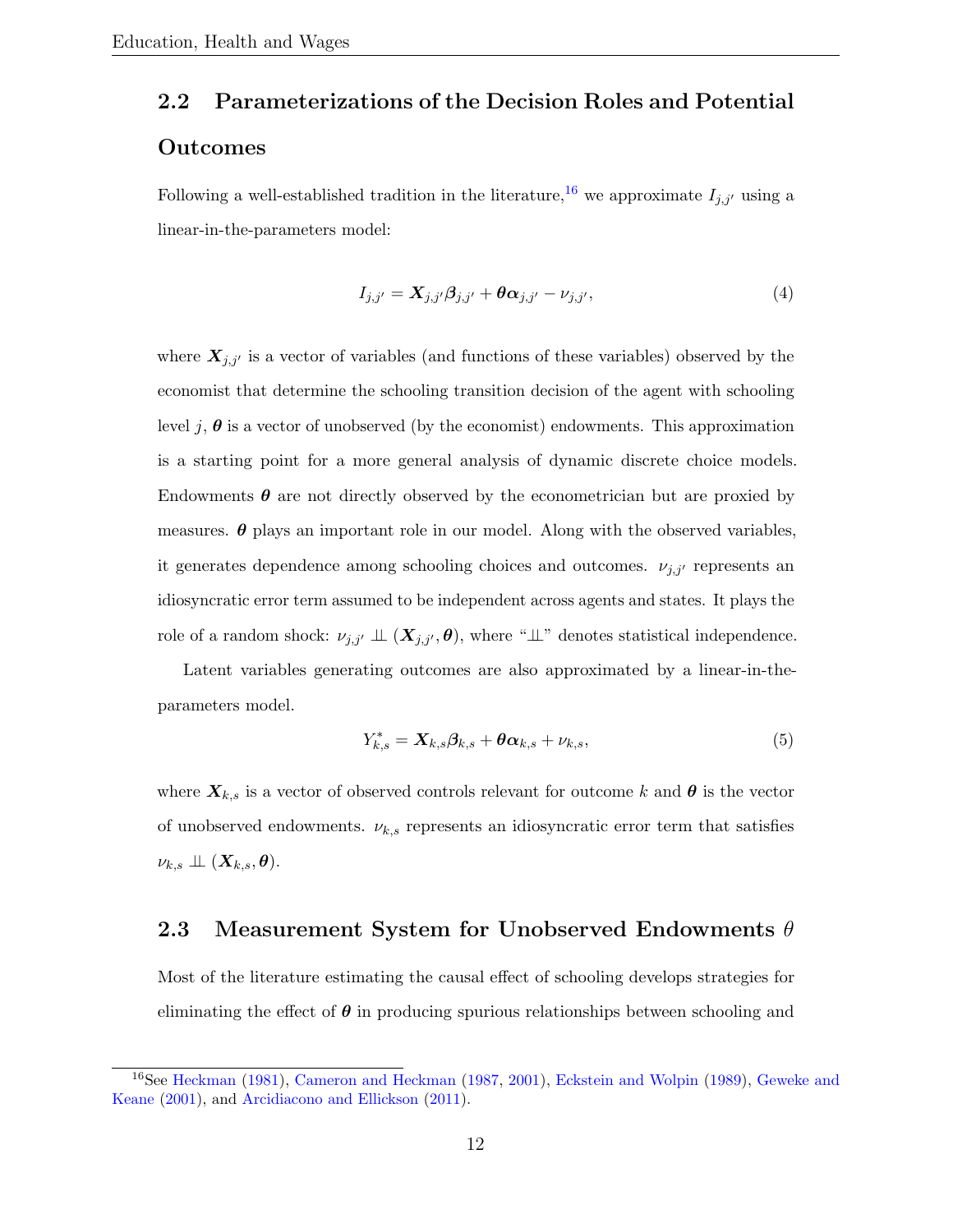outcomes.<sup>[17](#page-13-0)</sup> Our approach is different. We proxy  $\theta$  to identify the interpretable sources of omitted variable bias and to determine how the unobservables mediate the causal effects of education. We follow a recent literature documenting the importance of both cognitive and noncognitive skills in shaping schooling choices and mediating the effects of schooling on outcomes.

Given  $\theta$ , and conditional on  $X$ , all educational choices and outcomes are assumed to be statistically independent. If  $\theta$  were observed, we could condition on  $(\theta, X)$  and achieve selection-bias-free estimates of causal effects and model parameters. This would be equivalent to a parametric version of matching on  $\theta$  and  $X$ .<sup>[18](#page-13-1)</sup> Both matching and the procedure in the paper assume that conditional on  $\theta$  and  $X$ , outcomes and choices are statistically independent. In this paper, we do not directly measure  $\theta$ . Instead, we proxy it and correct for the effects of measurement error on the proxy. Our analysis can be thought of as a parametric version of matching on mismeasured variables where we estimate and correct for the measurement error in the matching variables.<sup>[19](#page-13-2)</sup> We test the robustness of our approach by allowing for an additional unproxied unobservable that accounts for dependence between schooling and economic outcomes not captured by our proxies. These additional sources of dependence can be identified without proxy measurements for them under the conditions stated in [Heckman and Navarro](#page-58-5) [\(2007\)](#page-58-5).

Following [Carneiro, Hansen, and Heckman](#page-54-5) [\(2003\)](#page-54-5) and [Heckman, Stixrud, and Urzua](#page-58-4) [\(2006\)](#page-58-4), we adjoin a system of measurement equations to proxy  $\theta$ . We have access to information on cognitive and socioemotional measures. We thus link our paper to an emerging literature on the importance of cognitive and noncognitive skills in shaping schooling choices and outcomes.<sup>[20](#page-13-3)</sup> The recent literature establishes that both cognitive and noncognitive skills can be shaped by interventions and that they are effective margins for social policy (see [Heckman and Mosso,](#page-58-6) [2014,](#page-58-6) [Heckman, Pinto, and Savelyev,](#page-58-7)

<span id="page-13-1"></span><span id="page-13-0"></span> $17$ See [Heckman](#page-57-2) [\(2008\)](#page-57-2).

<sup>18</sup>Matching is a version of selection on observables. See [Carneiro, Hansen, and Heckman,](#page-54-5) [2003,](#page-54-5) and [Abbring and Heckman,](#page-52-6) [2007.](#page-52-6) See also [Heckman and Vytlacil](#page-59-7) [\(2007b\)](#page-59-7).

<span id="page-13-2"></span><sup>19</sup>See [Heckman, Pinto, and Savelyev](#page-58-7) [\(2013\)](#page-58-7) and [Conti, Heckman, Pinger, and Zanolini](#page-55-4) [\(2009\)](#page-55-4) for applications of this approach.

<span id="page-13-3"></span><sup>20</sup>See, e.g., [Borghans, Duckworth, Heckman, and ter Weel](#page-53-5) [\(2008\)](#page-53-5); [Almlund, Duckworth, Heckman, and](#page-52-3) [Kautz](#page-52-3) [\(2011\)](#page-52-3); [Heckman, Humphries, and Kautz](#page-57-3) [\(2014\)](#page-57-3).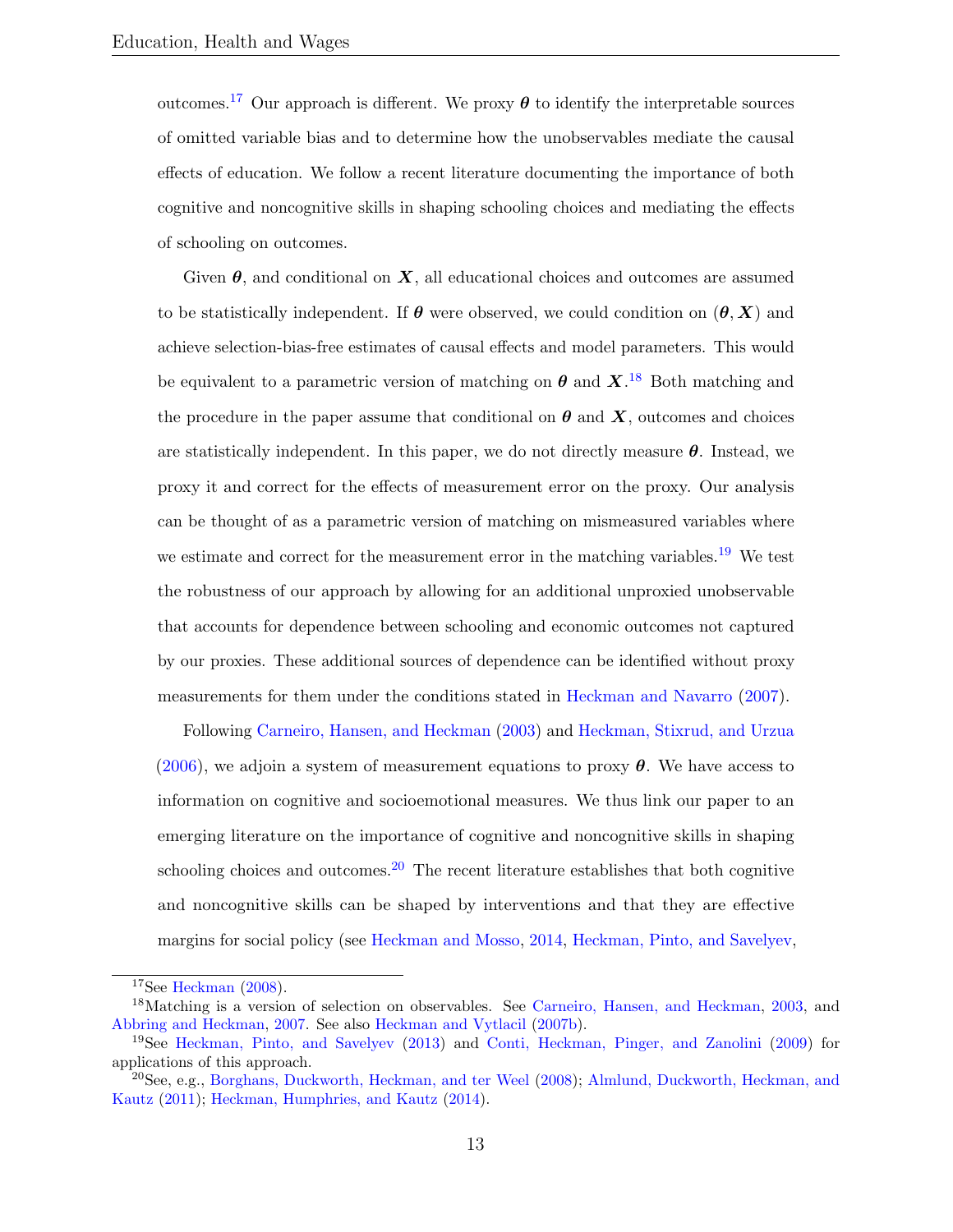[2013\)](#page-58-7).

Let  $\theta^C$  and  $\theta^{SE}$  denote the levels of cognitive and socioemotional endowments and suppose  $\boldsymbol{\theta} = (\theta^C, \theta^{SE})$ . We allow  $\theta^C$  and  $\theta^{SE}$  to be correlated. Let  $T_{s,l}^C$  be the  $l^{th}$ cognitive test score,  $T_{s,l}^{SE}$  the  $l^{th}$  socioemotional measure, and  $T_{s,l}^{C,SE}$  the  $l^{th}$  measure influenced by both cognitive and socioemotional endowments, all measured at schooling level s. Parallel to the treatment of the index and outcome equations, we assume linear measurement systems for these variables:

<span id="page-14-1"></span><span id="page-14-0"></span>
$$
T_{s,l}^C = \mathbf{X}_{s,l}^C \boldsymbol{\beta}_{s,l}^C + \boldsymbol{\theta}^C \alpha_{s,l}^C + e_{s,l}^C,
$$
\n
$$
(6)
$$

$$
T_{s,l}^{SE} = \mathbf{X}_{s,l}^{SE} \boldsymbol{\beta}_{s,l}^{SE} + \theta^{SE} \alpha_{s,l}^{SE} + e_{s,l}^{SE}, \tag{7}
$$

<span id="page-14-2"></span>
$$
T_{s,l}^{C,SE} = \mathbf{X}_{s,l}^{C,SE} \boldsymbol{\beta}_{s,l}^{C,SE} + \theta^C \tilde{\alpha}_{s,l}^C + \theta^{SE} \tilde{\alpha}_{s,l}^{SE} + e_{s,l}^{C,SE}.
$$
 (8)

The structure assumed in Equations  $(6)$ ,  $(7)$ , and  $(8)$  is identified even when allowing for correlated factors, if we have one measure that is a determinant of cognitive endowments  $(T_{s,l}^C)$ , one measure that is a determinant of socioemotional endowments  $(T_{s,l}^{SE})$ , at least three measures that load on both cognitive ability and socioemotional ability, and conventional normalizations are assumed.<sup>[21](#page-14-3)</sup> We collect our assumptions about the dependence structure among the model unobservables in Table [1.](#page-15-0) In Section [I](#page--1-0) of the Web Appendix, we test if additional unobservables beyond  $\theta^C$  and  $\theta^{SE}$  are required to capture the dependence between schooling and outcomes beyond that arising from observables. Our empirical estimates are essentially unchanged when we introduce a third factor to capture dependencies between schooling and outcomes not captured by the proxy factors. To simplify the exposition, in the main text we report results from models that use measurements to proxy  $\theta$ .

<span id="page-14-3"></span><sup>&</sup>lt;sup>21</sup>See, e.g., the discussion in [Anderson and Rubin](#page-52-7) [\(1956\)](#page-52-7) and [Williams](#page-60-7) [\(2011\)](#page-60-7). One of the factor loadings for  $\theta^C$  and  $\theta^{SE}$  has to be normalized to set the scale of the factors. Nonparametric identification of the distribution of  $\theta$  is justified by an appeal to the results in [Cunha, Heckman, and Schennach](#page-55-5) [\(2010\)](#page-55-5).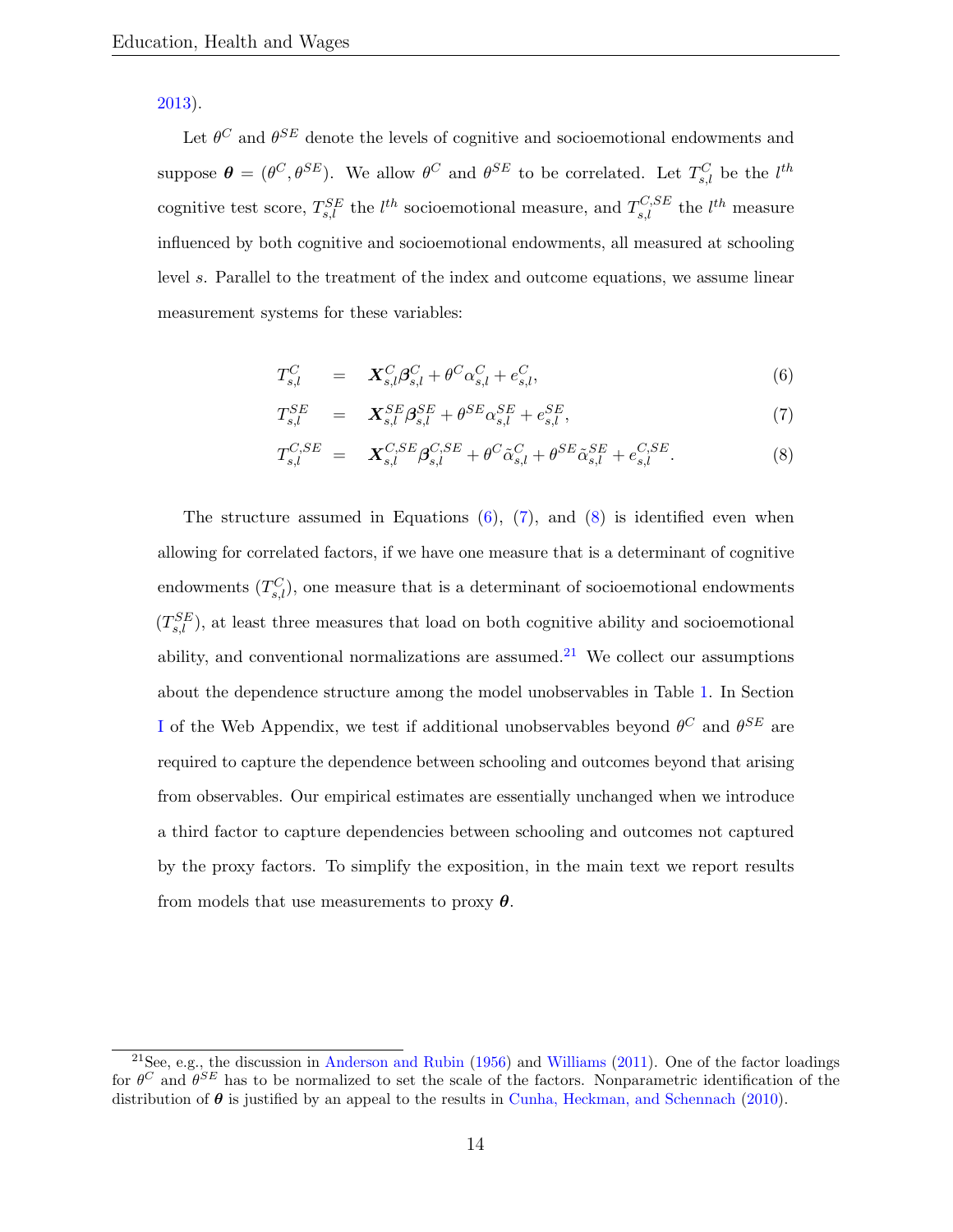<span id="page-15-0"></span>

| Choice equation $(2)$ :                            | $\nu_{i,i'} \perp \!\!\! \perp \mathbf{X}_{k,l} \ \forall \ j,j',k,l$                                                                                                             |
|----------------------------------------------------|-----------------------------------------------------------------------------------------------------------------------------------------------------------------------------------|
|                                                    | $\nu_{i,i'} \perp \!\!\!\perp \nu_{k,l} \quad \forall (k,l) \neq (j,j')$                                                                                                          |
| Labor market and health outcomes $(4)$ and $(6)$ : |                                                                                                                                                                                   |
|                                                    | $\nu_{k,s} \perp \!\!\!\perp X_{k,s'} \quad \forall \, k,s,s'$                                                                                                                    |
|                                                    | $\nu_{k,s} \perp\!\!\!\perp \nu_{k,s'} \quad \forall \; s' \neq s, k$                                                                                                             |
| Measurement system $(9)$ , $(10)$ , and $(11)$ :   |                                                                                                                                                                                   |
|                                                    | $e_{s,l}^q \perp \!\!\! \perp X_{s',l'}^q \quad \forall s,l,s',l',q \in \{C,SE,(C,SE)\}\$                                                                                         |
|                                                    | $e_{s,l}^q \perp \!\!\!\perp e_{s',l'}^{q'}$ , $\forall (s',l',q') \neq (s,l,q), (q,q') \in \{C,SE, (C,SE)\}\$                                                                    |
| Cross-systems dependence:                          |                                                                                                                                                                                   |
|                                                    | $\theta \perp \left( \nu_{j,j'}, \mathbf{X}_{j,j'}, \nu_{k,s}, \mathbf{X}_{k,s}, e_{s,l}^q, \mathbf{X}_{s,l}^q \right) \quad \forall j,j',k,s,l, q \in \{C,SE,(C,SE)\}\$          |
| Mutual independence of errors across systems:      |                                                                                                                                                                                   |
|                                                    | $\nu_{j,j'} \perp\!\!\!\perp \left( \boldsymbol{X}_{k,s}, \boldsymbol{X}^q_{s,l} \right) \quad \forall \, j,j',k,s,l, \; q \in \{C,SE,(C,SE)\}$                                   |
|                                                    | $\nu_{k,s} \perp \left( \bm{X}_{j,j'}, \bm{X}_{s',l}^q \right) \quad \forall j,j',k,s,l,s',\ q \in \{C,SE,(C,SE)\}\$                                                              |
|                                                    | $e_{s,l}^q \perp\!\!\!\perp \left( \boldsymbol{X}_{j,j'}, \boldsymbol{X}_{k,s'} \right) \hspace{0.2cm} \forall \hspace{0.1cm} j,j',k,s,l,s',\hspace{0.1cm} q \in \{C,SE,(C,SE)\}$ |
|                                                    | $\nu_{j,j'} \perp \!\!\!\perp e_{s,l}^q \quad \forall j,j',s,l, q \in \{C,SE,(C,SE)\}\$                                                                                           |
|                                                    | $\nu_{k,s} \perp \!\!\!\perp \left( \nu_{j,j'}, e^q_{s',l} \right) \quad \forall \, j,j',s,k,s',l, \; q \in \{C,SE,(C,SE)\}\$                                                     |

#### Table 1: Assumptions About Unobservables

Note: For linear models the independence assumption can be relaxed to allow the error terms to share a common component (e.g.  $\varepsilon_k$ ) across schooling levels (i.e. instead assume  $\hat{\nu}_{k,s} \perp \hat{\nu}_{k,s'}$ , where  $\nu_{k,s} = \varepsilon_k + \hat{\nu}_{k,s}$ ).

#### 2.4 Sources of Identification

Our model has multiple sources of identification. First, if  $\theta$  were measured without error, the model would be identified by conditioning of  $\theta$  (a version of matching on  $\boldsymbol{X}$  and  $\boldsymbol{\theta}$  in a parametric model). If it is measured with error but all components are proxied, and the identifying restrictions for the factor models given in the previous section are satisfied, we can use the extension for matching on mismeasured variables developed in [Carneiro, Hansen, and Heckman](#page-54-5) [\(2003\)](#page-54-5) and [Heckman, Pinto, and Savelyev](#page-58-7) [\(2013\)](#page-58-7). Under either set of conditions, the model is identified without making any distributional assumptions on the unobservables (see, e.g., [Cunha, Heckman, and](#page-55-5) [Schennach,](#page-55-5) [2010\)](#page-55-5). We also have access to transition-specific instruments, variables in  $X_{j,j'}$ , not in  $X_{k,s}$ , assumed to be independent of the model unobservables. The benefit of access to instrumental variables is that they allow us to test the validity of either version of the matching assumption. Under support conditions on the instruments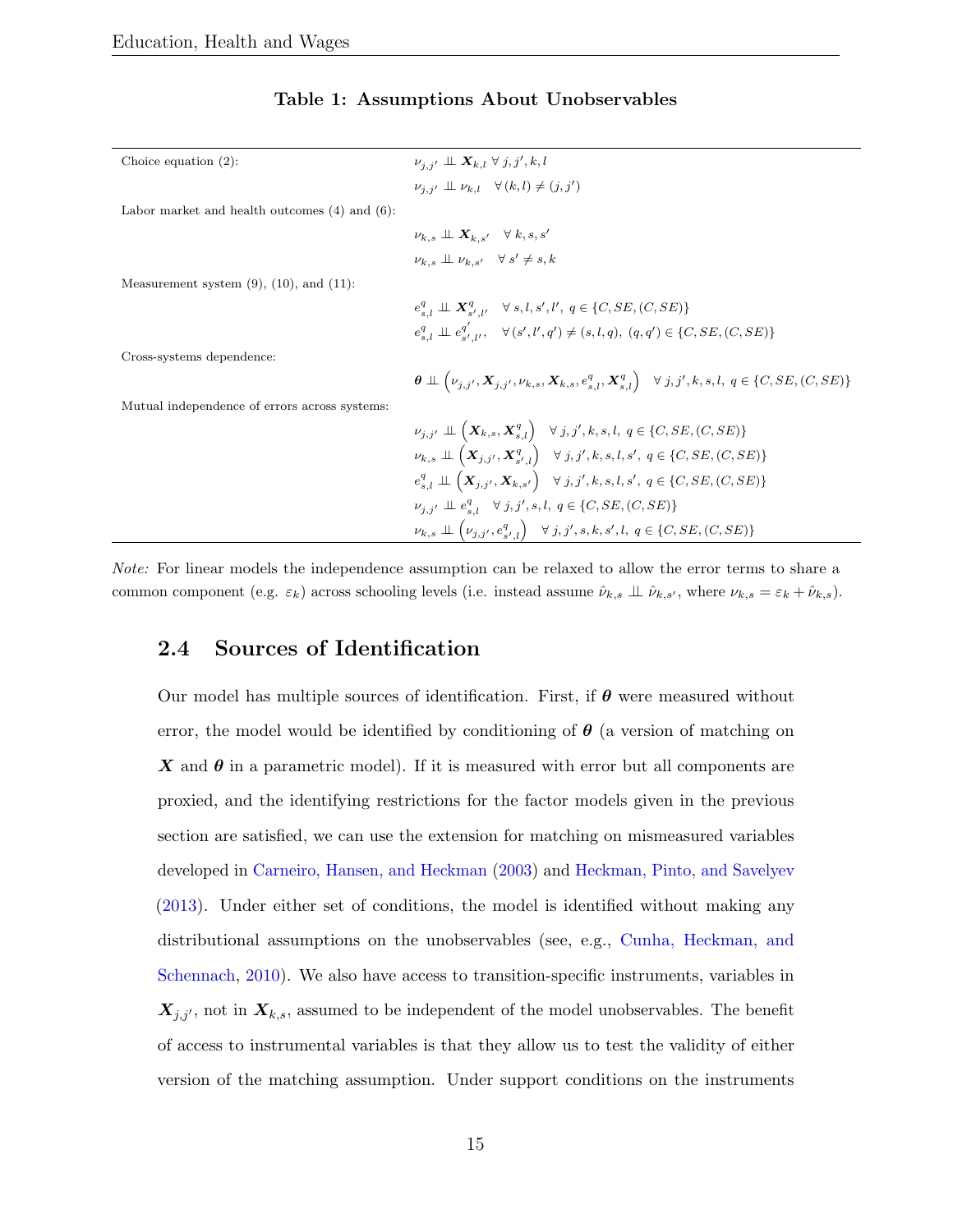specified in [Heckman and Navarro](#page-58-5) [\(2007\)](#page-58-5), the model is identified without invoking any distributional assumptions on the unobservables. We approximate the distribution of unobservables using mixtures of normal sieve estimators (see [Chen,](#page-54-6) [2007\)](#page-54-6).

# <span id="page-16-0"></span>3 Defining Treatment Effects

Under our assumptions, the model estimates distributions of counterfactual outcomes. Hence a variety of treatment effects for the effect of education on labor market and health outcomes can be generated from it. They can be used to predict the effects of manipulating education levels through different channels for people of different ability levels. They allow us to understand the effectiveness of policy for different segments of the population.

We consider two different formulations of treatment effects. The first compares returns between two terminal schooling levels. The second estimates the treatment effect of specific educational decisions, inclusive of the continuation values associated with future decisions.

The traditional literature on estimating the returns to schooling defines its parameters in terms of the returns generated from going from one final schooling level to another [\(Becker,](#page-53-1) [1964\)](#page-53-1). It ignores the sequential nature of schooling and the options created by going to an additional level of school. For example, after graduating from high school, an agent may enroll in college. After enrolling, the agent may choose to earn a four-year degree. The benefits of graduating from high school include the options which subsequent education makes possible. (See [Weisbrod,](#page-60-4) [1962;](#page-60-4) [Comay, Melnik, and](#page-54-3) [Pollatschek,](#page-54-3) [1973;](#page-54-3) [Altonji,](#page-52-4) [1993](#page-52-4) and [Cameron and Heckman,](#page-53-6) [1993.](#page-53-6))

Treatment effects can be identified at each node in the educational choice tree of Figure [2.](#page-10-0) For example, we estimate the treatment effect for deciding to graduate from high school or drop out (node  $\{0, 1\}$ ). Once agents graduate from high school, they have the option of going to college and even graduating from college. Similarly, once agents drop out, they have the option of getting a GED. The full returns to early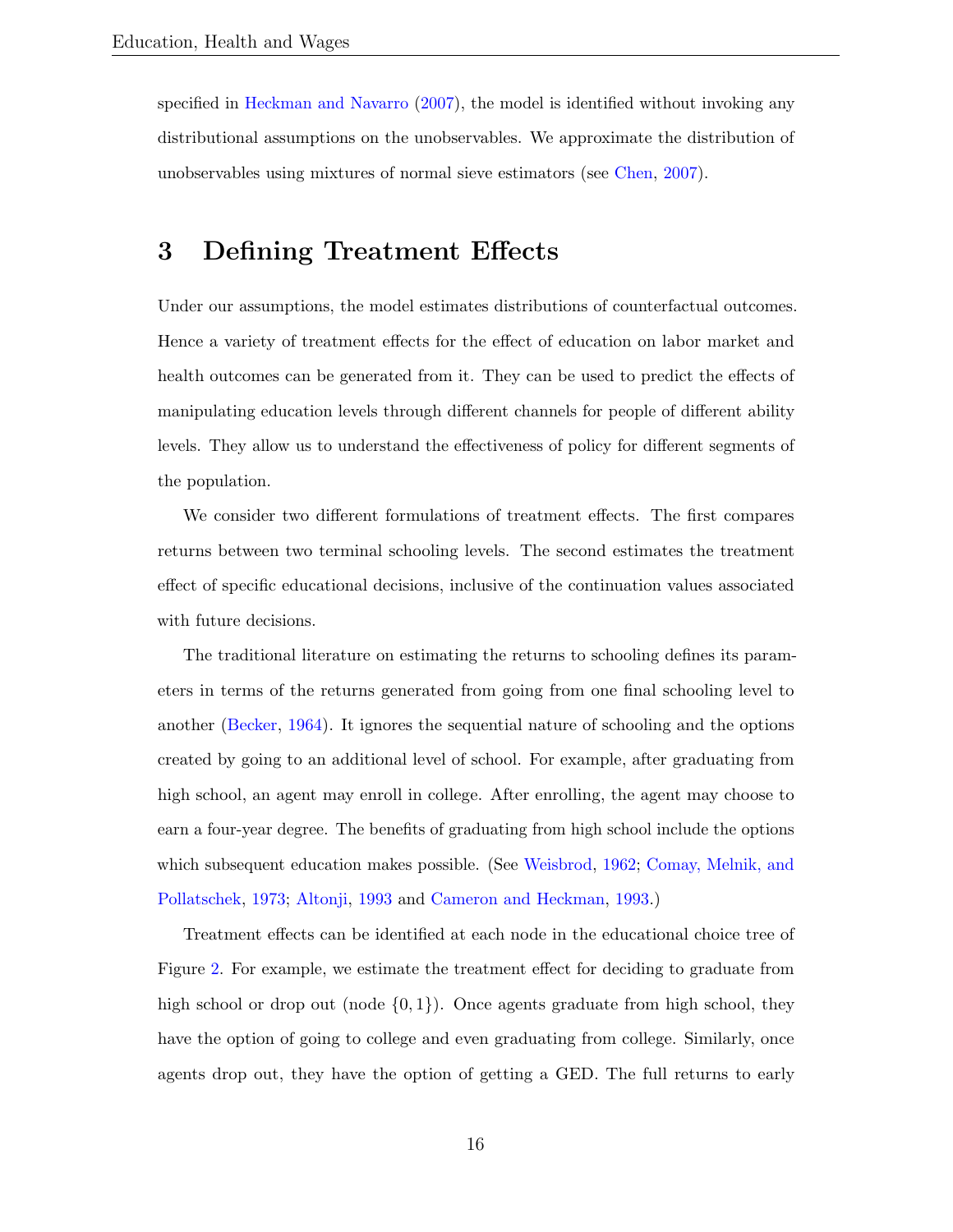choices include the benefits from access to additional educational options.

# 3.1 Traditional Treatment Effects: Differences Across Final Schooling Levels

We estimate the traditional returns to education defined as the gains from choosing between terminal schooling levels. Let  $Y_{s'}$  be an outcome at schooling level s' and  $Y_s$ be an outcome at schooling level s. Conditioning on  $\mathbf{X} = x$  and  $\boldsymbol{\theta} = \overline{\boldsymbol{\theta}}$ , the average treatment effect of s compared to s' is  $E(Y_s - Y_{s'}|X = x, \theta = \overline{\theta})$ . Measured over the entire population it is

$$
ATE_{s,s'}^* \equiv \iint E(Y_s - Y_{s'}|X = x, \theta = \overline{\theta}) dF_{\mathbf{X},\theta}(\mathbf{x}, \overline{\theta}). \tag{9}
$$

The average treatment effect calculated by averaging over the subset of the population that completes one of the two final schooling levels is

$$
ATE_{s,s'} \equiv \iint E(Y_s - Y_{s'}|X = x, \theta = \overline{\theta}) dF_{\mathbf{X},\theta}(x, \overline{\theta} | H_s + H_{s'} = 1).
$$
 (10)

#### 3.2 Dynamic Treatment Effects

We also estimate treatment effects associated with each decision node. These take into account the benefits associated with the options opened up by educational choices. This treatment effect is the difference in expected outcomes arising from changing a single educational decision in a sequential schooling model and tracing through its consequences. We estimate the continuation value as the probability-weighted benefit of further educational choices using probabilities perceived by the agent. In computing a version of these probabilities to identify treatment effects (but only for this purpose), we assume rational expectations: the empirical probabilities are assumed to be what the agent acts on.<sup>[22](#page-17-0)</sup> The expected value associated with *fixing* a particular education

<span id="page-17-0"></span><sup>&</sup>lt;sup>22</sup>We do *not* impose rational expectations in estimating the choice model, just in interpreting it.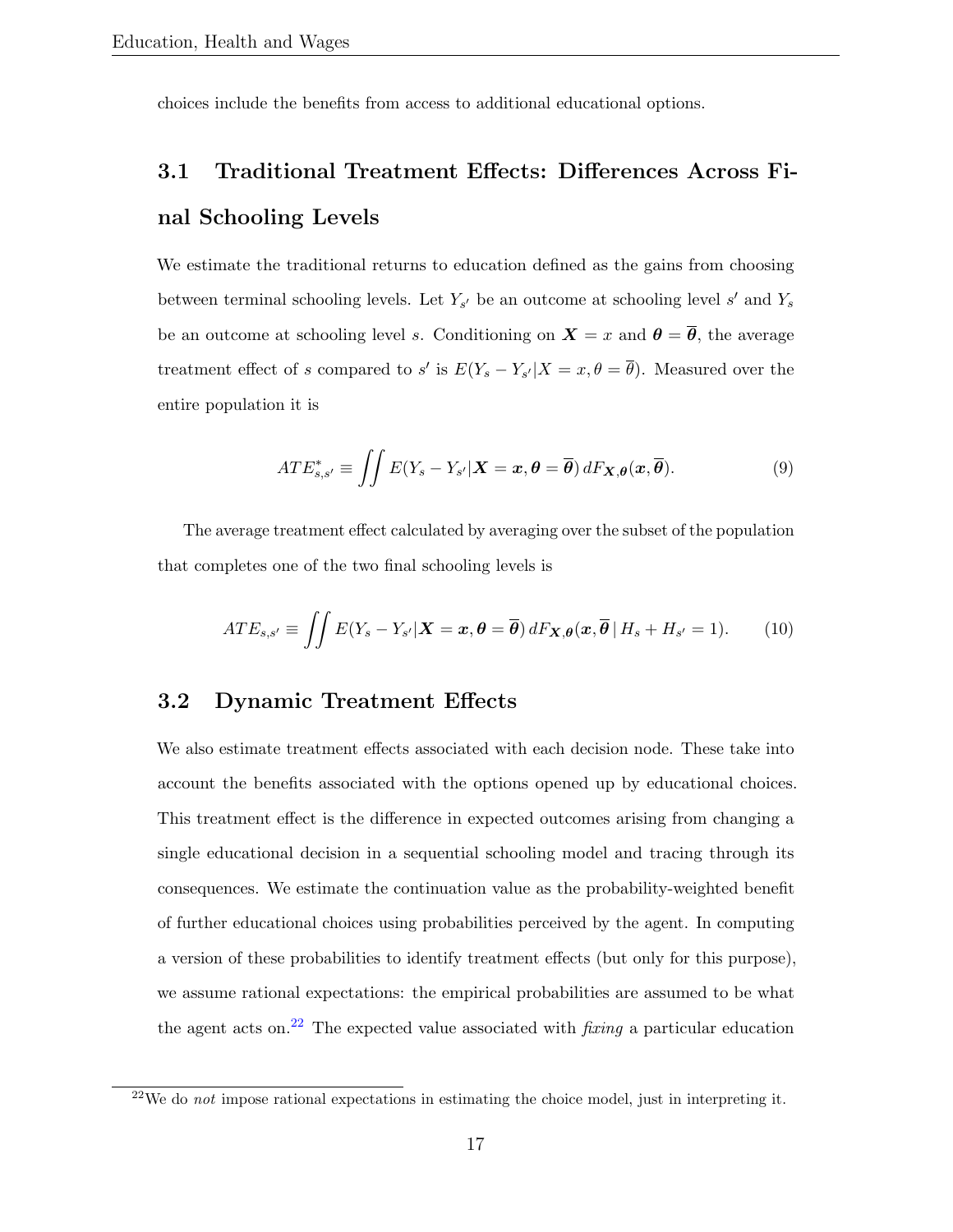transition  $(D_{j,j'}=1)$  for an individual with  $\mathbf{X} = \mathbf{X}$  and  $\boldsymbol{\theta} = \overline{\boldsymbol{\theta}}$  is

$$
E(Y|X = X, \theta = \overline{\theta}, Fix\ D_{j,j'} = 1)
$$
  

$$
\equiv \sum_{s \in S} Pr(s|X = x, \theta = \overline{\theta}, Fix\ D_{j,j'} = 1) \times E(Y_s|X = x, \theta = \overline{\theta}).^{23}
$$

The expectation  $(E)$  on the left-hand side is over future educational choices and idiosyncratic shocks.  $Pr(s|\boldsymbol{X}=\boldsymbol{x}, \boldsymbol{\theta}=\boldsymbol{\overline{\theta}}, Fix D_{j,j'}=1)$  is the probability that the individual stops at education level s when fixing  $D_{j,j'} = 1$ .  $Y_s$  is the value of the outcome if the individual stops at education level s. For example, the choice of graduating from high school opens up the possibility of enrolling in college and possibly graduating from college.[24](#page-18-1)

The person-specific treatment effect for an individual making a decision at node  $(j, j')$  deciding between going on to j' or stopping at j is the difference between the expected value of the two decisions:

$$
T_{j,j'}[Y|\boldsymbol{X}=\boldsymbol{x},\boldsymbol{\theta}=\overline{\boldsymbol{\theta}}]\equiv E(Y|\boldsymbol{X}=\boldsymbol{x},\boldsymbol{\theta}=\overline{\boldsymbol{\theta}}, Fix\ Q_{j,j'}=1, Fix\ D_{j,j'}=1)\\
-E(Y|\boldsymbol{X}=\boldsymbol{x},\boldsymbol{\theta}=\overline{\boldsymbol{\theta}}, Fix\ Q_{j,j'}=1, Fix\ D_{j,j'}=0).
$$

The person-specific treatment effect not only takes into account the direct effect of the decision, but also includes the value of any additional schooling. Averaged over the full population

$$
ATE_{j,j'}^{*D} \equiv \iint T_{j,j'}[Y|\mathbf{X} = \mathbf{x}, \boldsymbol{\theta} = \overline{\boldsymbol{\theta}}] dF_{\mathbf{X},\boldsymbol{\theta}}(\mathbf{x}, \overline{\boldsymbol{\theta}}).
$$
 (11)

The corresponding parameter for those who ever visit the decision node  $\{j, j'\}$  is

$$
ATE_{j,j'}^D \equiv \iint T_{j,j'}[Y|\mathbf{X} = \mathbf{x}, \boldsymbol{\theta} = \overline{\boldsymbol{\theta}}] dF_{\mathbf{X},\boldsymbol{\theta}}(\mathbf{x}, \overline{\boldsymbol{\theta}} \mid Q_{j,j'} = 1).
$$
 (12)

<span id="page-18-0"></span><sup>&</sup>lt;sup>23</sup>The distinction between *fixing* and *conditioning* traces back to [Haavelmo](#page-57-4) [\(1943\)](#page-57-4). For a recent analysis see [Heckman and Pinto](#page-57-5) [\(2013\)](#page-57-5). Under the assumptions in Table [1,](#page-15-0) fixing and conditioning produce the same causal parameter conditioning on  $X$  and  $\theta$ .

<span id="page-18-1"></span><sup>&</sup>lt;sup>24</sup>The expected outcome for an individual with characteristics X and  $\theta$  who chooses to graduate from high school  $(D_{0,1} = 1)$  is thus  $E(Y | X = x, \theta = \overline{\theta}, Fix D_{0,1} = 1) = Pr(s = 1 | X = x, \theta = \overline{\theta}, Fix D_{0,1} = 1)$  $1)\times E(Y_1,|\bm{X=x},\bm{\theta}=\bm{\overline{\theta}})+Pr(s=3|\bm{X=x},\bm{\theta}=\bm{\overline{\theta}}, Fix\ D_{0,1}=1)\times E(Y_3|\bm{X=x},\bm{\theta}=\bm{\overline{\theta}})+Pr(s=4|\bm{X=x},\bm{\theta}=\bm{\overline{\theta}})$  $\mathbf{x}, \boldsymbol{\theta} = \overline{\boldsymbol{\theta}}, Fix D_{0,1} = 1) \times E(Y_4 | \mathbf{X} = \mathbf{x}, \boldsymbol{\theta} = \overline{\boldsymbol{\theta}}).$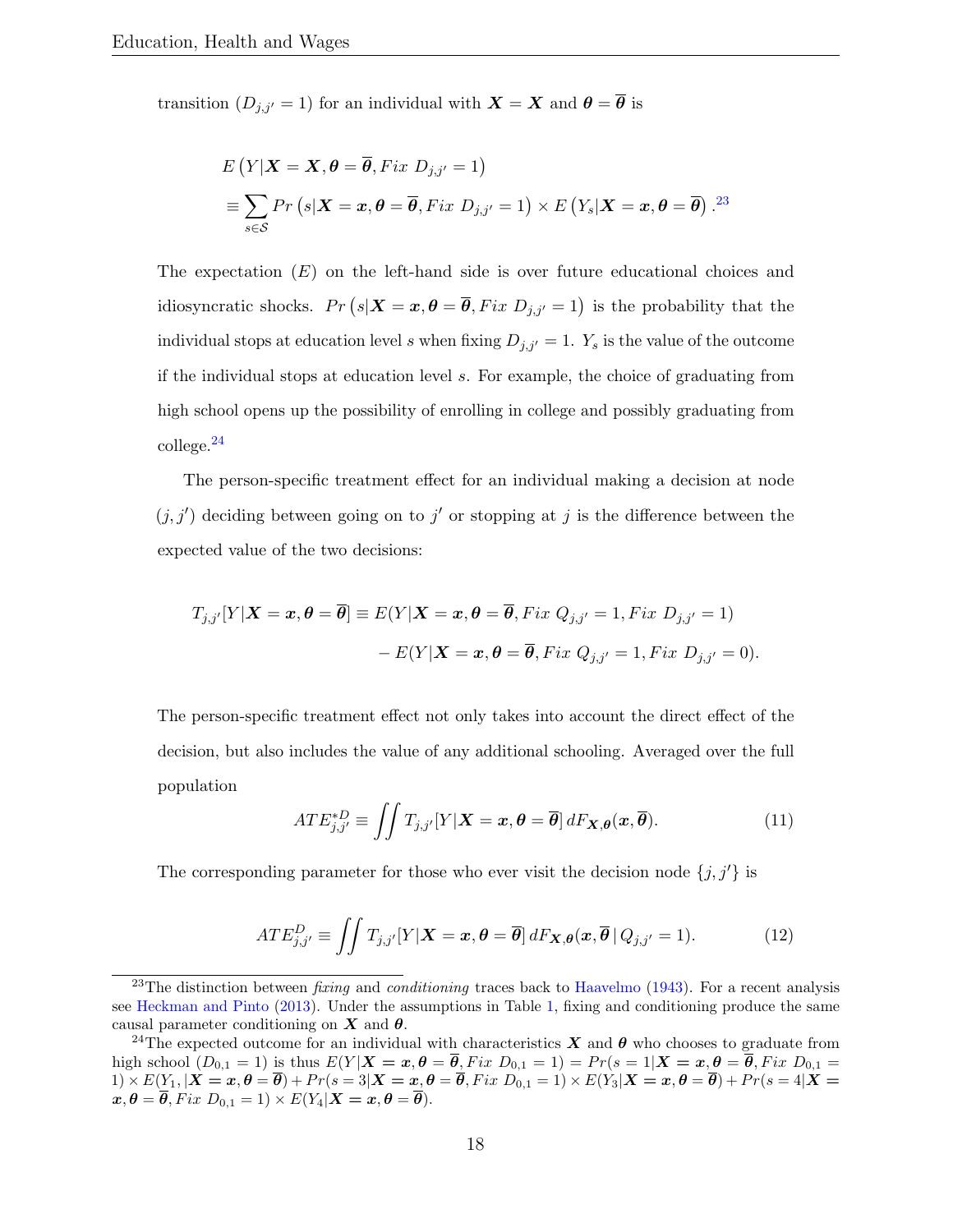The average marginal treatment effect is the average effect of choosing an additional level of schooling for individuals who are at the margin of indifference between the two choices:

$$
AMTE_{j,j'} \equiv \iint T_{j,j'}[Y|\boldsymbol{X}=\boldsymbol{x},\boldsymbol{\theta}=\overline{\boldsymbol{\theta}}] dF_{\boldsymbol{X},\boldsymbol{\theta}}(x,\overline{\theta} \mid |I_{j,j'}| \leq \varepsilon), \tag{13}
$$

where  $\varepsilon$  is an arbitrarily small neighborhood around the margin of indifference. AMTE defines causal effects at well-defined and empirically identified margins of choice. This is the proper measure of marginal gross benefits for evaluating social policies.<sup>[25](#page-19-0)</sup>

Each treatment effect can be decomposed into direct effects and a continuation value. For example, the continuation value of graduating from high school is the probability that the individual enrolls in college times the expected wage benefit of having some college plus the probability of completing college times the wage benefit of completing college and stops there:[26](#page-19-1)

$$
CV_{0,1}(Y|X = X, \theta = \overline{\theta})
$$
  
=  $E(Y_4 - Y_1|X = X, \theta = \overline{\theta}) \times Pr(s = 4|X = X, \theta = \overline{\theta}, Fix D_{1,0} = 1)$   
+  $E(Y_3 - Y_1|X = X, \theta = \overline{\theta}) \times Pr(s = 3|X = X, \theta = \overline{\theta}, Fix D_{1,0} = 1).$ 

We report estimates of the continuation value ratio (CVR) to summarize the relative importance of the CV. It is the average continuation value (ACV) divided by the average treatment effect for the population considered  $(CVR = \frac{ACV}{ATE})$ .

#### 3.3 Policy Relevant Treatment Effects

The policy relevant treatment effect (PRTE) is the average treatment effect for those induced to change their educational choices in response to a particular policy intervention. Let  $Y^p$  be the aggregate outcome under policy p. Let  $S(p)$  be the schooling selected

<span id="page-19-1"></span><span id="page-19-0"></span><sup>25</sup>See, e.g., [Heckman and Vytlacil](#page-59-6) [\(2007a\)](#page-59-6) and [Carneiro, Heckman, and Vytlacil](#page-54-7) [\(2010\)](#page-54-7).

<sup>&</sup>lt;sup>26</sup>The direct effect of graduating from high school is  $DTE_{0,1}(Y|\boldsymbol{X}=\boldsymbol{x}, \boldsymbol{\theta}) = E(Y_1 - Y_0|\boldsymbol{X}=\boldsymbol{x}_1, \boldsymbol{\theta})$  $\overline{\theta}$ ) –  $E(Y_2 - Y_0|\mathbf{X} = \mathbf{x}, \theta = \overline{\theta}) \times \Pr(s = 2|\mathbf{X} = \mathbf{x}, \theta = \overline{\theta}, Fix \ D_{0,1} = 0)$ . The second term on the right-hand side arises from the forgone option of taking the GED.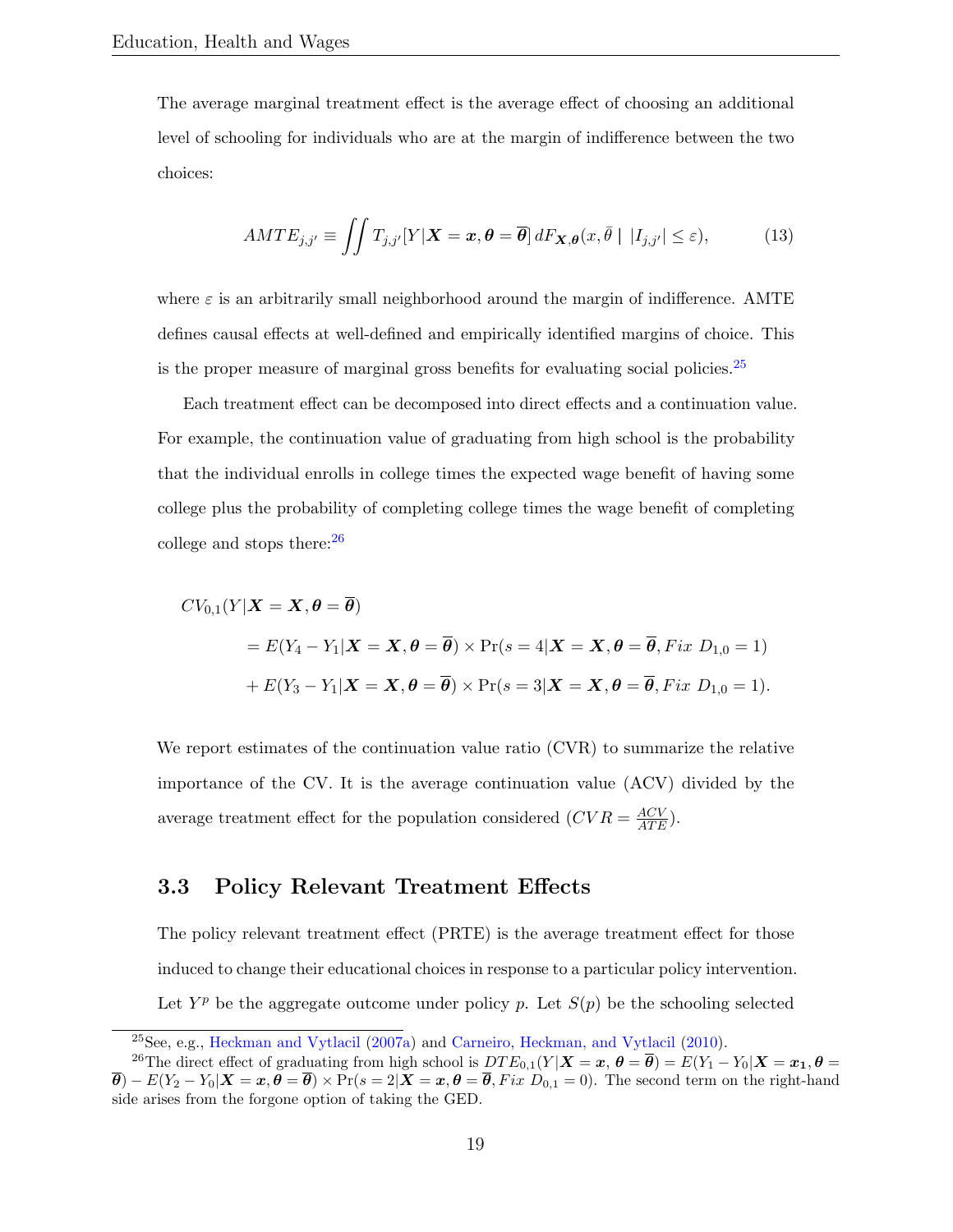under policy  $p$ . The policy relevant treatment effect from implementing policy  $p$ compared to policy  $p'$  is:

$$
PRTE_{p,p'} \equiv \iint E(Y^p - Y^{p'} | \mathbf{X} = \mathbf{X}, \boldsymbol{\theta} = \overline{\boldsymbol{\theta}}), dF_{\mathbf{X},\boldsymbol{\theta}}(\mathbf{X}, \overline{\boldsymbol{\theta}} | S(p) \neq S(p')), \qquad (14)
$$

where  $S(p) \neq S(p')$  denotes the set of people and their associated  $\theta$ , X values for whom attained schooling levels differ under the two policies.

## 4 Data

We use the 1979 National Longitudinal Survey of Youth (NLSY79) to estimate our model. It is a nationally representative sample of men and women born in the years 1957–1964. Respondents were first interviewed in 1979 when they were 14–22 years of age. The NLSY surveyed its participants annually from 1979 to 1992 and biennially since 1992. The NLSY measures a variety of adult outcomes including income and health. The survey also measures many other aspects of the respondents' lives, such as educational attainment, fertility, scores on achievement tests, high school grades, and family background variables. This paper uses the core sample of males, which, after removing observations with missing covariates, contains 2242 individuals.[27](#page-20-0) We report results for samples that pool race groups.

#### 4.1 Outcomes, Transitions, and Final Attainment Levels

This paper considers the effect of education on three different health and health-related outcomes: overall physical health, smoking, and self-esteem.[28](#page-20-1) As a measure of physical

<span id="page-20-0"></span><sup>&</sup>lt;sup>27</sup>Respondents were dropped from the analysis if they did not have valid ASVAB scores, missed multiple rounds of interview, had implausible educational histories, were missing control variables which could not be imputed, or had implausible labor market histories. A number of imputations where made as necessary. Previous years' covariates were used when covariates where not available for a needed year (such as region of residence). Responses from adjacent years were used for some outcomes when outcome variables were missing at the age of interest. Mother's education and father's education were imputed when missing. See Web [A](#page--1-0)ppendix Section A for the analysis of the deleted observations.

<span id="page-20-1"></span><sup>&</sup>lt;sup>28</sup>The literature focuses primary attention on the effect of mortality and on smoking. See [Cutler and](#page-55-0) [Lleras-Muney](#page-55-0) [\(2010\)](#page-55-0).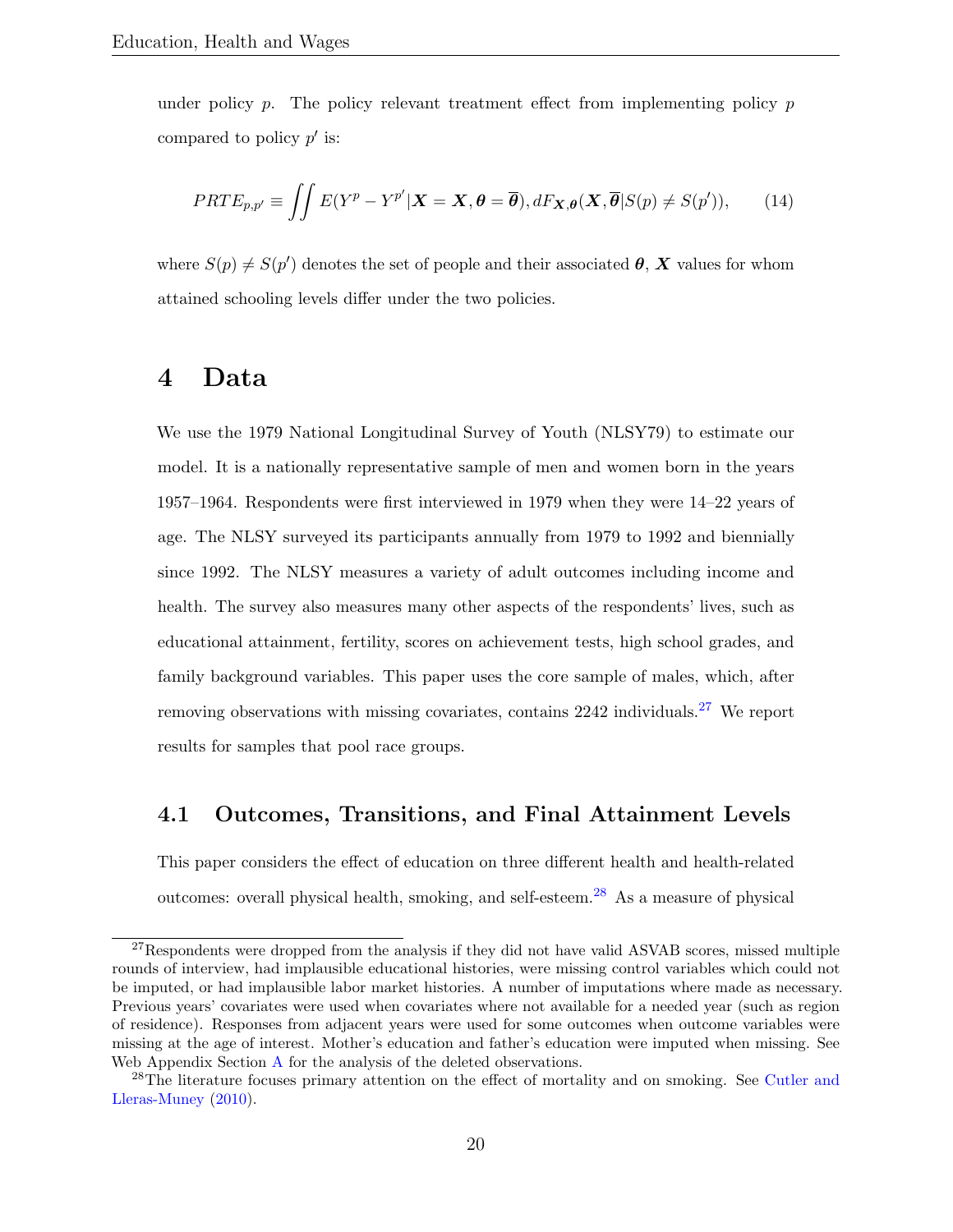health, we use the PCS-12 scale, the Physical Component Summary obtained from the SF-12.<sup>[29](#page-21-0)</sup> The SF-12 in turn is designed to provide a measure of the respondent's mental and physical health irrespective of their proclivity to use formal health services. We also study smoking at age 30 as an additional measure of healthy behaviors. It is a self-reported, binary variable recording whether the individual smoked daily at age 30. As a measure of mental health, the effect of education on self-esteem is considered. Self esteem is measured using Rosenberg's self-esteem scale collected in 2006, when individuals were in their 40s.

We also analyze the effect of education on log wages at age 30 as a traditional benchmark. Details on the construction of these outcome variables are presented in the Web Appendix Section [A.](#page--1-0)

We estimate models with the four different transitions and five final schooling levels depicted in Figure [2.](#page-10-0) Education at age 30 is treated as the respondent's final schooling  $level.<sup>30</sup>$  $level.<sup>30</sup>$  $level.<sup>30</sup>$ 

#### 4.2 Measurement System (T)

Our approach to estimating the impact of cognitive and socioemotional measures on schooling choices and outcomes improves on the traditional approach, which uses indices of direct measures of behavior, designated as cognitive and socioemotional indices, to proxy latent traits. We allow for measurement error and use factor analysis to let the data determine the weights on specific measures used in forming indices. $31$ 

As noted by [Almlund, Duckworth, Heckman, and Kautz](#page-52-3) [\(2011\)](#page-52-3) and [Heckman and](#page-57-6) [Kautz](#page-57-6) [\(2012,](#page-57-6) [2014\)](#page-58-8), a fundamental identification problem plagues the extraction of psychological characteristics. Traits are measured from behaviors that can also be affected by incentives and other traits. Even after controlling for these incentives and other traits, some normalizations are necessary to operationalize the measures of traits,

<span id="page-21-0"></span><sup>29</sup>SF-12 is a 12-question health survey designed by John Ware of the New England Medical Center Hospital (see [Ware, Kosinski, and Keller](#page-60-8) [\(1996\)](#page-60-8) and [Gandek, Ware, Aaronson, Apolone, Bjorner, Brazier, Bullinger,](#page-56-8) [Kaasa, Leplege, Prieto, and Sullivan](#page-56-8) [\(1998\)](#page-56-8).

<span id="page-21-1"></span> $30$ A negligible fraction of individuals change schooling levels after age 30.

<span id="page-21-2"></span><sup>31</sup>See [Cunha and Heckman](#page-55-6) [\(2008\)](#page-55-6).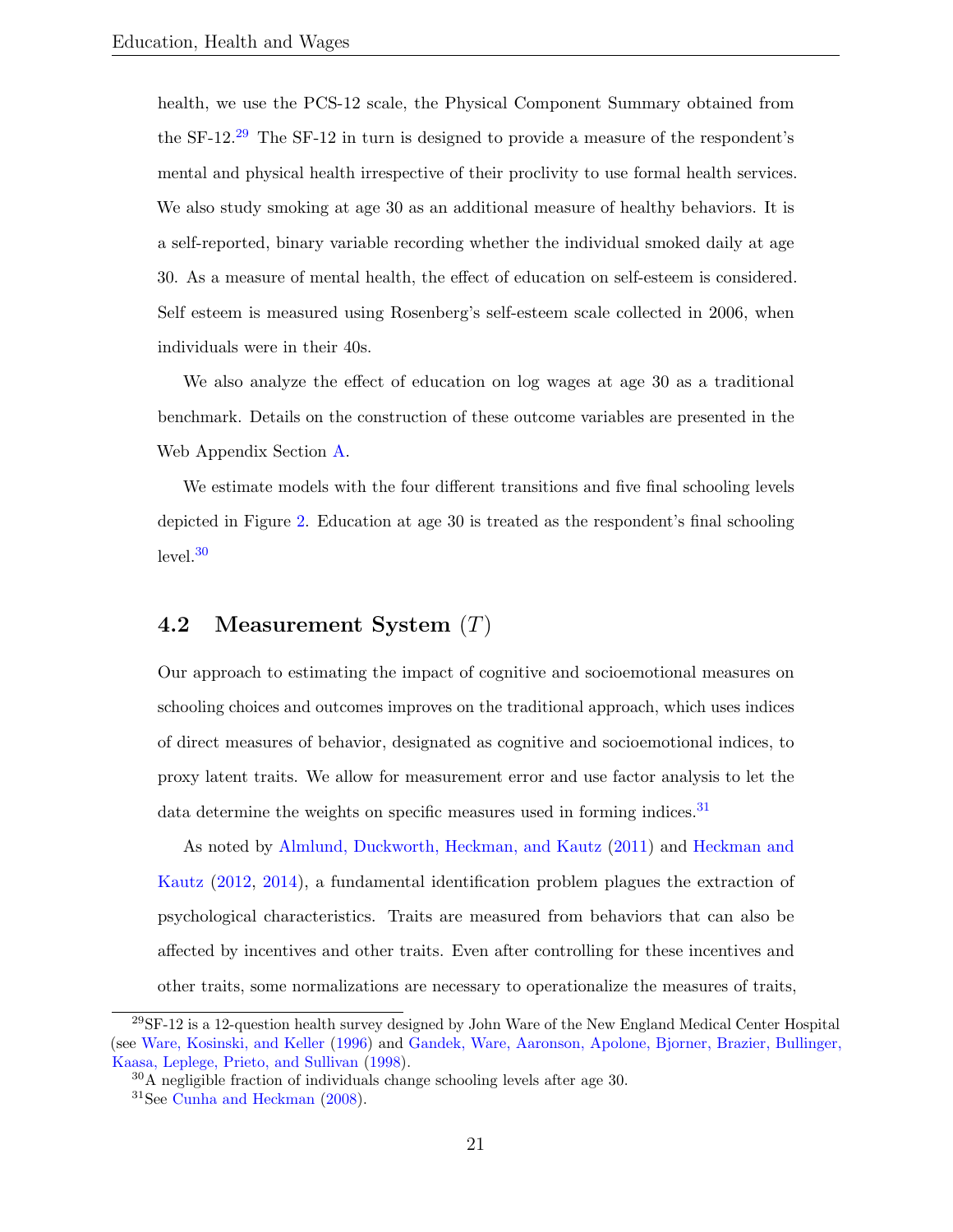and distinguish one trait from another. Even if this distinction cannot be made, we can condition on the (entire) set of traits without distinguishing which particular traits produce outcomes. Hence, our estimates of the causal effects of schooling on outcomes do not require that we solve these identification problems. Our estimates of effects of specific factors do.

We identify the cognitive and socioemotional factors used in this paper from an auxiliary measurement system fit jointly with a model of educational choice. Following [Hansen, Heckman, and Mullen](#page-57-7) [\(2004\)](#page-57-7), we control for the effect of schooling at the time the measurements are taken on the measurements to control for feedback from schooling to measured traits. We do not use the outcome measures  $(Y)$  in extracting the distributions of latent factors to avoid getting tautologically good fits between outcomes and factors and to render the factors interpretable.

Sub-tests from the Armed Services Vocational Aptitude Battery (ASVAB) are used as dedicated measures of cognitive ability and are assumed not to be determined by the socioemotional factor. Specifically, we consider scores from Arithmetic Reasoning, Coding Speed, Paragraph Comprehension, Word Knowledge, Math Knowledge, and Numerical Operations.<sup>[32](#page-22-0)</sup>

Academic success (measured by GPA) depends on cognitive ability, but also depends strongly on socioemotional traits such as conscientiousness, self-control, and self-discipline. This motivates our identification strategy of including both a cognitive and socioemotional factor as determinants of 9th grade GPA, as much of the variance in this measure not explained through cognitive test scores has been shown to be related to socioemotional traits.<sup>[33](#page-22-1)</sup>

To identify the socioemotional factor, we use measures of participation in minor

<span id="page-22-0"></span> $32A$  subset of these tests is used to construct the Armed Forces Qualification Test (AFQT) score, which is commonly used as a measure of cognitive ability. AFQT scores are often interpreted as proxies for cognitive ability [\(Herrnstein and Murray,](#page-59-8) [1994\)](#page-59-8). See the discussion in [Almlund, Duckworth, Heckman, and Kautz](#page-52-3)  $(2011).$  $(2011).$ 

<span id="page-22-1"></span><sup>33</sup>As noted by [Borghans, Golsteyn, Heckman, and Humphries](#page-53-8) [\(2011\)](#page-53-8) and [Almlund, Duckworth, Heckman,](#page-52-3) [and Kautz](#page-52-3) [\(2011\)](#page-52-3), the principal determinants of the grade point average are personality traits and not cognition. Similarly, [Duckworth and Seligman](#page-55-7) [\(2005\)](#page-55-7) find that self-discipline predicts GPA in 8th graders better than IQ. See also [Duckworth, Quinn, and Tsukayama](#page-55-8) [\(2010\)](#page-55-8).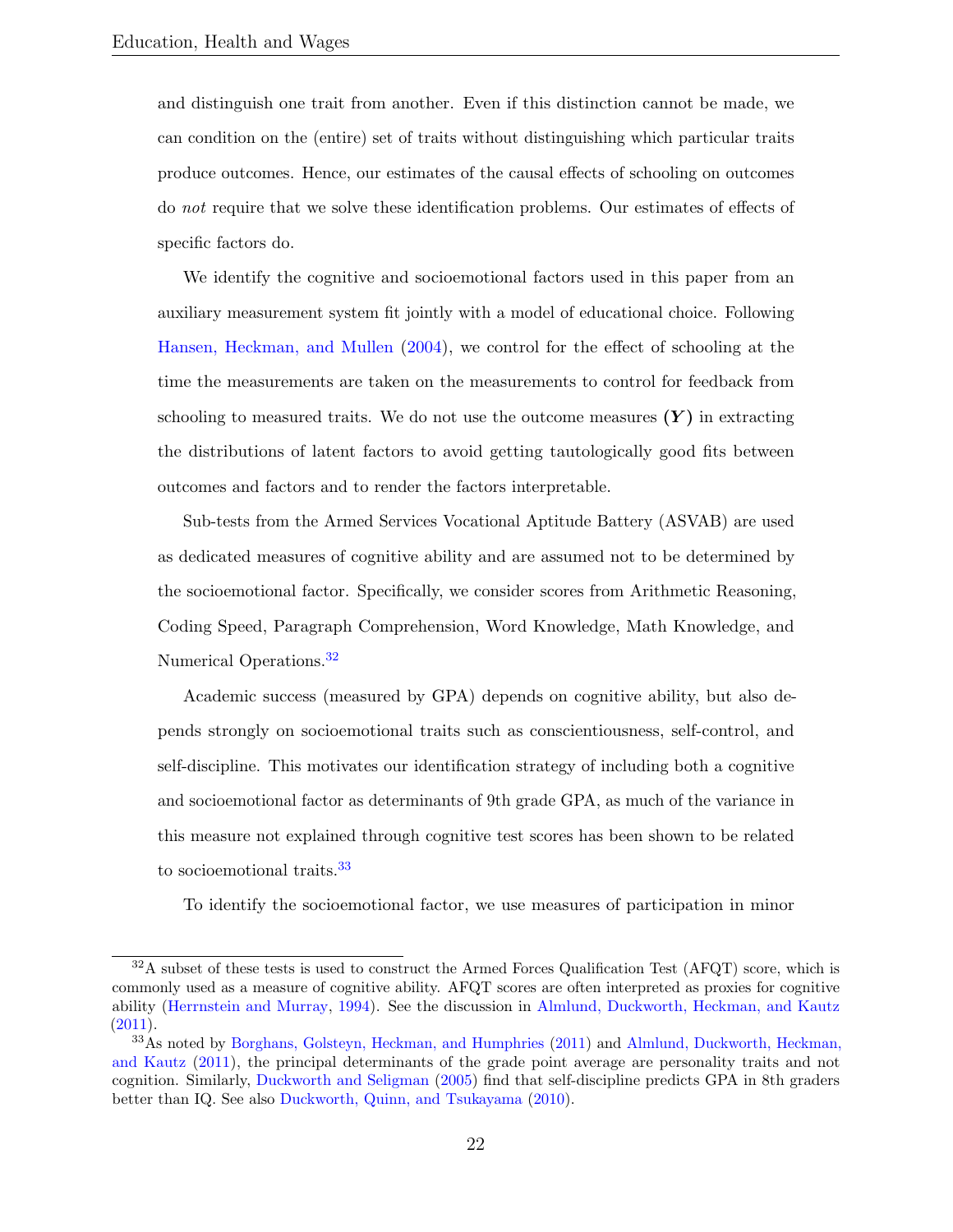risky or reckless activity in 1979 in the measurement system for the socioemotional endowment.<sup>[34](#page-23-0)</sup> In order to identify the distribution of correlated factors, risky behavior is restricted to not load on the cognitive factor.[35](#page-23-1)

As a robustness check, we include five additional measures of risky adolescent behavior to check our estimates based on the non-cognitive factor.<sup>[36](#page-23-2)</sup> We consider violent behavior in 1979 (fighting at school or work and hitting or threatening to hit someone), tried marijuana before age 15, daily smoking before age 15, regular drinking before age 15, and any intercourse before age 15. For violent behavior, we control for the potential effect of schooling on the outcome. The estimates based on including these measures are essentially the same as the ones reported in the text.

#### 4.3 Control Variables  $(X)$

For every outcome, measure, and educational choice, we control for race, broken home status, number of siblings, mother's education, father's education, and family income in 1979. We additionally control for region of residence and urban status at the time the relevant measure, decision, or outcome was assessed.<sup>[37](#page-23-3)</sup> For log wages at age 30, we additionally control for local economic conditions at age 30.

The models for educational choice include additional choice-specific covariates. Following [Carneiro, Heckman, and Vytlacil](#page-54-0) [\(2011\)](#page-54-0), we control for both long-run economic conditions measured by unemployment and current deviations from those conditions. By controlling for the long-run local economic environment, local unemployment variations capture current economic shocks that might affect schooling decisions.

<span id="page-23-0"></span><sup>&</sup>lt;sup>34</sup>Preliminary data analysis suggested that one measure of risky behavior is the least correlated cognitive endowments among our measures of socioemotional traits. This variable is a binary variable which is unity if an agent answers yes to any of the following questions in 1980: "Taken something from the store without paying for it," "Purposely destroyed or damaged property that did not belong to you?," "Other than from a store, taken something that did not belong to you worth under \$50?," and "Tried to get something by lying to a person about what you would do for him, that is, tried to con someone?"

<span id="page-23-1"></span><sup>&</sup>lt;sup>35</sup>These measures are used for estimating one of the three-factor models discussed in Web Appendix Section [I.](#page--1-0)

<span id="page-23-2"></span><sup>&</sup>lt;sup>36</sup>[Gullone and Moore](#page-57-8) [\(2000\)](#page-57-8) present a line of research which studies the relationship between personality traits and adolescent risk-behavior.

<span id="page-23-3"></span> $37B$ ased on the data, we assume that high school, GED certification, and college enrollment decisions occur at age 17 while the choice to graduate from college is made at age 22.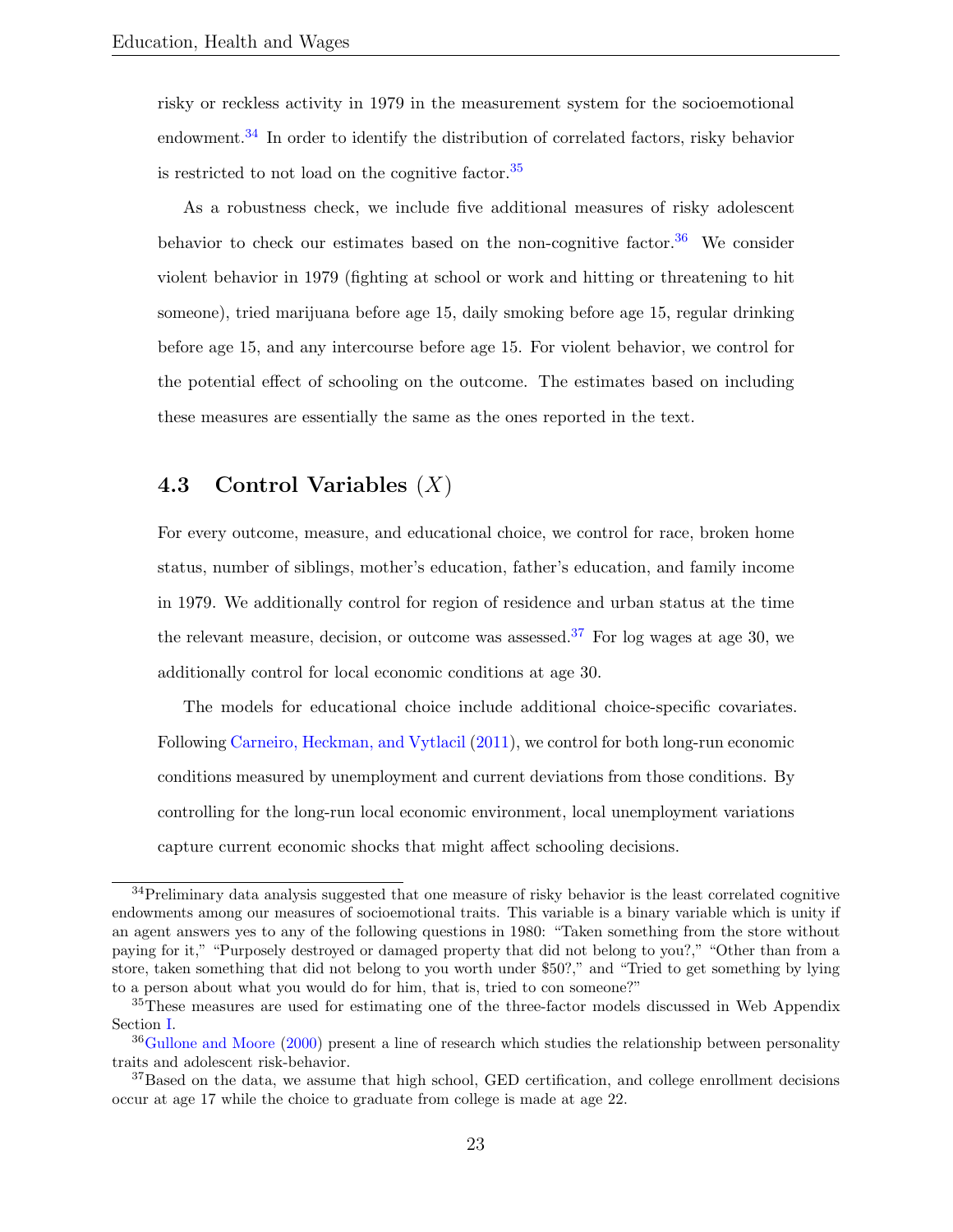#### 4.4 Exclusion Restrictions

Identification of our model does not rest solely on the conditional independence assumptions listed in Table [1](#page-15-0) which, by themselves, could justify identification of our model as a version of matching on mismeasured variables. Under sufficient support conditions on the regressors, the model is nonparametrically identified and does not require either conditional independence assumptions or normality assumptions.<sup>[38](#page-24-0)</sup> To nonparametrically identify treatment effects without invoking the full set of conditional independence assumptions, node-specific instruments are critical. We have a variety of exclusion restrictions that affect choices but not outcomes. These are listed in the bottom five rows of Table [2.](#page-25-0) The node-specific exclusion restrictions are noted at the base of the table.

In a dynamic forward-looking model, instruments at later stages that are known at earlier stages cannot be excluded from choices at earlier stages. Following the literature on rational expectations econometrics (see [Hansen and Sargent,](#page-57-9) [1980\)](#page-57-9), stagespecific expectations of the future-stage realized value of instruments qualify as valid instruments. We find that candidate instruments based on future variables (e.g., college tuition for high school graduation) were not statistically significant predictors of earlystage (high school graduation) decisions. In our samples, future realizations of the potential instruments do not predict previous stage-specific schooling choices. Invoking linearity of the effect of schooling on outcomes widely used in the literature [\(Card,](#page-54-1) [1999,](#page-54-1) [2001\)](#page-54-8) avoids the need for stage-specific instruments. However, linearity in years of schooling for wage equations is decisively rejected in many data sets.<sup>[39](#page-24-1)</sup> In addition, different schooling levels are qualitatively different.<sup>[40](#page-24-2)</sup>

<span id="page-24-1"></span><span id="page-24-0"></span><sup>38</sup>[Heckman and Navarro](#page-58-5) [\(2007\)](#page-58-5) and [Abbring and Heckman](#page-52-6) [\(2007\)](#page-52-6).

<sup>&</sup>lt;sup>39</sup>See the evidence discussed in [Heckman, Lochner, and Todd](#page-58-1) [\(2006\)](#page-58-1). See Web Appendix Section [O](#page--1-0) for our evidence on nonlinearity.

<span id="page-24-2"></span> $^{40}$ For example, there is no specific number of years of schooling to assign to GEDs.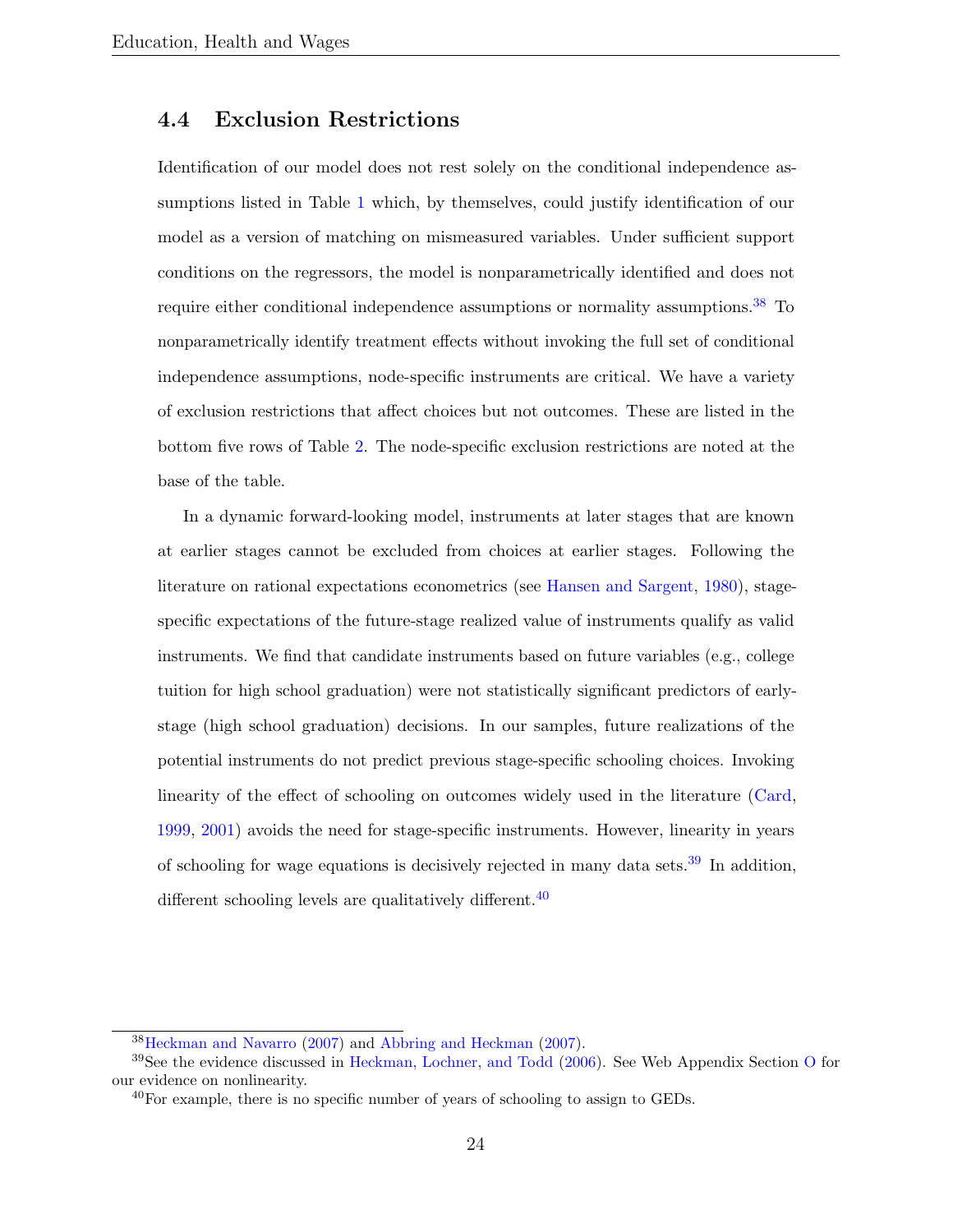| <b>Variables</b>                    | Measurement Equations | Choice       | Outcomes                  |
|-------------------------------------|-----------------------|--------------|---------------------------|
| Race                                | X                     | X            | $\boldsymbol{\mathrm{X}}$ |
| Broken Home                         | X                     | X            | X                         |
| Number of Siblings                  | X                     | $\mathbf{x}$ | $\boldsymbol{\mathrm{X}}$ |
| Parents' Education                  | X                     | X            | $\mathbf x$               |
| Family Income (1979)                | $\mathbf{x}$          | X            | $\mathbf x$               |
| Region of Residence                 | X                     | X            | X                         |
| Urban Status                        | $\mathbf{x}$          | $\mathbf{x}$ | $\mathbf x$               |
| $Age^a$                             | X                     | X            |                           |
| Local Unemployment <sup>b</sup>     |                       |              | X                         |
| Local Long-Run Unemployment         |                       | X            |                           |
| Instruments                         |                       |              |                           |
| Local Unemployment at Age $17c$     |                       | X            |                           |
| Local Unemployment at Age $22^d$    |                       | X            |                           |
| GED Test Difficulty <sup>e</sup>    |                       | X            |                           |
| Local College Tuition at Age $17^f$ |                       | $\mathbf{x}$ |                           |
| Local College Tuition at Age $22g$  |                       | X            |                           |

<span id="page-25-0"></span>Table 2: Control Variables and Instruments Used in the Analysis

Notes:  $a$  Age in 1979 is included as a cohort control. We also included individual cohort dummies which did not change the results. <sup>b</sup> For economic outcomes, local unemployment at the time of the outcome. <sup>c</sup> This is an instrument for choices at nodes  $\{0,1\}$ ,  $\{0,2\}$ , and  $\{1,3\}$ . <sup>d</sup>This is an instrument for the choice at  $\{3,4\}$ . Region and urban dummies are specific to the age that the measurement, educational choice, or outcome occurred. <sup>e</sup>GED test difficulty only enters the decision to earn a GED. GED difficulty is proxied by the percent of high school graduates able to pass the test in one try given the state's chosen average and minimum score requirements. Control variables at age 17 are used for the high school graduation, GED certification, and college enrollment decisions. Control variables at age 22 are used for the college graduation decision. Control variables at age 14 are used for 9th grade GPA, and control variables from 1979 are used for the ASVAB tests. *f* Local college tuition at age 17 only enters the college enrollment graduation decisions. <sup>g</sup>Local college tuition at age 22 only enters the college completion equation.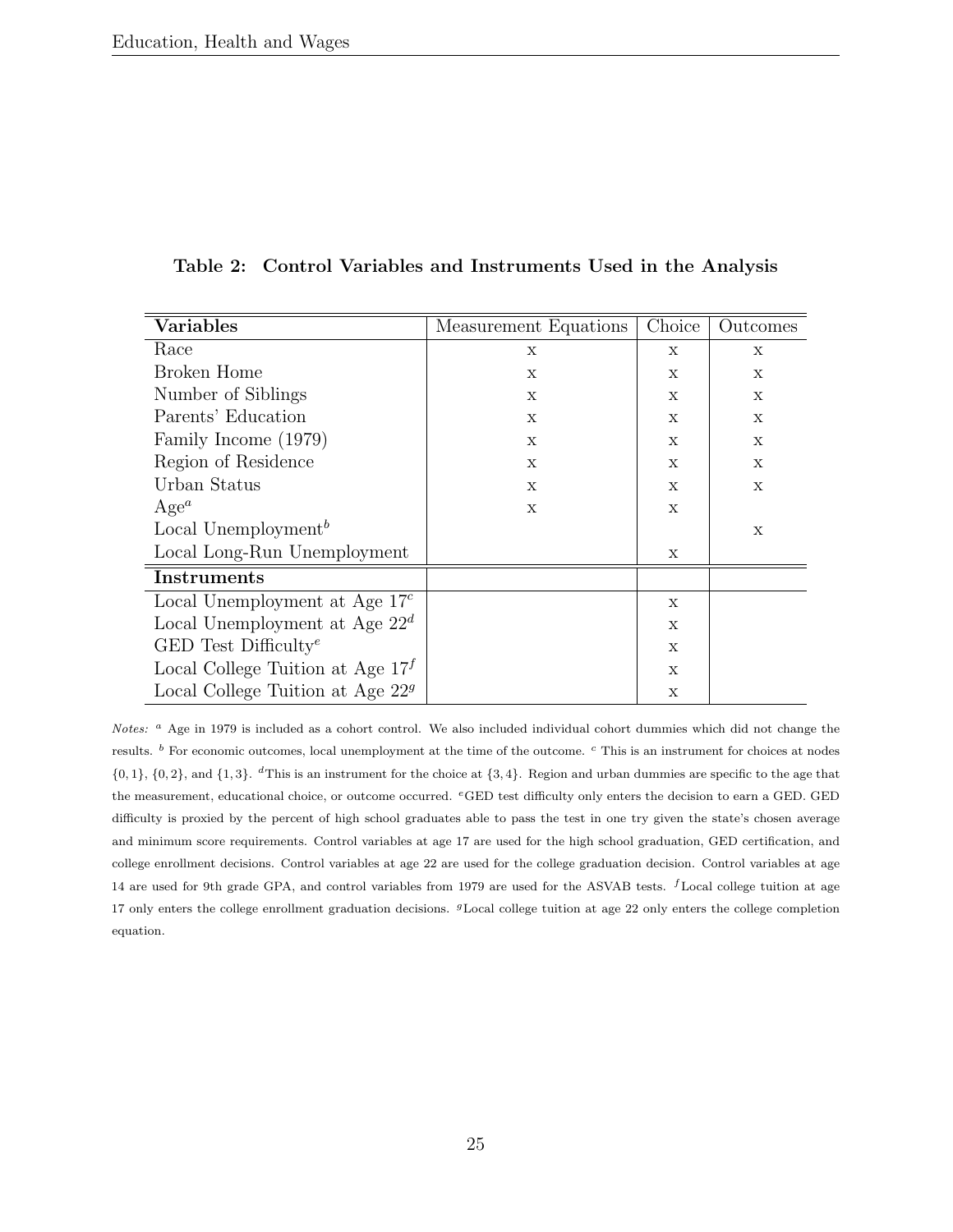## 5 Estimation Strategy

We estimate the model in two stages. The distribution of latent endowments and the model of schooling decisions are estimated in the first stage. The outcome equations are estimated in the second stage using estimates from the first stage.

We follow [Hansen, Heckman, and Mullen](#page-57-7) [\(2004\)](#page-57-7), and correct estimated factor distributions for the causal effect of schooling on the measurements by jointly estimating the schooling choice and measurement equations. The distribution of the latent factors is estimated using data on only educational choices and measurements. This allows us to interpret the factors as cognitive and socioemotional endowments. It links our estimates to an emerging literature on the economics of personality and psychological traits but is not strictly required if we only seek to control for selection in schooling choices. We do not use the final outcome system to estimate the factors, thus avoiding producing tautologically strong predictions from the estimated factors.

Assuming independence across individuals, the likelihood is:

$$
\mathcal{L} = \prod_i f(\mathbf{Y}_i, \mathbf{D}_i, \mathbf{T}_i | \mathbf{X}_i)
$$
  
= 
$$
\prod_i \int f(\mathbf{Y}_i | \mathbf{D}_i \mathbf{X}_i, \theta) f(\mathbf{D}_i, \mathbf{T}_i | \mathbf{X}_i, \theta) f(\theta) d\theta,
$$

where  $f(\cdot)$  denotes a probability density function. The last step is justified from the assumptions listed in Table [1.](#page-15-0) For the first stage, the sample likelihood is

$$
\mathcal{L}^1 = \prod_i \int_{\theta \in \Theta} f(\mathbf{D}_i, \mathbf{T}_i | \mathbf{X}_i, \theta = \overline{\theta}) \, dF_{\theta}(\overline{\theta}), \tag{15}
$$

where we integrate over the distributions of the latent factors. We approximate the factor distribution using a mixture of normals.<sup>[41](#page-26-0)</sup> We assume that the idiosyncratic shocks are mean zero normal variates. The goal of the first stage is to secure estimators of  $f(\bm{D}_i, \bm{T}_i \mid \bm{X}_i, \bm{\theta})$  and  $f(\bm{\theta})$ . In the second stage, we use first stage estimates (denoted

<span id="page-26-0"></span><sup>&</sup>lt;sup>41</sup>Mixtures of normals can be used to identify the true density nonparametrically, where the number of mixtures can be increased based on the size of the sample. For a discussion of sieve estimators, see [Chen](#page-54-6)  $(2007).$  $(2007).$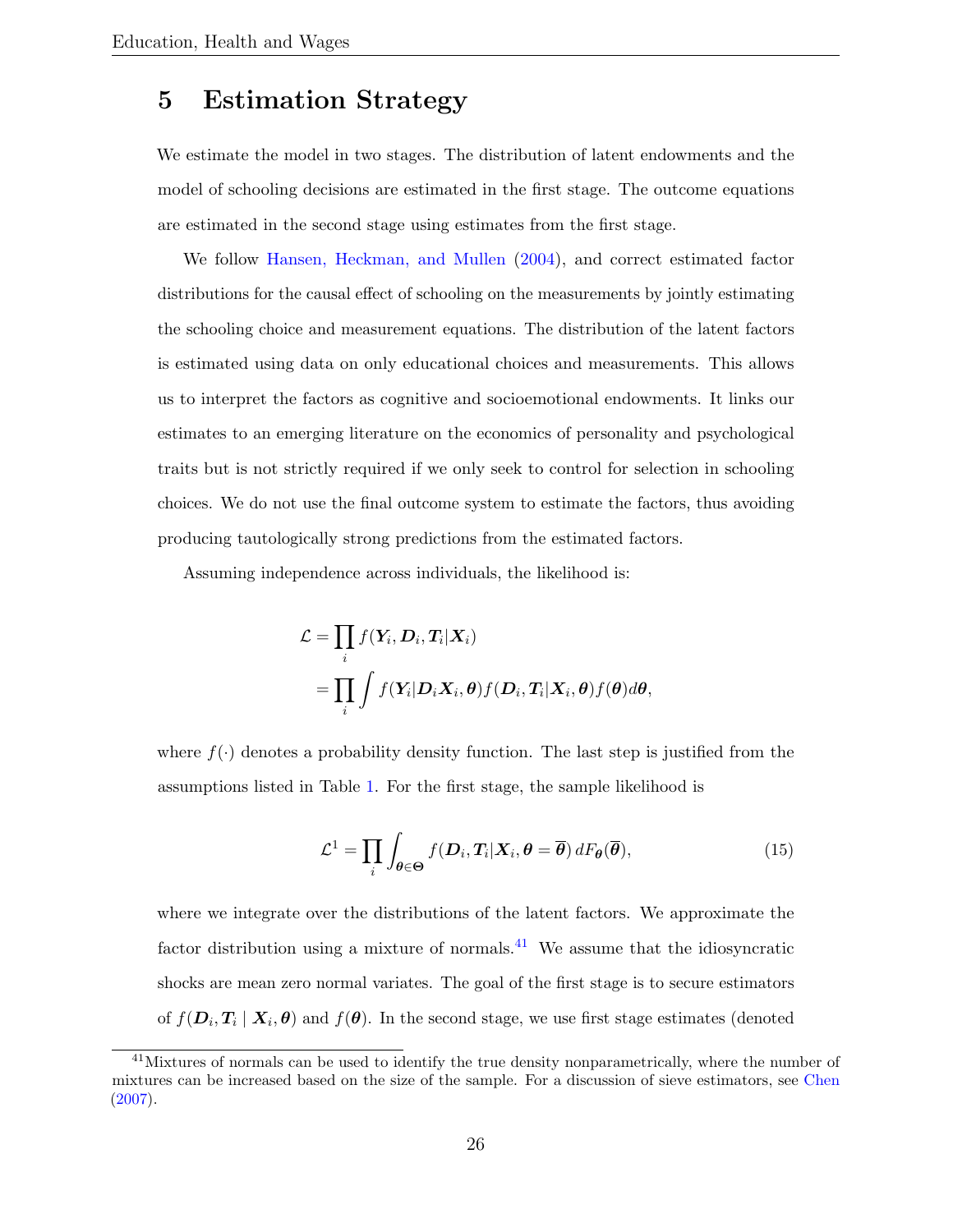"  $\degree$ " to form the likelihood

$$
\mathcal{L}^2 = \prod_i \int_{\theta \in \Theta} f(\mathbf{Y}_i | \mathbf{D}_i, \mathbf{X}_i, \theta = \overline{\theta}) \hat{f}(\mathbf{D}_i, \mathbf{T}_i | \mathbf{X}_i, \theta = \overline{\theta}) d\hat{F}_{\theta}(\overline{\theta}). \tag{16}
$$

Since outcomes  $(Y_i)$  are independent from the first stage outcomes conditional on  $X_i, \theta, D_i$  and we impose no cross-equation restrictions, we obtain consistent estimates of the parameters for the adult outcomes. Each stage is estimated using maximumlikelihood. Standard errors and confidence intervals are calculated by estimating two hundred bootstrap samples for the combined stages.

## 6 Empirical Estimates

Since the model is nonlinear and multidimensional, in the main text we only report interpretable simulations of it.<sup>[42](#page-27-0)</sup> We randomly draw regressors from the observations and the estimated factor distributions to simulate the various outcomes.

We present our empirical analysis in the following order. [Section](#page-27-1) [6.1](#page-27-1) discusses the estimates of the measurement system and the estimated effects of the endowments on schooling, labor market, and health outcomes. [Section](#page-37-0) [6.2](#page-37-0) presents estimates of the treatment effects of education. [Section](#page-45-0) [6.3](#page-45-0) gives estimates of the policy relevant treatment effect of a subsidy to college tuition. [Section](#page-37-0) [6.4](#page-48-0) discusses the importance of the latent cognitive and socioemotional endowments.

# <span id="page-27-1"></span>6.1 The measurement of endowments and their effects on outcomes

[Figure](#page-29-0) [3](#page-29-0) shows the variance decomposition of the measures. The latent factors explain between 20% and 70% of the variance of the ASVAB tests and school grades. While the socioemotional factor explains only 2%–3% of the variation in reckless behavior, it has a statistically significant effect on outcomes for those with at least a high school degree. $43$ 

<span id="page-27-0"></span> $^{42}$ Parameter estimates for individual equations are reported in the Web Appendix.

<span id="page-27-2"></span><sup>43</sup>See Web Appendix Section [C.](#page--1-0)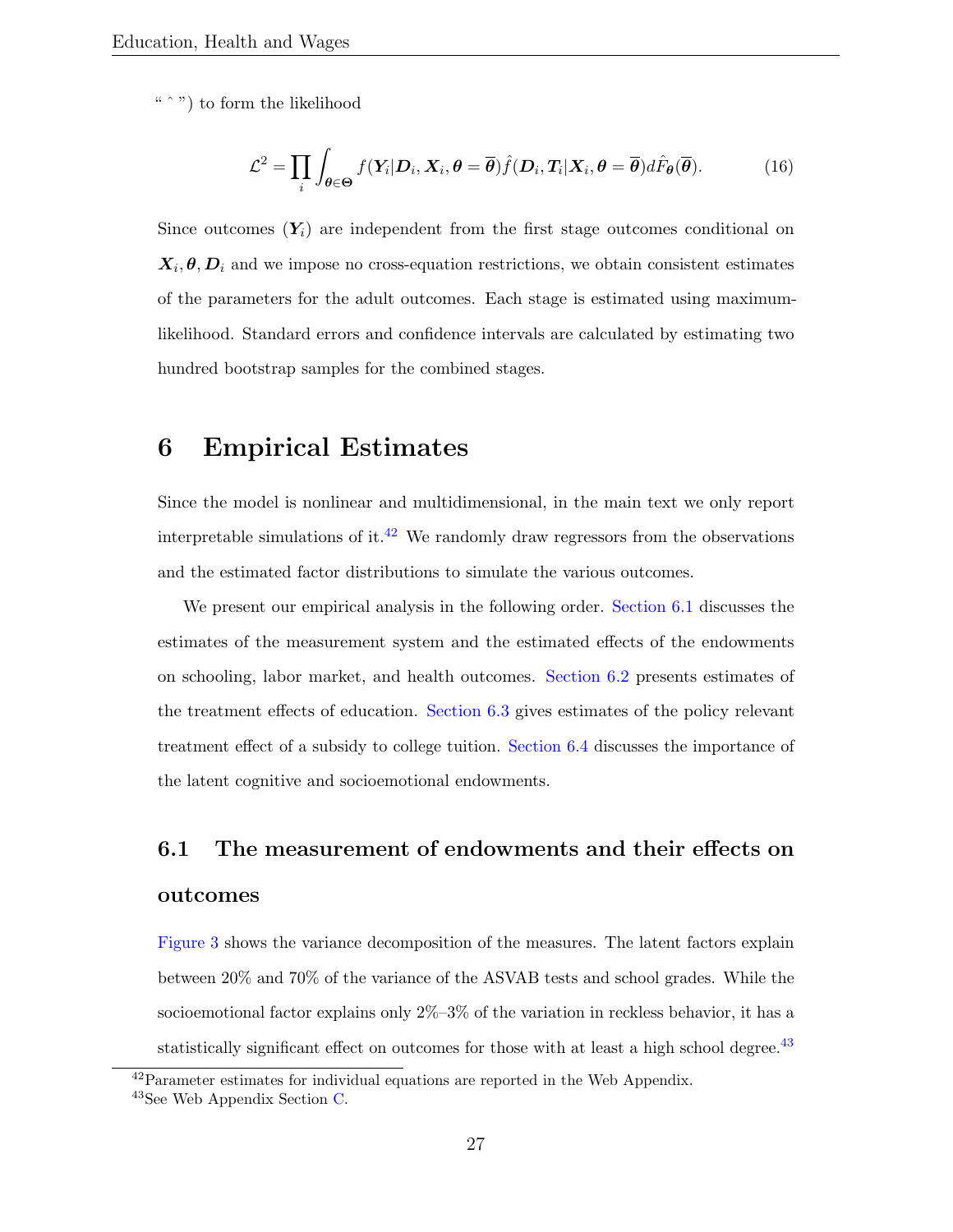Although observed and latent variables combined explain a large part of the variance of the test scores and grades, there is a still significant amount of measurement error (labeled as "Residual" in the figure).<sup>[44](#page-28-0)</sup> We test and reject the hypothesis that a bivariate normal model produces good model fit in favor of a model with a mixture of two normals for the factor distribution.[45](#page-28-1) Simulations of the model show that the estimated model fits the data well.<sup>[46](#page-28-2)</sup> We find a positive and statistically significant correlation between the cognitive and socioemotional/personality endowments ( $\rho = 0.23$ ).

<span id="page-28-0"></span><sup>&</sup>lt;sup>44</sup>This implies that any predictions of the factors would also have a significant amount of measurement error.

<span id="page-28-2"></span><span id="page-28-1"></span><sup>45</sup>The likelihood ratio test was used to test for the appropriate number of mixtures.

<sup>46</sup>The goodness of fit measurements are made for the various outcomes and measurement systems. Goodness of fit for discrete outcomes is tested using a  $\chi^2$  test of fit of the model to data. For continuous outcomes, the equality of the model and data are tested using  $t$ -tests. We test for mean equivalence of the means for many sub-populations and jointly test if the means are equivalent for all sub-populations using a  $\chi^2$  test. Tests of goodness of fit are found in [Section](#page--1-0) [E](#page--1-0) in the Web Appendix.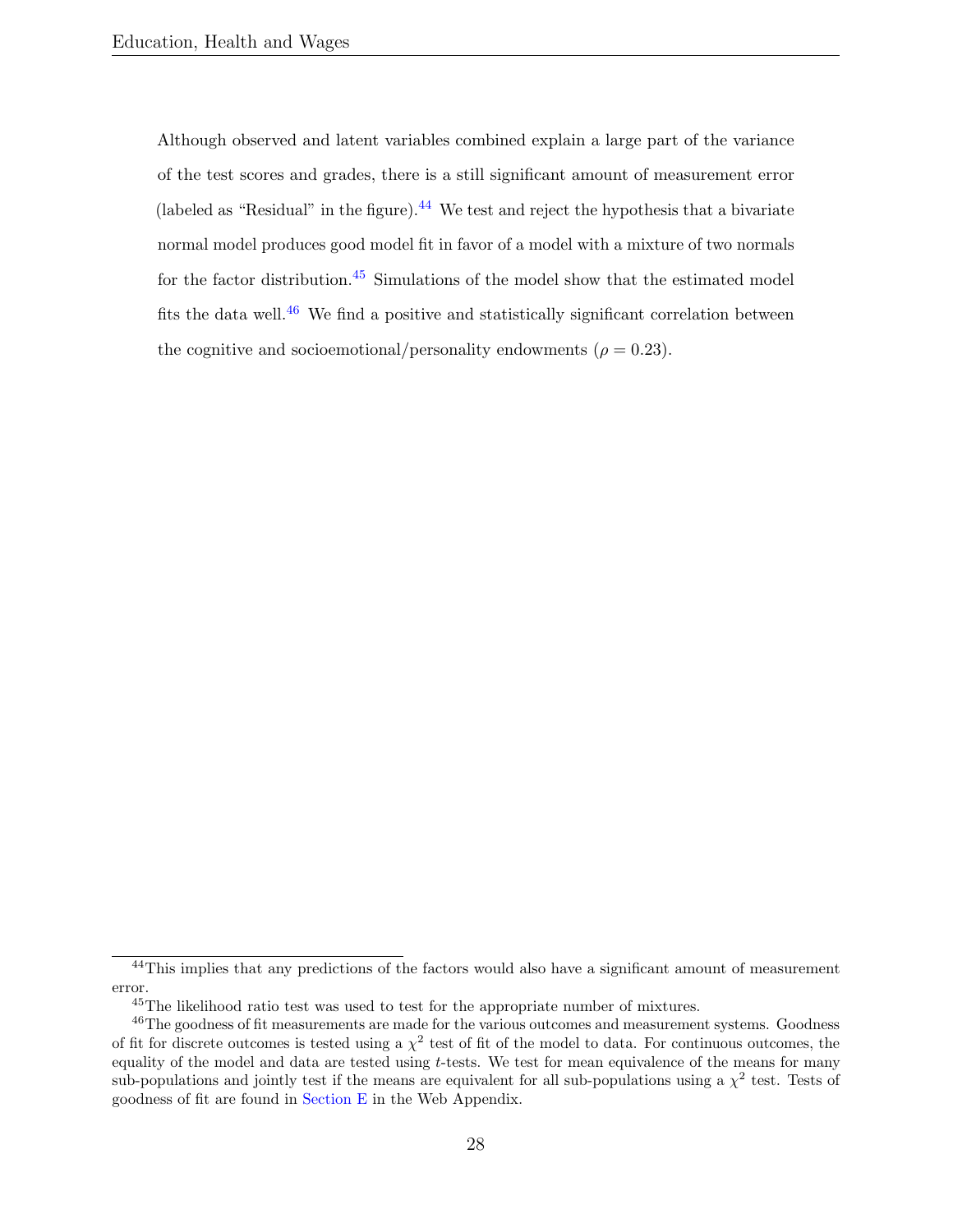

<span id="page-29-0"></span>

Notes: Bass indicate the fraction of the variance in each outcome explained by observable covariates  $(X)$ , unobservable ognitive and<br>socioentorional factors  $(\theta_C, \theta_{SE})$ , and remaining unobservables  $(e)$ . For continuous ou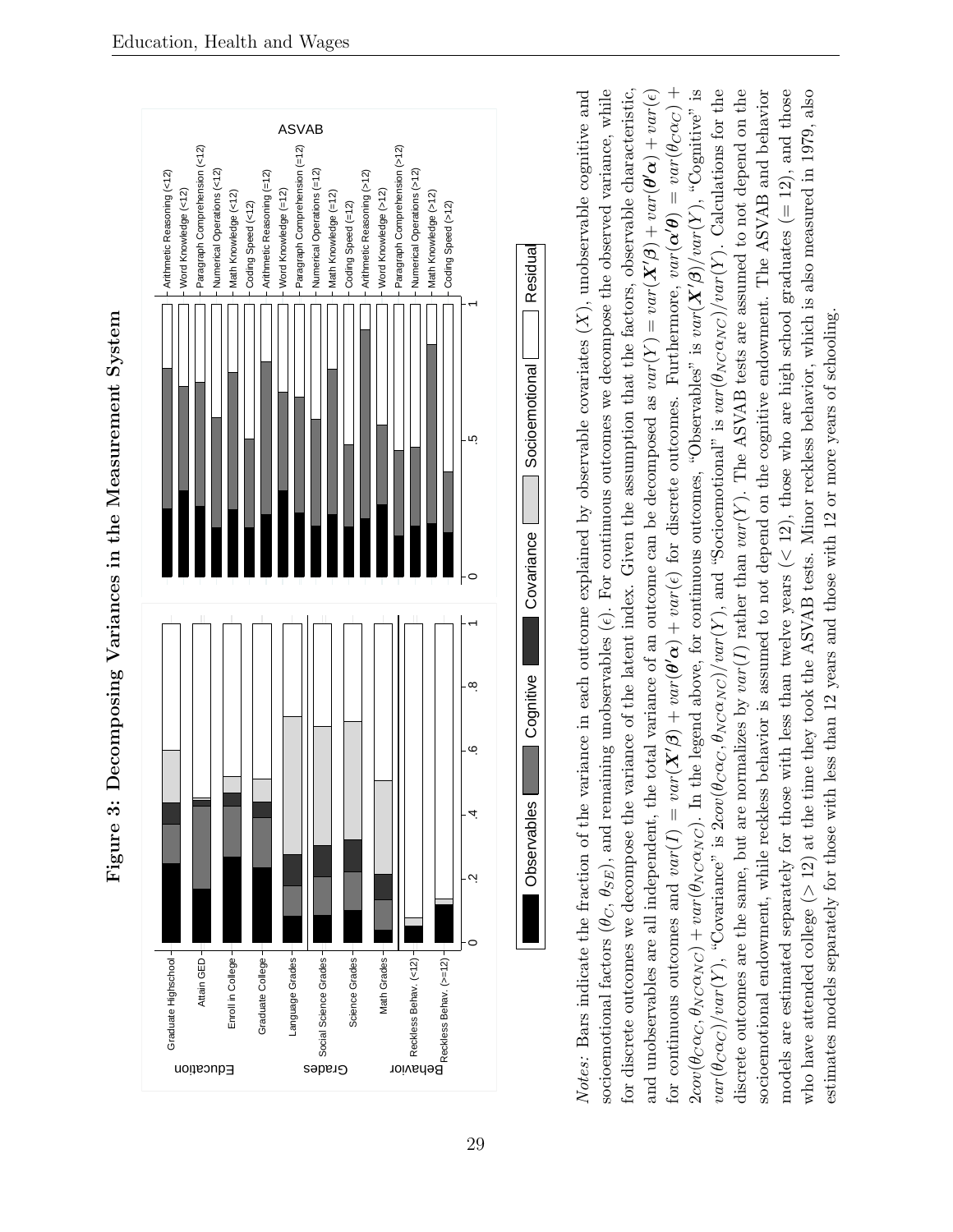#### <span id="page-30-0"></span>Figure 4: Distribution of factors by schooling level



Note: The factors are simulated from the estimates of the model. The simulated data contain 1 million observations.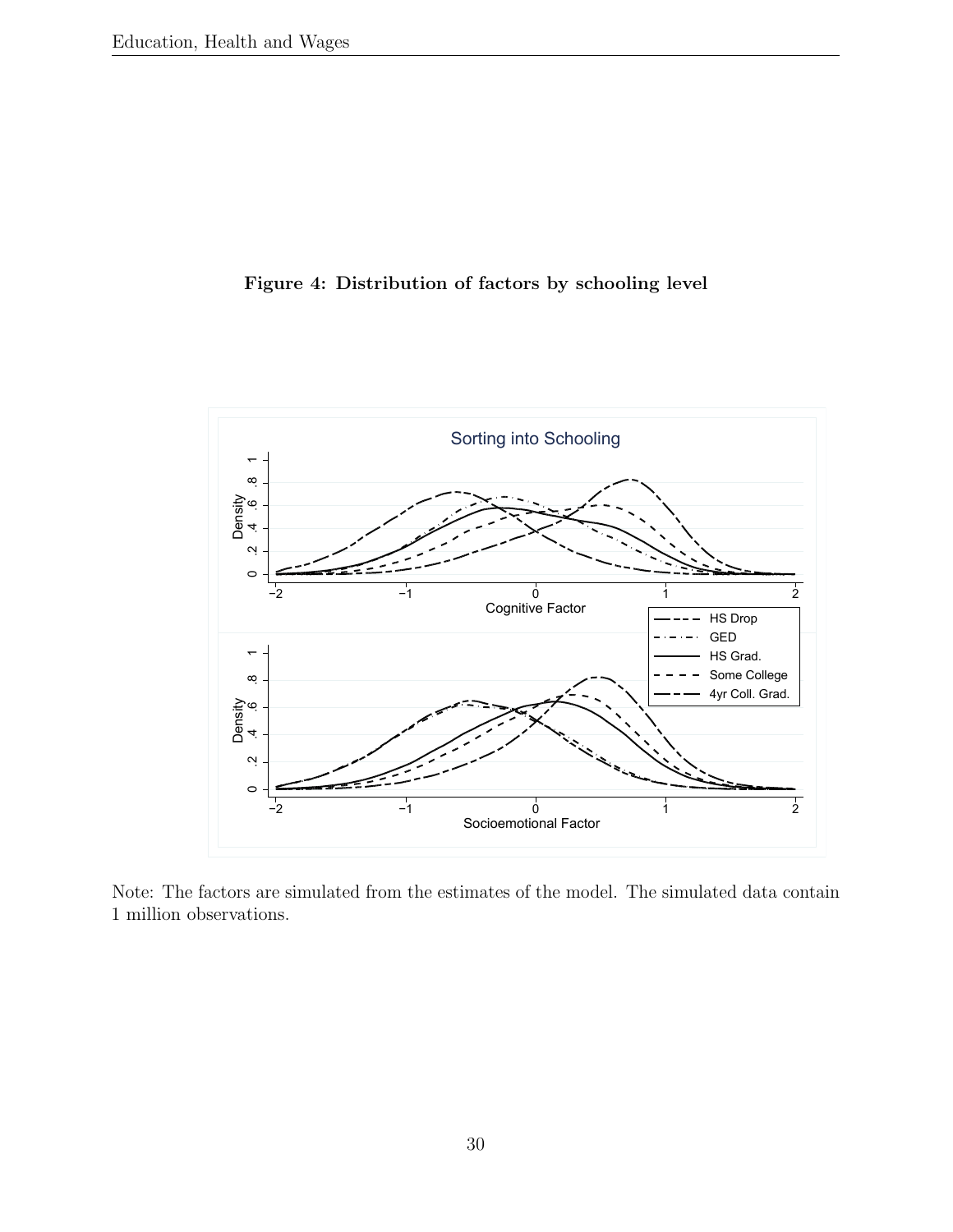Decile of Cognitive

**0 0.02**

0

2 4 6 8 10

٥L

#### <span id="page-31-0"></span>Figure 5: The Probability of Educational Decisions, by Endowment Levels (Final Schooling Levels are Highlighted Using Bold Letters)

A. Dropping from HS vs. Graduating from HS B. HS Dropout vs. Getting a GED Probability Probability 1 f 1 f 0.8  $0.8 -$ 0.6 0.6  $0.4 +$  $0.4 -$ 0.2  $0.2 ^{0}$  $^{0+}$ 10 10 9. 9, People of Socio-Emotional The Community of Secretary Contribution People of Socio-Emotional Transmitter of Decile of Cognitive 8 8 7 7 6 6 5 5 8 8 4  $5^{6}$   $7^{16}$ Pecile of Cognitive 4  $5 - 6$  7 Decile of Cognitive 3 3 3 4 3 4 2 2, 1 2 1 2 1 1 **0.2 0.2** Probability **Fraction** Probability **Fraction** Probability **Fraction** Probability Probability Probability Probability **0.4** Probability **0.45** 11 **0.18** 11 **0.18** 11 11 **0.35 0.4 0.16 0.16** 0.8 0.8 0.8 0.8 - y - y - y **0.3** - y **0.35 0.14 0.14 0.12 0.12 0.3 0.25** 0.6 0.6 0.6 0.6 **0.25 0.1 0.1 0.2 0.2 0.08 0.08** 0.4 0.4 0.4 0.4 **0.15 0.15 0.06 0.06 0.1 0.1** 0.2 **0.04** 0.2 **0.04** 0.2 0.2 **0.02 0.02 0.05 0.05** ٥L **0** o L **0** ٥L **0** ٥. **0** 2 4 6 8 10 2 4 6 8 10 2 4 6 8 10 2 4 6 8 10 Decile of Cognitive Decile of Socio-Emotional Decile of Cognitive Decile of Socio-Emotional C. HS Graduate vs. College Enrollment D. Some College vs. 4-year college degree Probability 1 J Probability 14 0.8  $0.8 +$ 0.6  $0.6 -$ 0.4  $0.4 -$ 0.2  $0.2 -$ 0 04 10 10 9. 9, Decide of Socio-Emotional Transmitter of The Decision Cognitive Decide of Socio-Emotional Accountmn Control of Cognitive 8 8 7 7 6 6 5 8 5 8 4  $5 - 6 = 7$ 4  $5 - 6$  7 Decile of Cognitive Decile of Cognitive 3 3 3 4 3 4 2 2, 1 2 1 2 1 1 Probability Probability **20.24 Fraction** Probability Probability **District Fraction** Probability **Fraction** Probability Probability **20.35** Probability **2**<sup>6.3</sup> 11 11 11 11 **0.22 0.22 0.2 0.2 0.3 0.25** 0.8 **0.18** 0.8 **0.18** 0.8 0.8 - y - y - y r **0.25 0.16 0.16 0.2 0.14** 0.6 **0.14** 0.6 0.6 **0.2** 0.6 **0.12 0.12 0.15 0.1 0.1 0.15** 0.4 0.4 0.4 0.4 **0.08 0.08 0.1 0.1 0.06 0.06** пnП 0.2 0.2 0.2  $0.2 +$ **0.04 0.04 0.05 0.05**

Notes: For each of the four educational choices, we present three figures that study the probability of that specific educational choice. Final schooling levels do not allow for further options. For each pair of schooling levels 0 and 1, the first subfigure (top) presents  $Prob(D|d^C, d^{SE})$  where  $d^C$  and  $d^{SE}$  denote the cognitive and socioemotional deciles computed from the marginal distributions of cognitive and socioemotional endowments.  $Prob(D|d^C, d^{SE})$  is computed for those who reach the decision node involving a decision between levels 0 and 1. The bottom left subfigures present  $Prob(D|d^C)$  where the socioemotional factor is integrated out. The bars in these figures display, for a given decile of cognitive endowment, the fraction of individuals visiting the node leading to the educational decision involving levels 0 and 1. The bottom right subfigures present  $Prob(D|d^{SE})$  for a given decile of socioemotional endowment, as well as the fraction of individuals visiting the node leading to the educational decision involving levels 0 and 1.

Decile of Socio-Emotional

**0 0.02**

٥L

2 4 6 8 10

Decile of Cognitive

**0**

٥I.

2 4 6 8 10

**Fraction**

Decile of Socio-Emotional

**Fraction**

**0**

2 4 6 8 10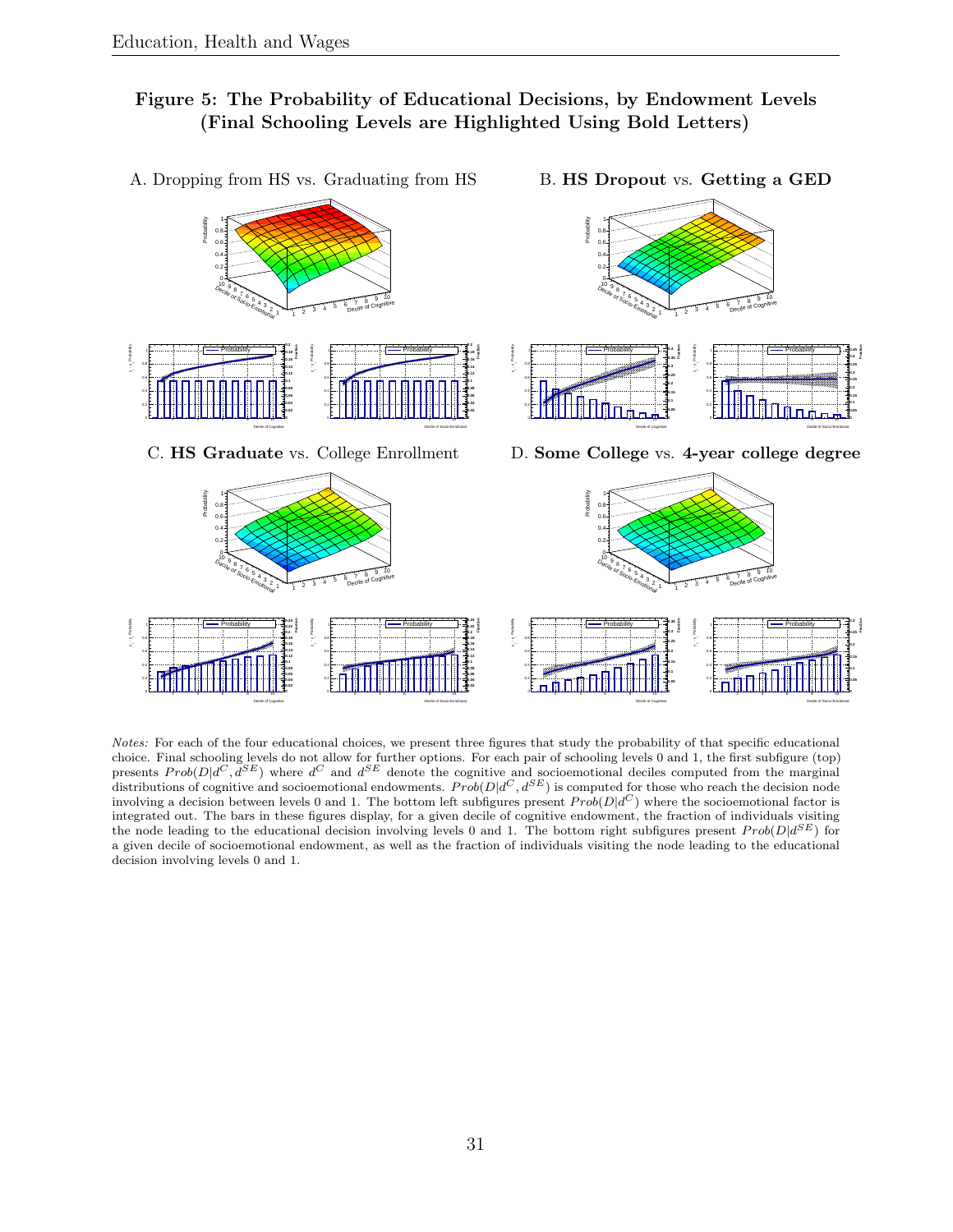<span id="page-32-0"></span>

Figure 6: The Effect of Cognitive and Socioemotional endowments

Notes: For each of the four outcomes, we present three figures that study the impact of cognitive and socioemotional endowments. The top figure in each panel displays the levels of the outcome as a function of cognitive and socioemotional endowments. In particular, we present the average level of outcomes for different deciles of cognitive and socioemotional endowments. Notice that we define as "decile 1" the decile with the lowest values of endowments and "decile 10" as the decile with the highest levels of endowments. The bottom left figure displays the average levels of endowment across deciles of cognitive endowments. The bottom right figure mimics the structure of the left-hand side figure but now for the socioemotional endowment.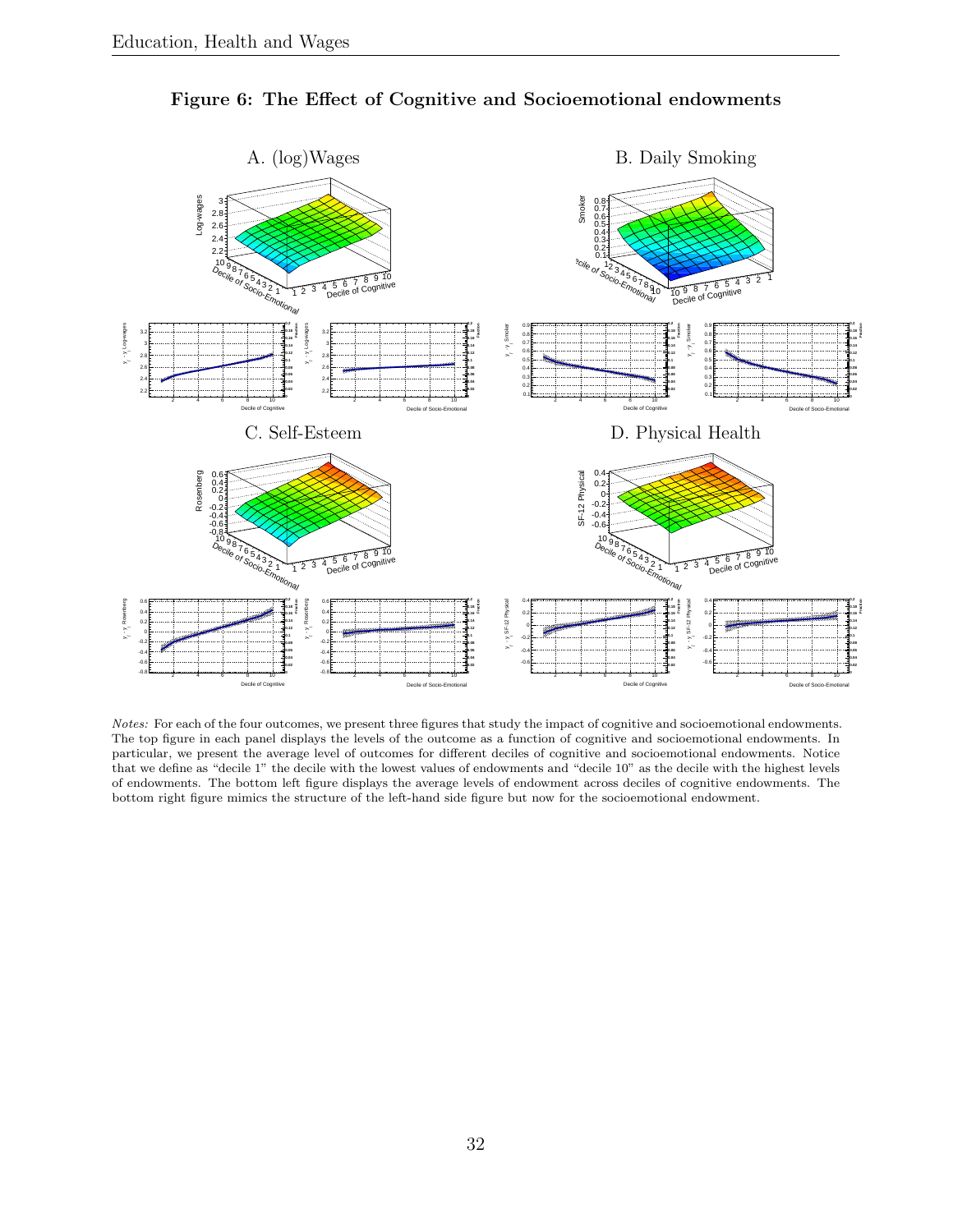There may be concern that the socioemotional factor is describing something like academic ability, since it is partly based on grades.<sup>[47](#page-33-0)</sup> In order to address this issue, the role of the cognitive and socioemotional factors in adverse adolescent behaviors is investigated. [Table](#page-34-0) [3](#page-34-0) reports estimates for smoking, drinking, intercourse and violent behaviors. The factor loadings (the coefficients for "cognitive" and "socioemotional" factors at the base of each table) show that the socioemotional factor plays a significant role in these adverse behaviors, whereas the cognitive loadings are either statistically insignificant or much smaller than the socioemotional loadings.

<span id="page-33-0"></span><sup>&</sup>lt;sup>47</sup>Our exclusion restriction for the socioemotional factor is "risky and reckless behavior in 1979", which is a binary measure of whether the person had ever done any of the following things: (1) purposefully damaged another person's property, (2) stolen an item of value from another person that was worth less than \$50, (3) stolen a small item from a store, or (4) tried to get something from someone by lying about what they would do in return. Not included as part of the measurement system, we have additional binary measures for violent behavior in 1979, daily smoking before age 15, tried marijuana before 15, regular drinking before 15, and sexual intercourse before age 15. These five measures were excluded from the measurement system as they are extreme enough that they may affect schooling decisions and later life health. For example, we did not want to predict later life health decisions with early life health decisions, or educational choice by actions that could lead to incarceration (such as violent behavior). We include these as outcomes that do not inform our measurement system to help us interpret our factor. We chose risky and reckless behavior in 1979 as our exclusion restriction because it was less likely to directly determine educational outcomes. All of the risky measures had low and statistically insignificant correlations with AFQT ( $| \rho | < 0.05$ ). See section [N.1.](#page--1-0)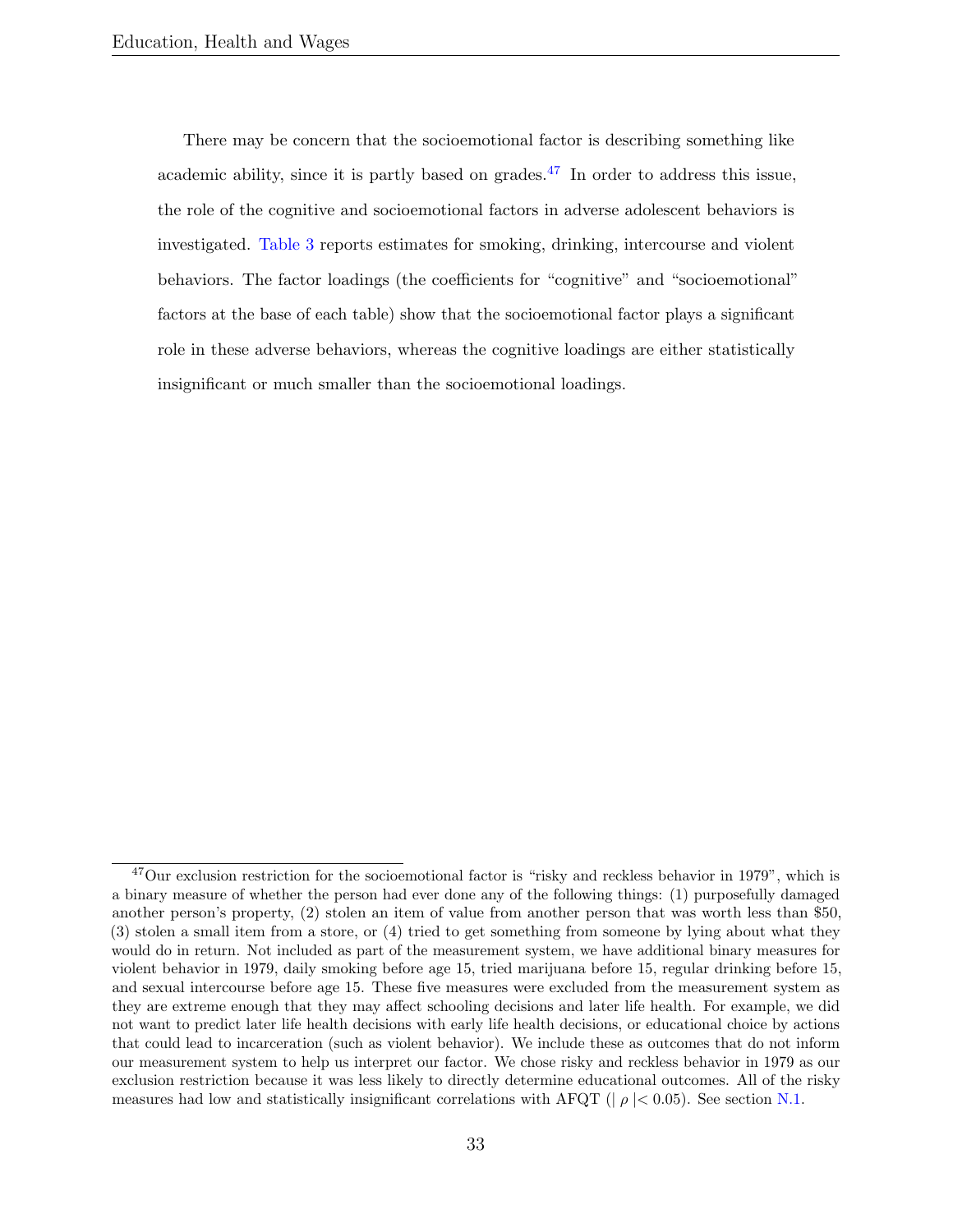<span id="page-34-0"></span>

| Variable                                                                                                                                           |               | Tried Marijuana <sup>a</sup> |                                                                                | Daily Smoking <sup>a</sup> |                     | Regular Drinking <sup>a</sup> |                                  | Intercourse <sup>a</sup> |               |                    | Violent in $1979^b$                                    |                                                        |
|----------------------------------------------------------------------------------------------------------------------------------------------------|---------------|------------------------------|--------------------------------------------------------------------------------|----------------------------|---------------------|-------------------------------|----------------------------------|--------------------------|---------------|--------------------|--------------------------------------------------------|--------------------------------------------------------|
|                                                                                                                                                    |               |                              |                                                                                |                            |                     |                               |                                  |                          |               | $<\!12$ yrs school |                                                        | $\geq$ 12 yrs school                                   |
|                                                                                                                                                    | $\varnothing$ | Std Err.                     | $\infty$                                                                       | Std Err                    | $\varnothing$       | Std Err.                      | $\varnothing$                    | Std Err                  | $\varnothing$ | Std Err            | $\varnothing$                                          | Std Err.                                               |
| <b>Black</b>                                                                                                                                       | $-0.327$      | 0.100                        | $-0.331$<br>$-0.504$                                                           | 0.112                      | $-0.242$            | 0.108                         | 0.600                            | 0.099                    | $-0.253$      | 0.125              | 0.154                                                  | $\frac{0.157}{2}$                                      |
| Hispanic                                                                                                                                           | $-0.152$      | 0.124                        |                                                                                | 0.150                      | $-0.009$            | $0.130\,$                     | $-0.033$                         | 0.140                    | $-0.316$      | 0.161              | $-0.054$                                               | 0.204                                                  |
| Broken Home                                                                                                                                        | 0.444         | 0.072                        |                                                                                | 0.081                      | 0.243               | 0.077                         | 0.366                            | 0.080                    | 0.220         | 0.094              | $0.130\,$                                              | 0.116                                                  |
| Number of Siblings                                                                                                                                 | 0.024         | $0.014\,$                    |                                                                                | 0.015                      |                     |                               | $0.011\,$                        | $0.016\,$                | 0.009         | 0.018              | 0.013                                                  | 0.021                                                  |
| Mother's Education                                                                                                                                 | 0.007         | $0.015\,$                    | $\begin{array}{c} 0.411 \\ 0.035 \\ -0.020 \\ -0.037 \\ -0.037 \\ \end{array}$ | 1.017                      | $0.027$<br>$-0.001$ | $0.015$<br>$0.016$            | $-0.022$<br>$-0.027$<br>$-0.003$ | 0.017                    | 0.030         | 0.019              | $-0.033$                                               | $0.023$<br>$0.016$                                     |
| Father's Education                                                                                                                                 | $-0.007$      | 0.011                        |                                                                                | 0.013                      | $-0.003$            | 0.012                         |                                  | 0.013                    | $-0.034$      | 0.015              | 0.009                                                  |                                                        |
| Family Income                                                                                                                                      | $0.000$       | 0.003                        |                                                                                | 0.003                      | $-0.001$            | 0.003                         |                                  | 0.003                    | $-0.006$      | 0.004              | $-0.006$                                               | 0.003                                                  |
| Intercept                                                                                                                                          | $-0.770$      | 0.185                        | $-0.487$                                                                       | 0.213                      | $-1.059$            | 0.198                         |                                  | 0.216                    | $-3.223$      | 3.597              | 15.948                                                 | 10.354                                                 |
| Urban                                                                                                                                              | 0.258         | 0.072                        | 0.116                                                                          | 0.081                      | $0.095\,$           | 1.077                         | $-0.860$<br>$0.212$<br>$0.104$   | 180.0                    | 0.131         | 0.093              |                                                        | $\begin{array}{c} 0.104 \\ 0.113 \\ 0.132 \end{array}$ |
| South                                                                                                                                              | $-0.103$      | 0.066                        | $-0.027$                                                                       | 0.075                      | 0.066               | 0.071                         |                                  | 0.076                    | $-0.204$      | 0.098              | $\begin{array}{c} 0.012 \\ 0.050 \\ 0.149 \end{array}$ |                                                        |
| West                                                                                                                                               |               |                              |                                                                                |                            |                     |                               |                                  |                          | $-0.125$      | 0.117              |                                                        |                                                        |
| Northeast                                                                                                                                          |               |                              |                                                                                |                            |                     |                               |                                  |                          | $-0.184$      | 0.120              | 0.053                                                  | 0.122                                                  |
| Age                                                                                                                                                |               |                              |                                                                                |                            |                     |                               |                                  |                          | 0.517         | 0.384              | $-1.434$                                               |                                                        |
| Age <sup>2</sup>                                                                                                                                   |               |                              |                                                                                |                            |                     |                               |                                  |                          | $-0.017$      | 0.010              | 0.033                                                  | $0.990$<br>$0.024$                                     |
| College Attendance                                                                                                                                 |               |                              |                                                                                |                            |                     |                               |                                  |                          |               |                    | $-0.132$                                               | 0.124                                                  |
| Cognitive                                                                                                                                          | $-0.113$      | 0.048                        |                                                                                | 0.054                      | $-0.142$            | 0.051                         | $-0.281$                         | $750.0$                  | $-0.160$      | 1.062              | $-0.233$                                               | 0.073                                                  |
| $\rm Socioemon$                                                                                                                                    | $-0.604$      | 0.059                        | $-0.210$<br>$-0.526$                                                           | 0.064                      | $-0.287$            | 0.061                         | $-0.401$                         | 0.066                    | $-0.497$      | 0.078              | $-0.262$                                               | 0.090                                                  |
| Z                                                                                                                                                  | 2239          |                              | $\overline{6}$<br>21                                                           |                            | 2231                |                               | 2218                             |                          | 1272          |                    | 909                                                    |                                                        |
|                                                                                                                                                    |               |                              |                                                                                |                            |                     |                               |                                  |                          |               |                    |                                                        |                                                        |
|                                                                                                                                                    |               |                              |                                                                                |                            |                     |                               |                                  |                          |               |                    |                                                        |                                                        |
| The numbers in this table represent the estimated coefficients and standard errors associated with binary choice models of early risky             |               |                              |                                                                                |                            |                     |                               |                                  |                          |               |                    |                                                        |                                                        |
| behaviors on the set of controls presented in rows. Information about living in the West and Northeast is only available in 1979. <sup>a</sup> The |               |                              |                                                                                |                            |                     |                               |                                  |                          |               |                    |                                                        |                                                        |
| dependent variable takes a value of one if the individual has reported the behavior before age 15, and zero otherwise. $\mathfrak b$ The variable  |               |                              |                                                                                |                            |                     |                               |                                  |                          |               |                    |                                                        |                                                        |

dependent variable takes a value of one if the individual has reported the behavior before age 15, and zero otherwise. <sup>b</sup> The variable "Violent" takes a value of one if the individual participated in fighting or assault in 1979, and is estimated separately by education level to account for age differences in 1979. For violent behavior, which is measured in 1979 rather than at a specific age, we include age and age

"Violent" takes a value of one if the individual participated in fighting or assault in 1979, and is estimated separately by education level to account for age differences in 1979. For violent behavior, which is measured in 1979 rather than at a specific age, we include age and age

squared.

Table 3: Early Outcomes: Estimates for "Early Risky Behaviors" Table 3: Early Outcomes: Estimates for "Early Risky Behaviors"

34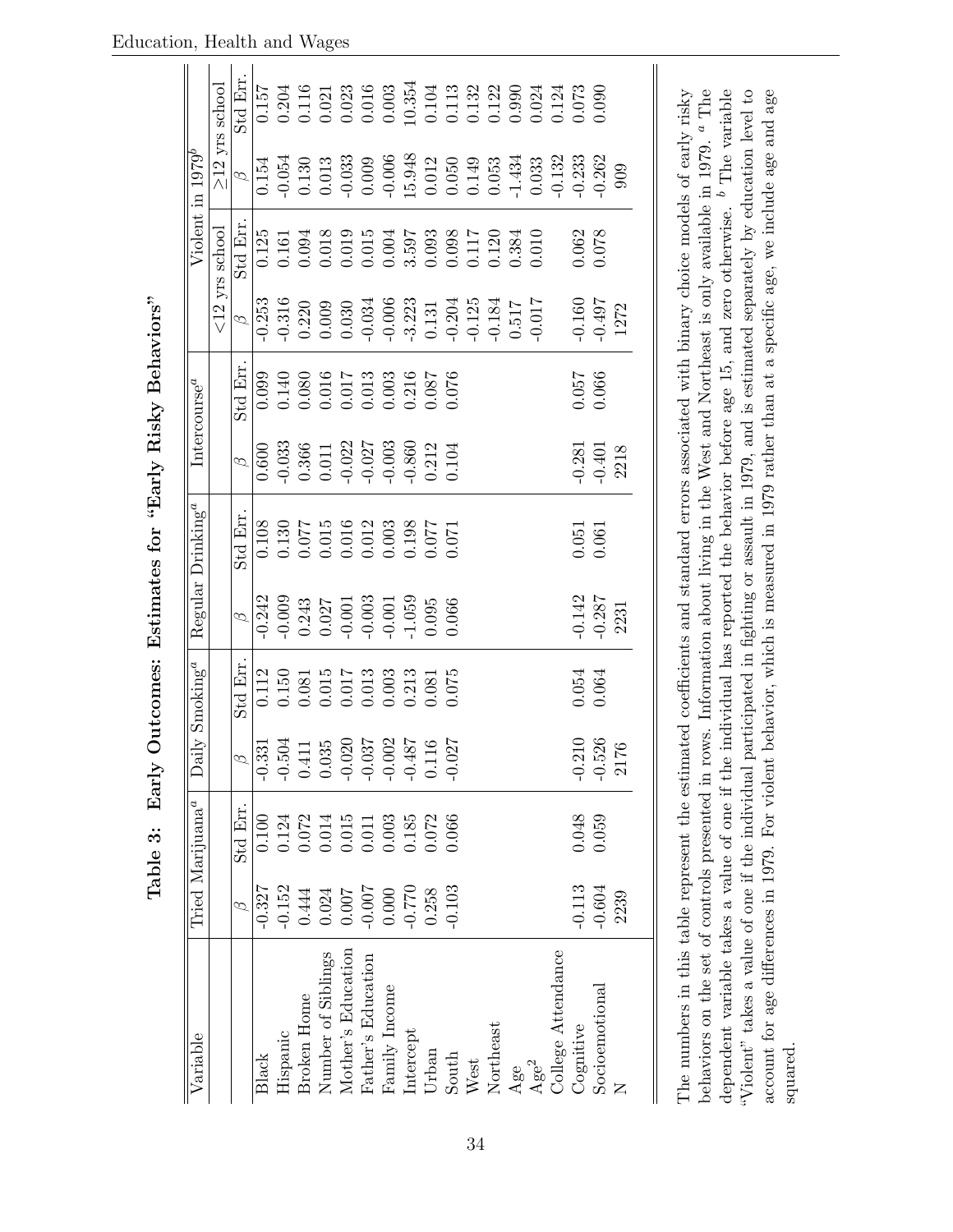<span id="page-35-0"></span>

| Variable                                                                                                                                                                                                                                                                                |                      | $D_{0,1}$ : Graduate HS |           | $D_{0,2}$ : GED |               | $D_{1,3}$ : Enroll College |               | $D_{3,4}$ : 4-year College Degree |
|-----------------------------------------------------------------------------------------------------------------------------------------------------------------------------------------------------------------------------------------------------------------------------------------|----------------------|-------------------------|-----------|-----------------|---------------|----------------------------|---------------|-----------------------------------|
|                                                                                                                                                                                                                                                                                         | vs.                  | Drop out of HS          | H S<br>ζ. | Dropout         | HS<br>vs.     | Graduate                   | vs.           | Some College                      |
|                                                                                                                                                                                                                                                                                         | p                    | Std Err.                | B         | Std Err.        | $\varnothing$ | Std Err                    | $\varnothing$ | Std Err                           |
| Black                                                                                                                                                                                                                                                                                   | $\frac{0.075}{2}$    | 0.129                   | $-0.119$  | 0.178           | 0.174         | 0.140                      | 0.010         | 0.196                             |
| Hispanic                                                                                                                                                                                                                                                                                | 0.649                | 0.179                   | $-0.083$  | 0.252           | 0.643         | $0.175\,$                  | 0.410         | 0.255                             |
| Broken Home                                                                                                                                                                                                                                                                             | $-0.484$             | 0.101                   | $-0.240$  | 0.140           | $-0.047$      | 0.103                      | $-0.278$      | 0.141                             |
| Number of Siblings                                                                                                                                                                                                                                                                      | $-0.048$             | 0.019                   | 0.003     | 0.027           | $-0.053$      | 0.019                      | $-0.028$      | 0.027                             |
| Mother's Education                                                                                                                                                                                                                                                                      | $0.127\,$            | 0.022                   | $0.073\,$ | 0.033           | 760.0         | 0.021                      | 0.100         | 0.027                             |
| Father's Education                                                                                                                                                                                                                                                                      | 0.066                | 0.016                   | 0.038     | 0.026           | 0.127         | $0.015\,$                  | 0.103         | 0.019                             |
| Family Income                                                                                                                                                                                                                                                                           | 0.020                | 0.005                   | 0.018     | 0.008           | 0.012         | 0.004                      | 0.013         | 0.004                             |
| Intercept                                                                                                                                                                                                                                                                               | $-1.288$             | 0.525                   | $-0.931$  | 0.874           | $-3.616$      | 0.483                      | -2.863        | 0.646                             |
| Urban (age $17$ )                                                                                                                                                                                                                                                                       | $-0.179$             | 760.0                   | 0.508     | 0.161           | 0.153         | 0.088                      |               |                                   |
| South (age $17$ )                                                                                                                                                                                                                                                                       |                      | 0.121                   | 0.331     | 0.193           | 0.170         | 0.117                      |               |                                   |
| West(age 17)                                                                                                                                                                                                                                                                            | $-0.412$<br>$-0.398$ | 0.125                   | 0.209     | 0.211           | $-0.172$      | 0.128                      |               |                                   |
| Northeast (age 17)                                                                                                                                                                                                                                                                      | $\!0.213$            | 0.124                   | 0.136     | 0.222           | 0.400         | 0.107                      |               |                                   |
| Local Unemployment (age 17)                                                                                                                                                                                                                                                             | $2.887$              | 1.756                   | 5.344     | 2.872           | 3.948         | 1.628                      |               |                                   |
| Local Long-run Unemployment                                                                                                                                                                                                                                                             | $-10.992$            | 4.347                   | $-2.217$  | 0.859           | $-5.127$      | 4.051                      | $-4.070$      | 4.828                             |
| Age                                                                                                                                                                                                                                                                                     | 0.043                | 0.019                   | $-0.046$  | 0.031           | 0.051         | 0.019                      | 0.012         | 0.023                             |
| <b>GED</b> Passrate                                                                                                                                                                                                                                                                     |                      |                         | $-0.001$  | 0.068           |               |                            |               |                                   |
| Local 4-year College Tuition (age 17)                                                                                                                                                                                                                                                   |                      |                         |           |                 | $-0.261$      | 0.059                      |               |                                   |
| Local Unemployment (age 22)                                                                                                                                                                                                                                                             |                      |                         |           |                 |               |                            | $-1.078$      | 1.722                             |
| Local 4-year College Tuition (age 22)                                                                                                                                                                                                                                                   |                      |                         |           |                 |               |                            | $-0.022$      | 0.085                             |
| Urban (age 22)                                                                                                                                                                                                                                                                          |                      |                         |           |                 |               |                            | 0.058         | 0.131                             |
| South (age 22)                                                                                                                                                                                                                                                                          |                      |                         |           |                 |               |                            | $-0.107$      | 0.153                             |
| West (age 22)                                                                                                                                                                                                                                                                           |                      |                         |           |                 |               |                            | $-0.469$      | 0.180                             |
| Northeast (age 22)                                                                                                                                                                                                                                                                      |                      |                         |           |                 |               |                            | 0.031         | 0.154                             |
| Cognitive                                                                                                                                                                                                                                                                               | 0.823                | 0.093                   | $1.011\,$ | 0.138           | 0.846         | 0.092                      | 0.833         | $0.114\,$                         |
| Socio<br>emotional                                                                                                                                                                                                                                                                      | 0.983                | 0.090                   | 0.169     | 0.144           | 0.493         | 0.082                      | 0.587         | 0.115                             |
|                                                                                                                                                                                                                                                                                         | 2242                 |                         | 522       |                 | 1720          |                            | 891           |                                   |
|                                                                                                                                                                                                                                                                                         |                      |                         |           |                 |               |                            |               |                                   |
| Notes: The numbers in this table represent the estimated coefficients and standard errors associated with individual binary choice models<br>of the sequential education model. Terminal schooling levels are highlighted in bold. Age in 1979 is included as a cohort control. We also |                      |                         |           |                 |               |                            |               |                                   |

Table 4: Estimates for Schooling Choice Model Table 4: Estimates for Schooling Choice Model

 $\alpha$  are required individual cohort dummies and it did not change the results.  $^a$  Local long-run unemployment is the average local unemployment level over the previous 5 years. Local unemployment is the current unemployment rate. GED passrate is the estimated number of high school graduates able to pass the test on a single try given the state's passing standard. Unemployment variables, tuition, region dummies, and urban status are at age 17 for high school graduation, GED certification, and college enrollment choices. Tuition, unemployment school graduates able to pass the test on a single try given the state's passing standard. Unemployment variables, tuition, region dummies, of the sequential education model. Terminal schooling levels are highlighted in bold. Age in 1979 is included as a cohort control. We also included individual cohort dummies and it did not change the results. a Local long-run unemployment is the average local unemployment level over the previous 5 years. Local unemployment is the current unemployment rate. GED passrate is the estimated number of high and urban status are at age 17 for high school graduation, GED certification, and college enrollment choices. Tuition, unemployment variables, region dummies, and urban status are at age 22 for the choice to graduate from college. variables, region dummies, and urban status are at age 22 for the choice to graduate from college.

#### Education, Health and Wages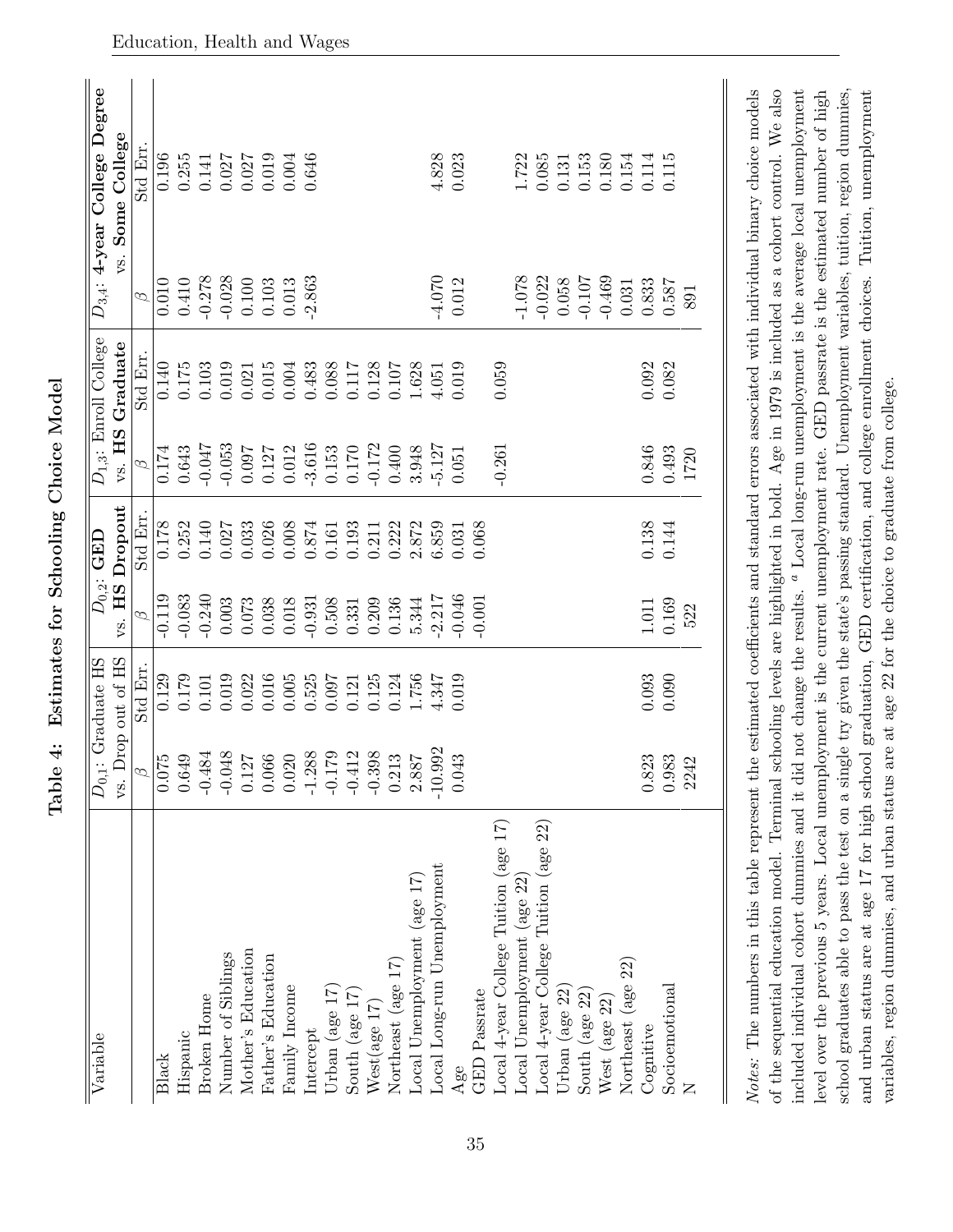To test the robustness of the measurement system and our identification strategy, several alternative specifications were estimated. For example, the measurement system was also estimated including models for early adverse behavior. Including these measures does not substantially change either the distribution of the factors or the loadings in the education and grade models. In Appendix [Section](#page--1-0) [I.2.4,](#page--1-0) we report that inclusion of a third factor, unrelated to cognitive and noncognitive measurements, but included in the schooling and outcome equations, does not substantially affect any of our empirical results.[48](#page-36-0) This lends support to an empirical strategy of matching on mismeasured proxies for interpretable factors and correcting for measurement error.<sup>[49](#page-36-1)</sup>

[Table](#page-35-0) [4](#page-35-0) presents the estimates of the schooling choice model. The cognitive factor loadings are statistically significant for all educational decisions. The socioemotional loadings are statistically significant in all decisions but the decision for GED certification. [Figure](#page-29-0) [3](#page-29-0) shows that the latent factors explain about 20%–40% of the variance in the educational models. [Figure](#page-30-0) [4](#page-30-0) shows the distribution of the factors by final schooling level. [Figure](#page-31-0) [5](#page-31-0) presents the probabilities of making the indicated educational choice at various levels of agent latent endowments. Individuals sort on both cognitive and socioemotional endowments into increasing schooling levels. The only exception are the GEDs, who have cognitive ability distributions similar to terminal high school graduates but socioemotional distributions similar to dropouts.

The latent endowments have statistically significant effects on labor market and health outcomes. [Figure](#page-32-0) [6](#page-32-0) plots the effects of the latent endowments on (log) wages, daily smoking, self-esteem, and physical health. The cognitive endowment affects all four outcomes, while the effect of the socioemotional endowment is statistically significant only in the equations for wages and smoking. Moving someone from the lowest decile to the highest decile in both cognitive and socioemotional ability, increases their wages by 0.6 log points, lowers the probability of being a smoker by 60%, increases their self-esteem by one standard deviation and increases their health by half a standard

<span id="page-36-0"></span><sup>&</sup>lt;sup>48</sup>The third factor is assumed to be uncorrelated with the other two factors. Proof of identification of the model is straightforward using the analysis in [Anderson and Rubin](#page-52-7) [\(1956\)](#page-52-7).

<span id="page-36-1"></span> $^{49}$ Appendix [F](#page--1-0) shows the importance of accounting for measurement error in forming proxies for the factors.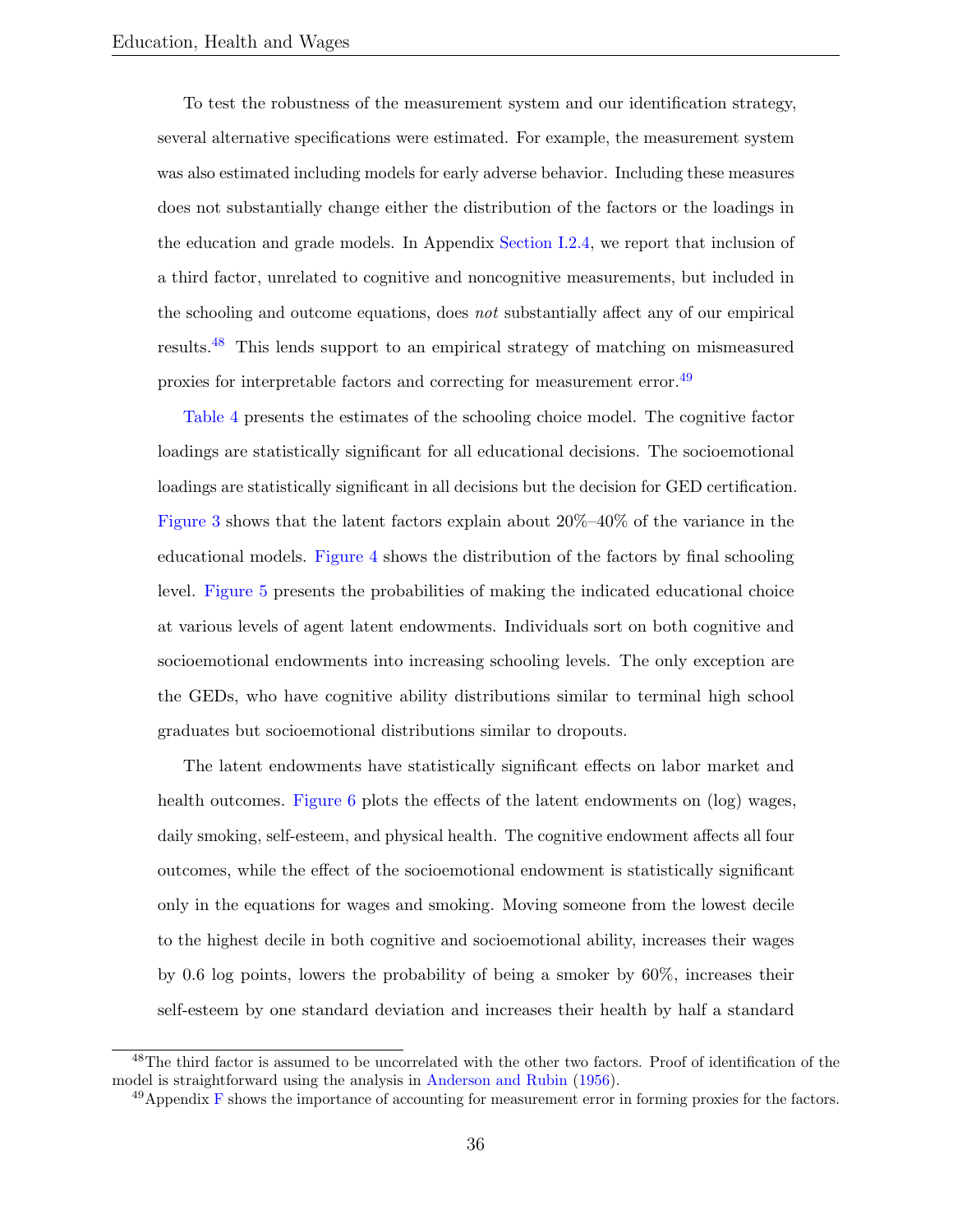deviation.

The estimates reveal clear evidence of sorting into education by both cognitive and socioemotional endowments. At the same time, these endowments have significant impacts on adult outcomes. Together these results imply strong selection biases in observed differences in outcomes by education level. This highlights the importance of accounting for observed and latent traits when estimating the causal impact of education.

#### <span id="page-37-0"></span>6.2 The Effects of Educational Choices

As discussed in [Section](#page-16-0) [3,](#page-16-0) the causal effects of educational can be calculated by comparing outcomes between two final schooling levels or comparing final outcomes based on fixing decisions at a specified choice. We first compare the outcomes from a particular final schooling level s with those associated with being a high school dropout. The estimated treatment effects of education on log wages, smoking, physical health, and self-esteem are shown in [Figure](#page-38-0) [7.](#page-38-0)<sup>[50](#page-37-1)</sup> For each of the outcomes, the bars labeled "Observed" display the observed differences in the data. The bars labeled "Causal Mechanism" display the average treatment effect obtained from the comparison of the outcomes associated with a particular schooling level j relative to the high school dropout status.<sup>[51](#page-37-2)</sup> This figure shows the observed earnings difference between dropouts and other educational groups. Since the "observed" bar only uses the individuals in two groups, the ATE is calculated over the same sub-population to increase comparability.

Our sequential model allows us to construct and analyze treatment effects by decision node. We also compute the gain to achieving (and possibly exceeding) the designated state inclusive of the continuation value and compare it to the outcome associated with not achieving the state. AMTE is the average treatment effect for the subpopulations

<span id="page-37-1"></span><sup>50</sup>These are calculated by simulating the mean outcomes for the designated state and comparing it with the mean-simulated outcome for the benchmark dropout state for the subpopulation of persons who are in either the designated state or the dropout state.

<span id="page-37-2"></span><sup>&</sup>lt;sup>51</sup>Tables showing ATE for the full population: TT and TUT can be found in [Section](#page--1-0) [J](#page--1-0) of the Web Appendix.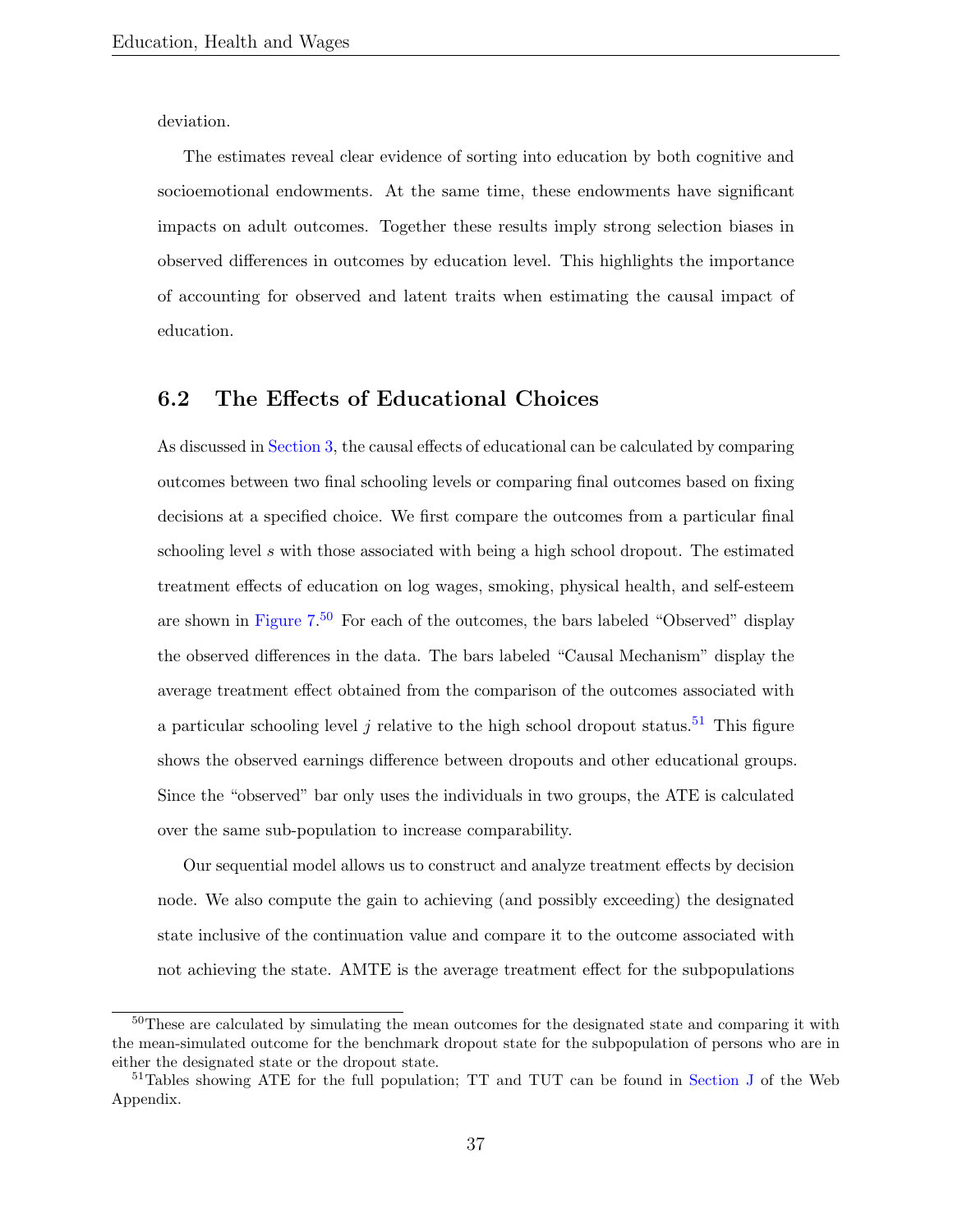<span id="page-38-0"></span>

Figure 7: Causal Versus Observed Differences by final schooling level

Notes: Each bar compares the outcomes from a particular schooling level j and the HS dropout status. The "Observed" bar displays the observed differences in the data. The "Causal Mechanism" bar displays the estimated average treatment effect (ATE) obtained from the comparison of the outcomes associated with a particular schooling level j relative to the HS dropout status. The ATE is calculated for those who have one of the final schooling levels being considered, so that the population is the same as the "Observed." The ATE for the full population and other margins is reported in the Web Appendix. The average treatment effect is  $ATE_{s,0} \equiv \iint E(Y_s - Y_0|X = X, \theta = \overline{\theta}) dF_{\mathbf{X},\theta}(\mathbf{X}, \overline{\theta} | H_0 + H_s = 1)$  where E is the expectation over idiosyncratic shocks to the outcomes  $Y_s$  and  $Y_0$ . The difference between the observed and causal treatment effect is attributed to the effect of selection and ability. The error bars and significance levels for the estimated ATE are calculated using 200 bootstrap samples. Error bars show one standard deviation and correspond to the 15.87th and 84.13th percentiles of the bootstrapped estimates, allowing for asymmetry. Significance at the 5% and 1% levels is shown by open and filled circles on the plots, respectively.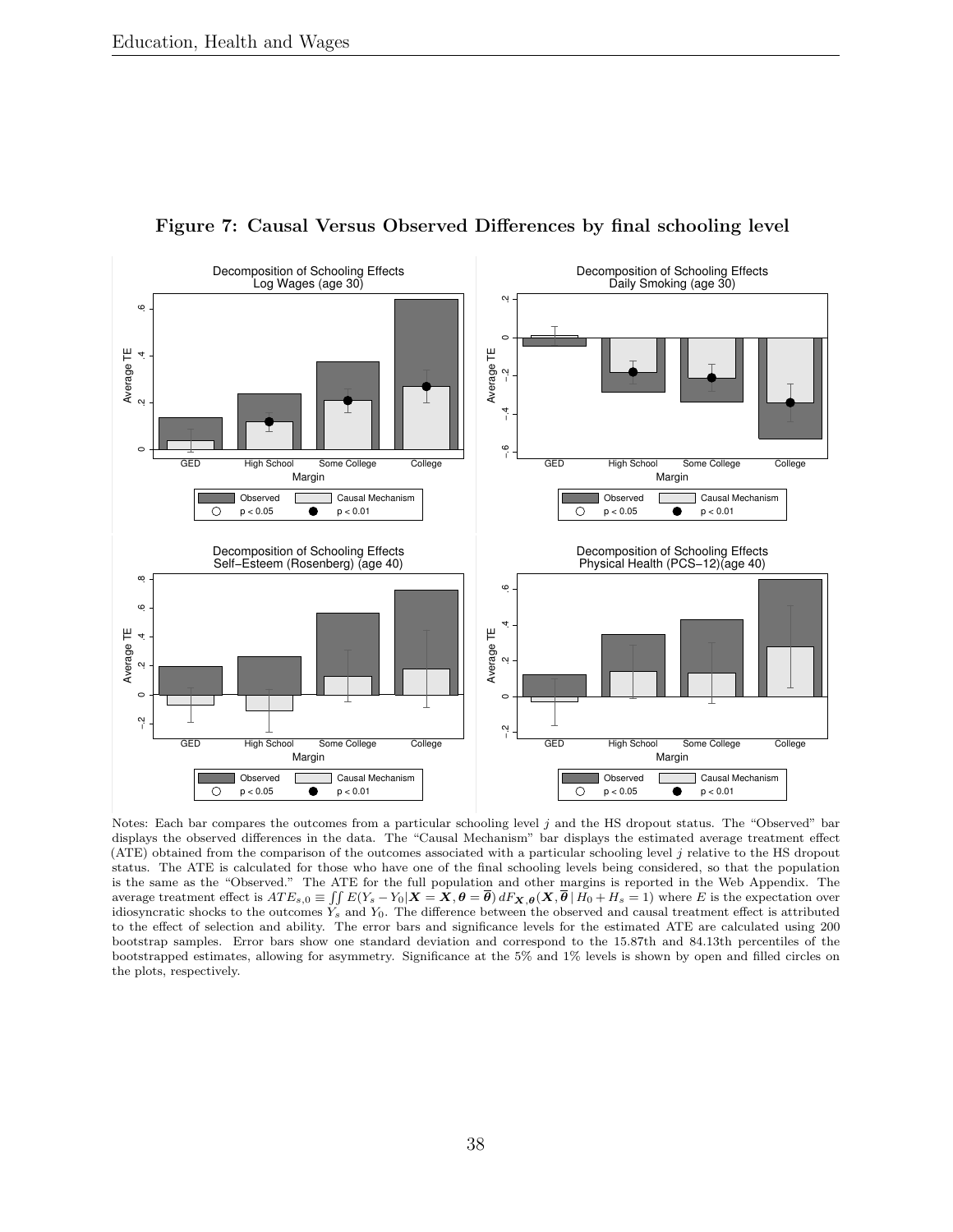approximately indifferent to the two options of a particular choice.<sup>[52](#page-39-0)</sup> The PRTE is defined as the average treatment effect for those induced to change final educational levels by a change in policy from  $p$  to  $p'$ . Again, the gains include continuation values.

The estimated treatment effects of educational decisions on log-wages, smoking, physical health and self-esteem are shown in [Figure](#page-40-0) [8.](#page-40-0) Each figure presents the average effects of educational choices on the outcome of interest. The effects are presented as different bars in each figure, and they are defined as the differences in the outcome associated with the designated level and the one preceding it (not necessarily final or terminal schooling levels). Let  $Y_{j'}$  denote the outcome (including continuation value) of choosing more schooling at a particular node. Let  $Y_j$  be the outcomes when no additional schooling is chosen at the particular node. Terminal schooling levels (GED certification and college graduation) do not provide any continuation value. At each node, ATE presents  $E(Y_{j'} - Y_j | Q_{j,j'} = 1)$ . ATE (high) and ATE (low) are the ATEs for different ability groups. The high- (low-) ability group is defined for individuals with both cognitive and socioemotional endowment above (below) the overall median of the full population. The table below the figure displays the fraction of individuals at each educational choice who are in the high- or low-ability group. The ATE is for the population who reaches the decision node. The ATE estimates for the entire population are reported in the Web Appendices [J](#page--1-0) and [K.](#page--1-0)

The panels in Figure [9](#page-41-0) show that the estimated average treatment effect of getting a four-year degree depends on the latent ability of individuals for log wages, smoking, self-esteem and physical health. The figures display how treatment effects of graduating from college vary by decile of both cognitive and socioemotional endowments for each outcome. Unlike the previous graphs, these show average benefits by decile over the full population, rather than for the population that reaches each node. This makes deciles comparable across figures.

<span id="page-39-0"></span><sup>&</sup>lt;sup>52</sup>We use the margin of indifference to be  $|| I_{j,j'}/\sigma_j || \leq .02$ .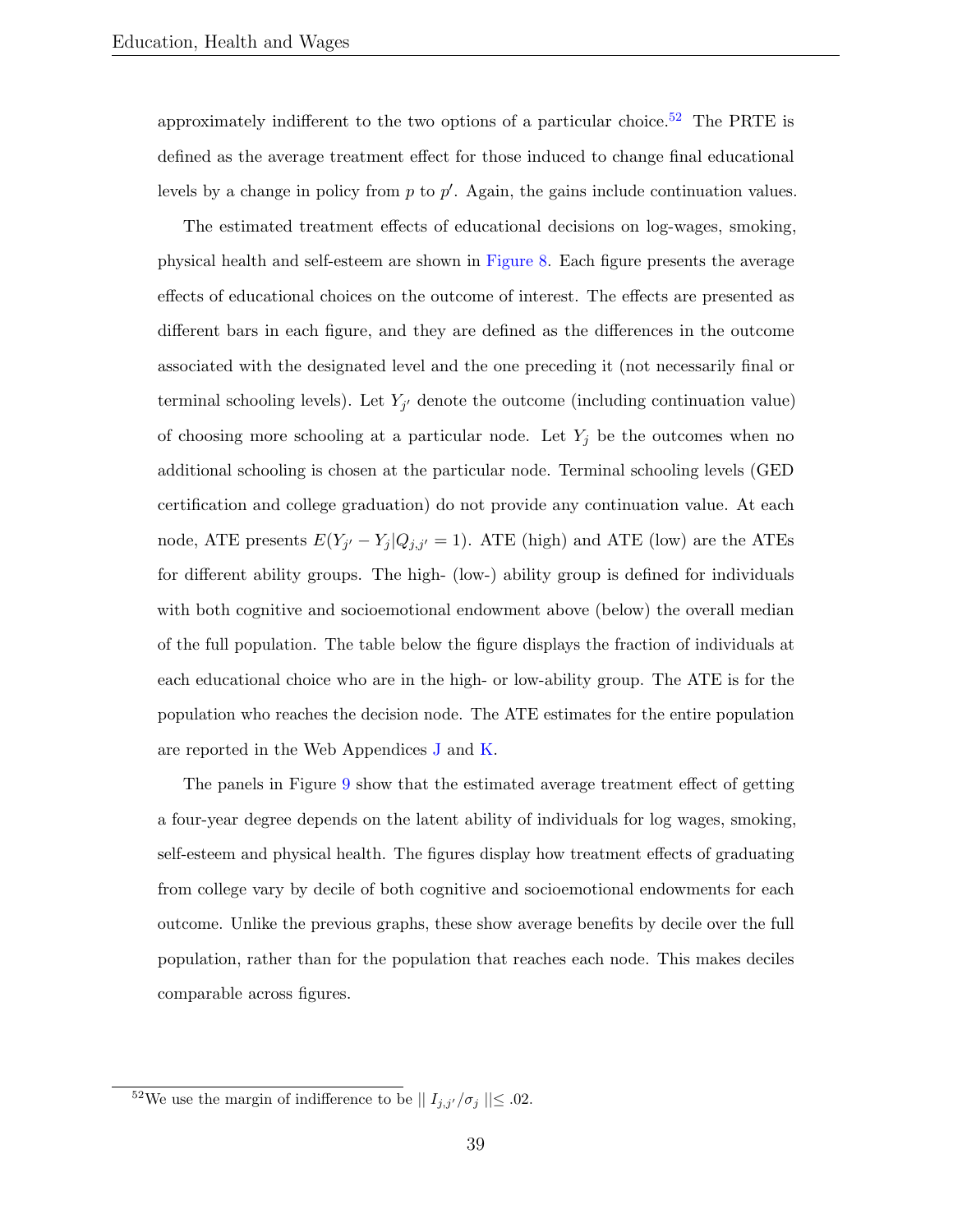<span id="page-40-0"></span>

Figure 8: Treatment Effects of Outcomes by Decision Node

Notes: Let  $Y_j$  and  $Y_{j'}$  denote the outcomes associated with schooling levels j and j', respectively. Importantly, each schooling level might provide the option to pursuing higher schooling levels. Only final schooling levels do not provide an option value. The error bars and significance levels for the estimated ATE are calculated using 200 bootstrap samples. Error bars show one standard deviation and correspond to the 15.87th and 84.13th percentiles of the bootstrapped estimates, allowing for asymmetry. Significance at the 5% and 1% level are shown by hollow and black circles on the plots respectively. For two schooling levels  $j$  and  $j'$  associated with a particular educational choice, the ATE bar presents  $E(Y_j - Y_{j'}|Q_{j,j'} = 1)$ . The estimates for the full population are reported in the Web Appendix. AMTE presents the average  $(Y_j - Y_{j'})$  for those who reach that decision node and are indifferent between j and j'. To be exact, the nodespecific ATE is defined as,  $ATE_{j,j'}^D \equiv \iint T_{j,j'}[Y|X = X, \theta = \overline{\theta}] dF_{\mathbf{X},\theta}(X, \overline{\theta} \mid Q_{j,j'} = 1)$ , where the individual's treatment effect is defined as  $T_{j,j'}[Y|\boldsymbol{X} = \boldsymbol{X}, \boldsymbol{\theta} = \boldsymbol{\theta}] \equiv E(Y|\boldsymbol{X} = \boldsymbol{X}, \boldsymbol{\theta} = \boldsymbol{\theta}, Fix \ Q_{j,j'} = 1, Fix \ D_{j,j'} = 1) - E(Y|\boldsymbol{X} = \boldsymbol{\theta})$  $X, \theta = \theta, Fix Q_{j,j'} = 1, Fix D_{j,j'} = 0$  and the expectations of future outcomes are weighted by the probability of future educational choices:  $E\left(Y|\bm{X}=\bm{X},\bm{\theta}=\bm{\overline{\theta}}, Fix\ D_{j,j'}=1\right)\equiv\sum_{s}\Pr\left(s|\bm{X}=\bm{X},\bm{\theta}=\bm{\overline{\theta}}, Fix\ D_{j,j'}=1\right)\times E\left(Y_{s}|\bm{X}=\bm{X},\bm{\theta}=\bm{\overline{\theta}}\right).$ The figure also presents the estimated ATE conditional upon endowment levels. The high- (low-) ability group is defined as those individuals with cognitive and socioemotional endowment above (below) the overall median. The fraction of individuals with low and high ability levels visiting each node are:

|                                                   | Low Ability | High Ability |
|---------------------------------------------------|-------------|--------------|
| $D_1$ : Dropping from HS vs. Graduating from HS   | 0.31        | 0.31         |
| $D_2$ : HS Dropout vs. Getting a GED              | 0.61        | 0.06         |
| $D_3$ : <b>HS Graduate</b> vs. College Enrollment | 0.22        | 0.38         |
| $D_4$ : Some College vs. 4-year college degree    | 0.14        | 0.51         |
|                                                   |             |              |

In this table, final schooling levels are highlighted using bold letters.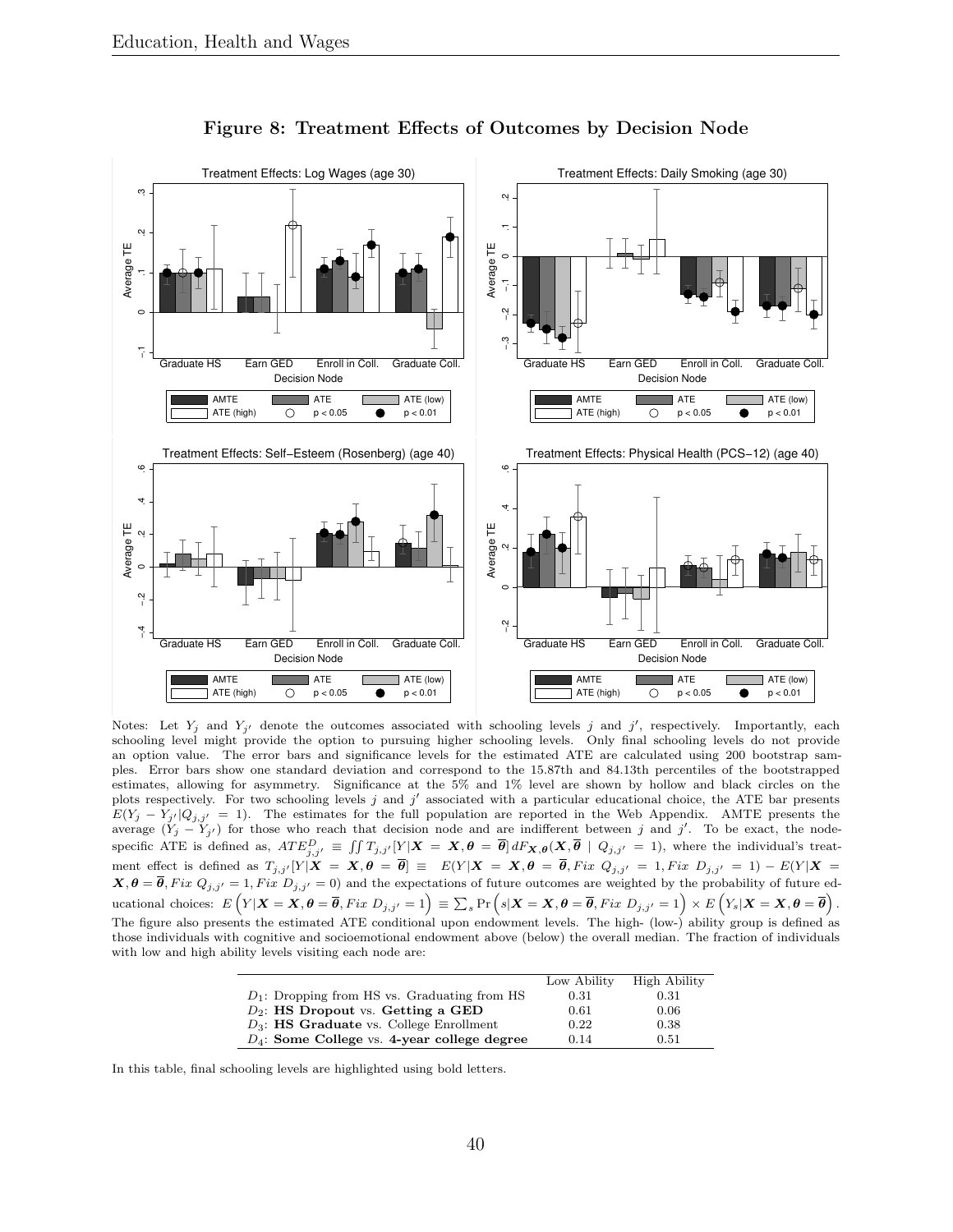<span id="page-41-0"></span>



Notes: Each panel in this figure studies the average effects of graduating with a four-year college degree on the outcome of interest. The effect is defined as the differences in the outcome between those with a four-year college degree and those with some college. For each panel, let  $Y_{somecoll}$  and  $Y_{4-yr \ degree}$  denotes the outcomes associated with attaining some college and graduating with a four-year degree, respectively. For each outcome, the first figure (top) presents  $E(Y_{4-yr\ degree} - Y_{somecoll}|d^C, d^{SE})$ where  $d^C$  and  $d^{SE}$  denote the cognitive and socioemotional deciles computed from the marginal distributions of cognitive and socioemotional endowments. The second figure (bottom left) presents  $E(Y_{4-yr \ degree} - Y_{somecoll}|d^C)$  so that the socioemotional factor is integrated out. The bars in this figure display, for a given decile of cognitive endowment, the fraction of individuals visiting the node leading to the educational decision involving graduating from a four-year college. The last figure (bottom right) presents  $E(Y_{4-yr \ degree} - Y_{somecoll}|d^{SE})$  and the fraction of individuals visiting the node leading to the educational decision involving graduating from a four-year college for a given decile of socioemotional endowment.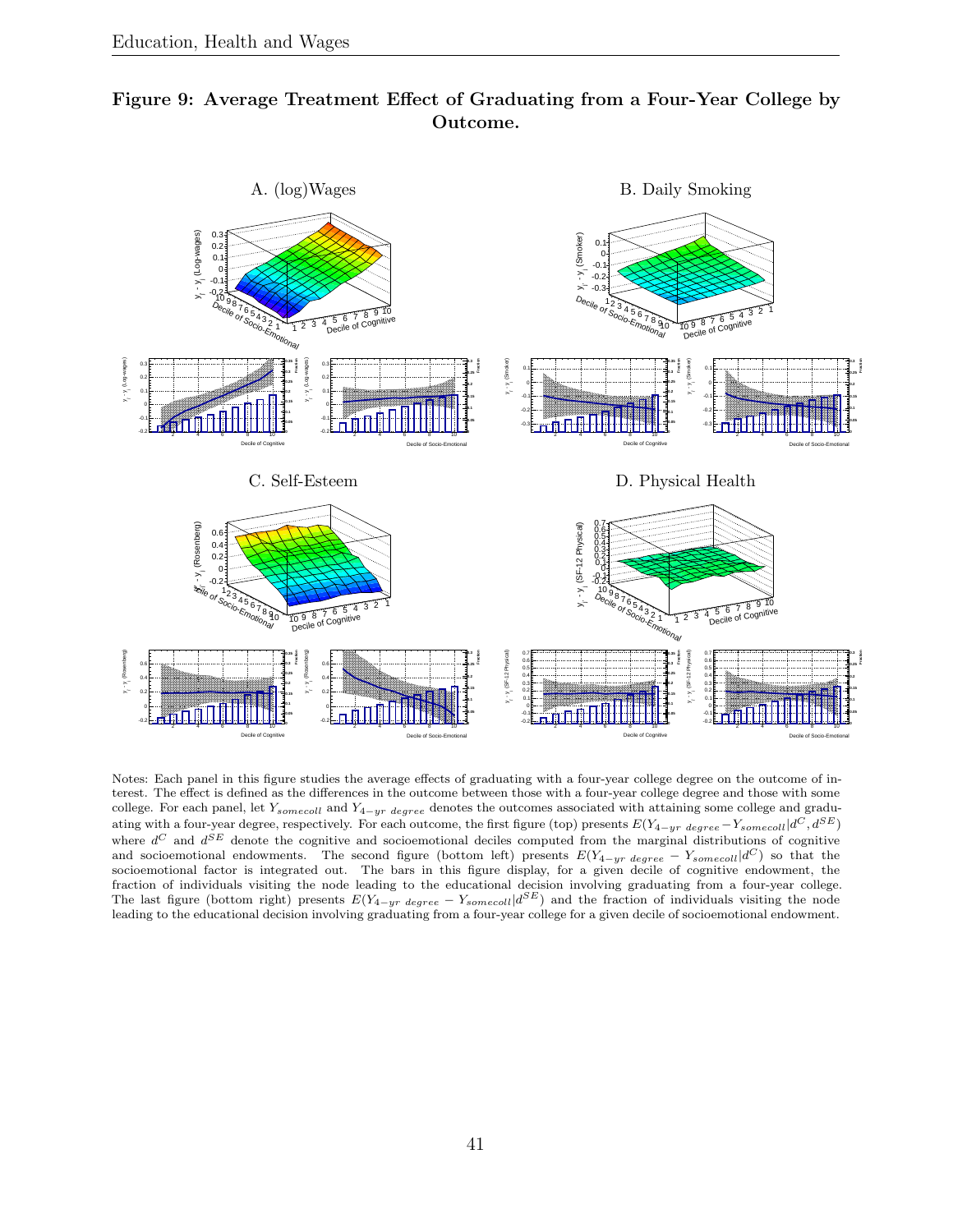One benefit of schooling is access to further schooling.<sup>[53](#page-42-0)</sup> Specifically, the choice to graduate from high school and the choice to enroll in college open up the doors for continued education. The continuation value of an educational choice is the probability of additional education times the benefits of that additional education. For high-ability individuals, the benefits of college may be large, and the probability of attending may be close to 1. For such individuals, the continuation value may constitute the bulk of the return to graduating from high school. For others, the probability or benefit of college may be much lower. [Figure](#page-43-0) [10](#page-43-0) reports the continuation value ratio—the proportion of the ATE accounted for by the continuation value. The continuation value ratio is reported both for high school graduation and enrollment in college. In Figure [10,](#page-43-0) the ratios are shown for high ability and low ability individuals, as well as the AMTE. The ratio is only shown if the ATE is statistically significant.  $54$ 

<span id="page-42-1"></span><span id="page-42-0"></span><sup>53</sup>See [Weisbrod](#page-60-4) [\(1962\)](#page-60-4) and [Comay, Melnik, and Pollatschek](#page-54-3) [\(1973\)](#page-54-3).

<sup>&</sup>lt;sup>54</sup>The continuation value ratio is only relevant for treatment effects that are significant. The ratio for imprecisely estimated numbers often have large, but insignificant values.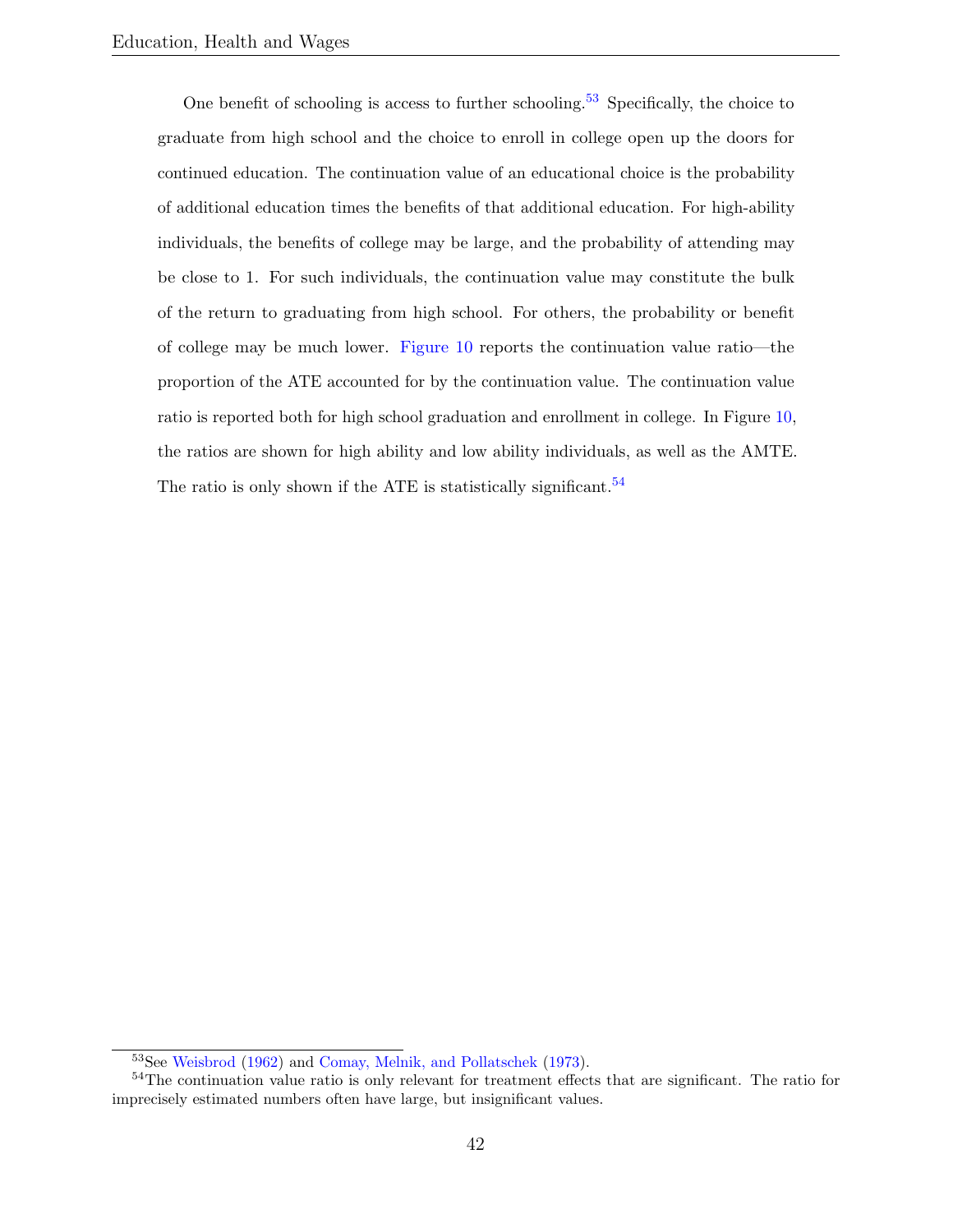

#### <span id="page-43-0"></span>Figure 10: Treatment Effects: Ratio of Continuation Value to Treatment Effects

Notes: Estimates which have insignificant ATEs are not shown. (Taking ratios can lead to very large standard errors which compress the figures.) The ratio of average continuation value to average treatment effect is calculated by dividing the average continuation value by the average total treatment effect for those that reach the decision.. Continuation Value is the additional benefit gained through the option of pursuing additional education and is defined in Section [2.](#page-9-0) High-ability individuals are those in the top 50% of the distributions of both cognitive and socioemotional endowments. Low-ability individuals are those in the bottom 50% of the distributions of both cognitive and socioemotional endowments. The error bars and significance levels for the estimated ATE are calculated using 200 bootstrap samples. Error bars show one standard deviation and correspond to the 15.87th and 84.13th percentiles of the bootstrapped estimates, allowing for asymmetry. Significance at the 5% and 1% level are shown by hollow and black circles on the plots respectively.

In general, the differences in outcomes between schooling levels are much larger when we do not control for observed variables and latent endowments. In most cases, the gains from education is increasing (in absolute value) with the schooling level, even after controlling for endowments. However, GED certification does not have significant causal effects on any of the outcomes.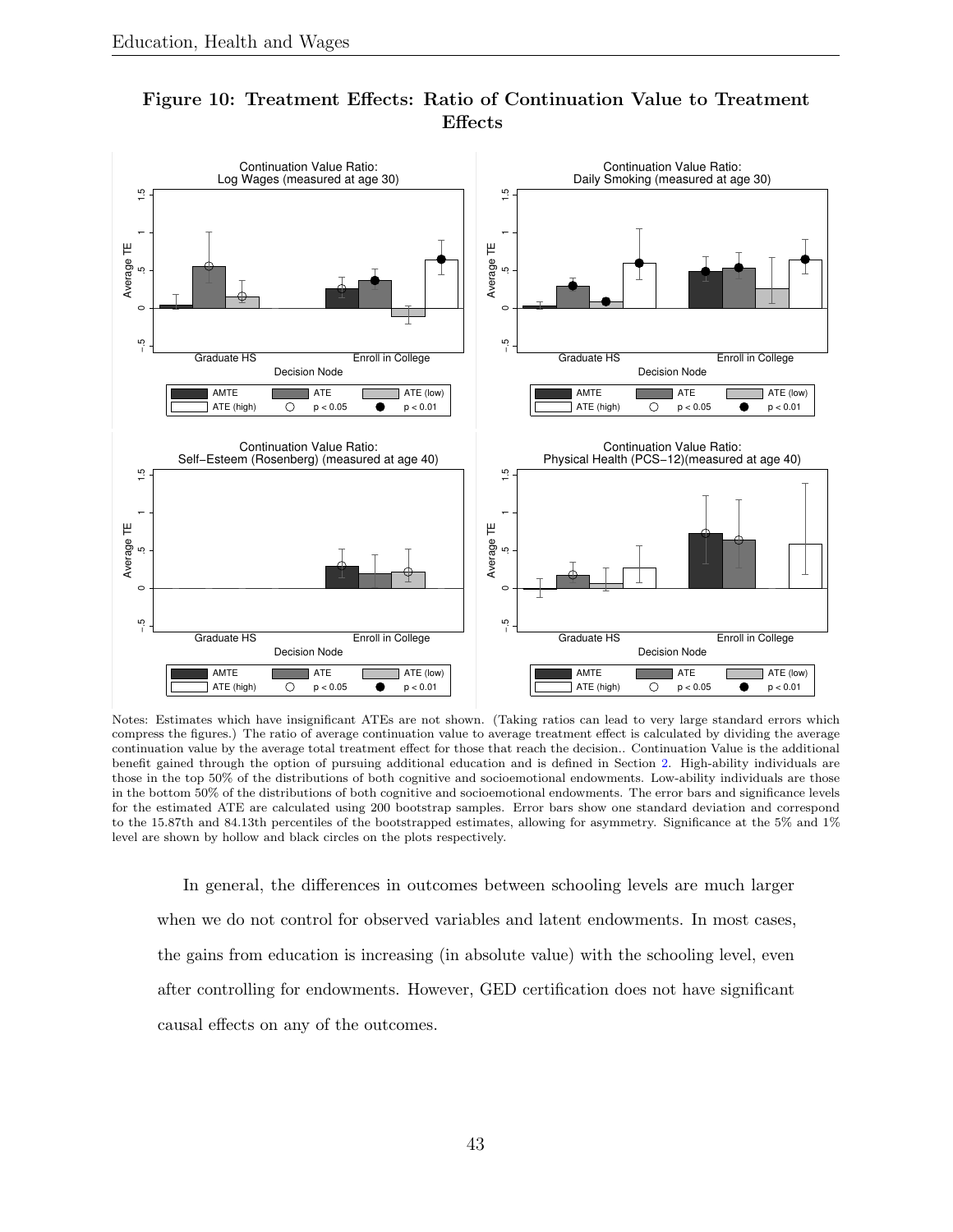Treatment Effects on Wages When comparing final education levels, the treatment effect for log wages is statistically significant for graduating from high school, some college achievement, and attaining a four-year college degree. The GED confers no benefits. About half of the observed difference in wages at age 30 are explained by observed variables and latent endowments.

When looking at the node-specific treatment effects on wages, higher educational attainment results in gains in wages, though low-endowment individuals gain very little from getting a four-year college degree. [Figure](#page-41-0) [9](#page-41-0) shows that it is individuals with high cognitive ability that capture most of the gains from a four-year degree. The GED confers no benefit except for individuals with large cognitive and socioemotional endowments – a group of individuals who rarely drop out of high school.

For log wages, the continuation value accounts for over half of the ATE from graduating from high school. While the total effect is relatively constant across treatment effects and endowment levels, low-endowment individuals benefit through the direct effect of being a high school graduate (see [Figure](#page-43-0) [10\)](#page-43-0). For the decision to enroll in college, less than half of the AMTE and ATE are continuation value, though more than half of the benefit for high-endowment individuals comes from continuation value.

Treatment Effects on Smoking Aside from the GED, education causally reduces smoking, even after accounting for unobserved heterogeneity. The latent endowments and observables account for one-third of the observed effect of education. Looking at the node-specific treatment effects, each educational decision also causally reduces smoking and it has an only weak dependence on latent endowments (see [Figure](#page-40-0) [8](#page-40-0) and [Figure](#page-41-0) [9\)](#page-41-0).

More than half of the average treatment effect of graduating high school and enrolling in college is derived from the continuation value for high-endowment individuals, while almost all of the treatment effect is coming from the direct effect for low-endowment individuals.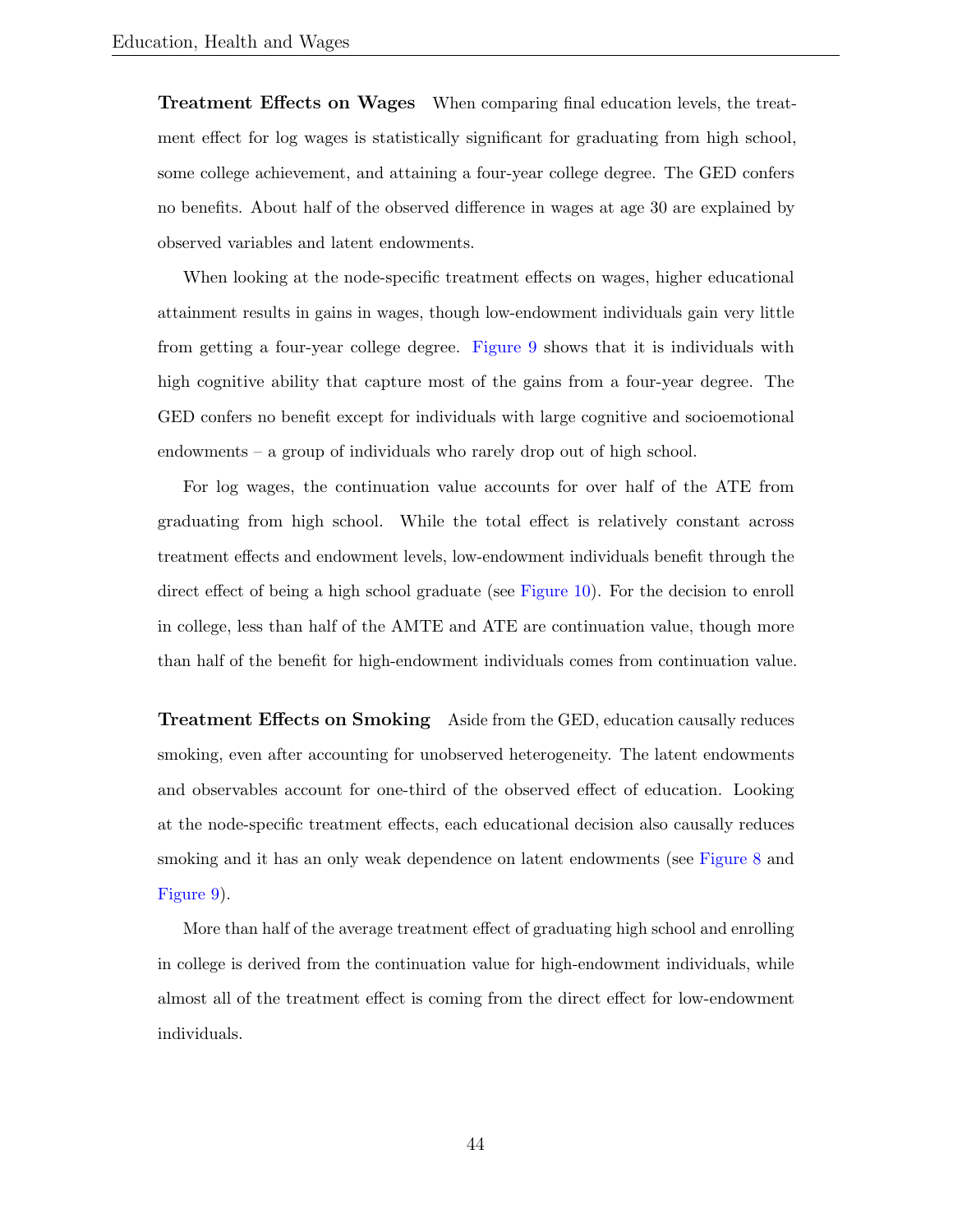Treatment Effects on Self-Esteem When considering treatment effects by final schooling level, there is no statistically significant causal effect of schooling on self esteem. The estimates are more precise when looking at the dynamic treatment effects from specific educational decisions. Graduating from High School or obtaining the GED does not increase self-esteem, while enrolling in college and graduating with a four-year degree does. Interestingly, the gain is heterogeneous by ability, with the low-ability individuals getting larger gains. [Figure](#page-41-0) [9](#page-41-0) shows it is individuals with low socioemotional ability that capture most of the gains from a four-year degree. The improvements in self-esteem and self-mastery from enrolling in college are explained almost completely by the direct effect of having attended college, though a small and statistically significant portion of the gains are from continuation value for the low-endowment ATE and the AMTE (see [Figure](#page-43-0) [10\)](#page-43-0).

Treatment Effects on Physical Health The estimated effects by final schooling level are imprecise. There is no statistically significant effect from final education level on physical health. On the other hand, the estimated causal effects of most educational decisions are statistically significant. Graduating from High School and graduating with a four-year degree both show statistically significant improvements in physical health. There is no evidence of heterogeneous treatment effects by ability. Finally, the continuation value accounts for a portion of the average physical health benefits from graduating from high school and enrolling in college.

#### <span id="page-45-0"></span>6.3 Policy Relevant Treatment Effects

While estimating the returns to particular educational choices is informative, it does not correspond to any particular policy. The PRTE allows us to identify who would be induced to change educational choices under a particular policy change, and how these individuals would benefit on average. As an example, we simulate the response to a policy intervention that provides a one standard deviation subsidy towards early college tuition (approximately \$7, 500 dollars per year). Column 1 of Table [5](#page-46-0) provides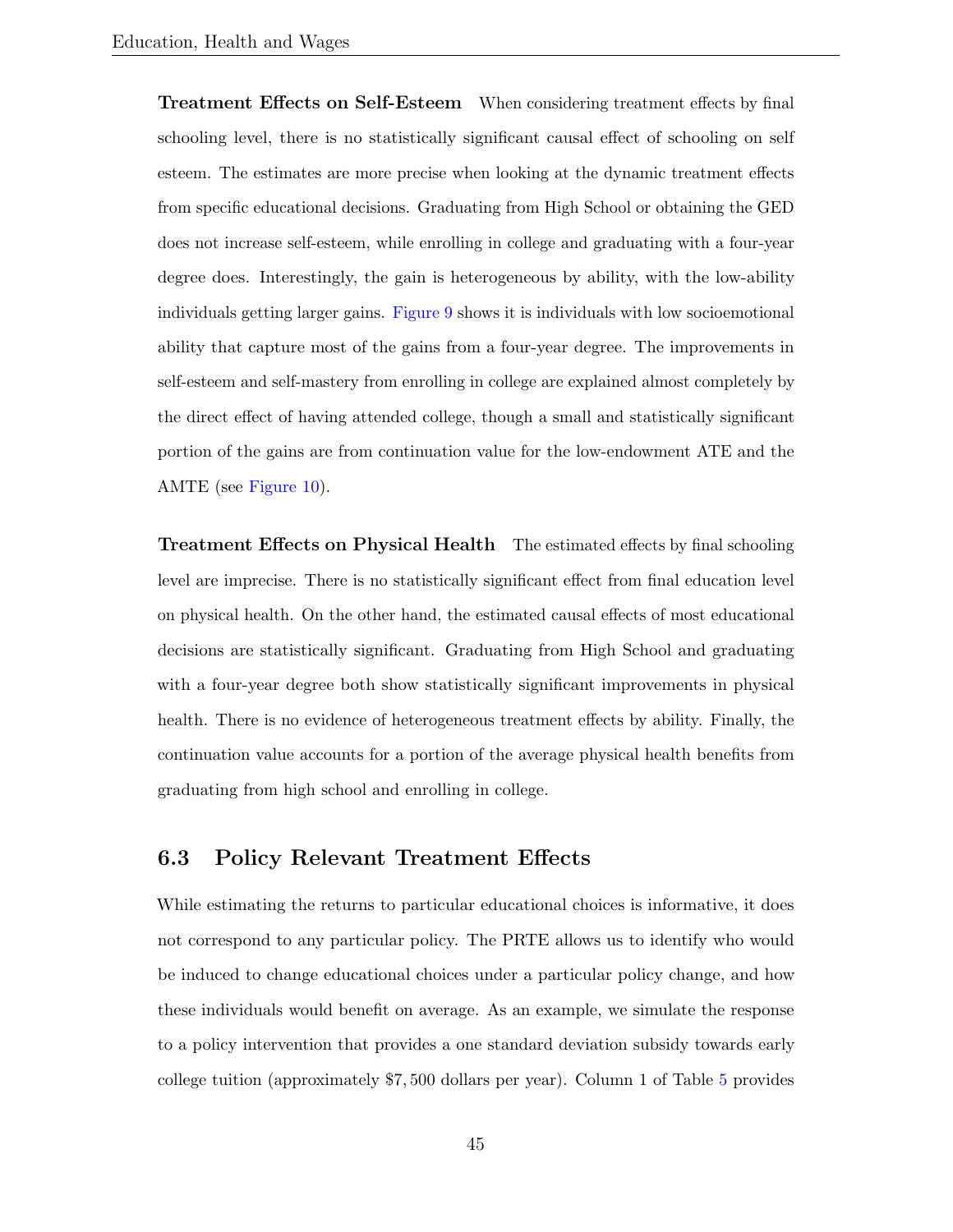the average treatment effect for those that are induced to change education levels by the tuition subsidy. Since tuition at age 17 only enters the choice to enroll in college, the subsidy will only induce high school graduates to change their college enrollment decisions. Those induced to enroll may then go on to choose to graduate with a four year degree.[55](#page-46-1) Columns 2 and 3 of Table [5](#page-46-0) decompose the PRTE into the average gains for those induced to enroll that then go on to earn 4 year degrees and the average gains for those that do not. Except for self-esteem, the PRTE is larger for those that then go on to earn 4 year degrees.

Figure [11](#page-47-0) shows which individuals are induced to enroll in college within the deciles of the distribution of  $\epsilon_{1,3} = \theta \alpha_{1,3} - \nu_{1,3}$ , conditional on  $Q_{1,3} = 1$ , the unobserved components of heterogeneity acted upon by the agent but unobserved by the econometrician. The policy induces some individuals in every decile to switch, but places more weight on those in the middle deciles of the distribution. The figure further decomposes the effect of those induced to switch into the effect for those who go on to graduate with four year degrees and the effect for those who do not. We see that those induced to switch in the top deciles are more likely to go on to graduate.<sup>[56](#page-46-2)</sup>

|                 |         |         | PRTE 4-year degree no 4-year degree |
|-----------------|---------|---------|-------------------------------------|
| Log Wages       | 0.12    | 0.14    | 0.11                                |
| PV Log Wages    | 0.13    | 0.13    | 0.12                                |
| Physical Health | 0.10    | 0.13    | 0.09                                |
| Self-Esteem     | 0.22    | 0.15    | 0.27                                |
| Smoking         | $-0.13$ | $-0.16$ | $-0.11$                             |

<span id="page-46-0"></span>Table 5: PRTE: Standard Deviation Decrease in Tuition

Notes: Table shows the policy relevant treatment effect (PRTE) of reducing early tuition by a standard deviation (approx. \$7,500). The PRTE is the average treatment effect of those induced to change educational choices as a result of the policy:  $PRTE_{p,p'} \equiv \iint E(Y^{p} - Y^{p'} | \mathbf{X} = \mathbf{X}, \boldsymbol{\theta} = \overline{\boldsymbol{\theta}}), dF_{\mathbf{X},\boldsymbol{\theta}}(\mathbf{X}, \overline{\boldsymbol{\theta}} | S(p) \neq S(p')\}$ . Column 1 shows the overall PRTE. Column 2 shows the PRTE for those induced to enroll by the policy who then go on to complete 4-year college degrees. Column 3 shows the PRTE for individuals induced to enroll but who do not complete 4-year degrees.

<span id="page-46-1"></span><sup>55</sup>Models were estimated that include tuition as a determinant of the high school graduation decision. However, estimated effects of tuition on high school graduation are small and statistically insignificant.

<span id="page-46-2"></span><sup>&</sup>lt;sup>56</sup>Note that there is little evidence of forward-looking behavior in terms of tuition.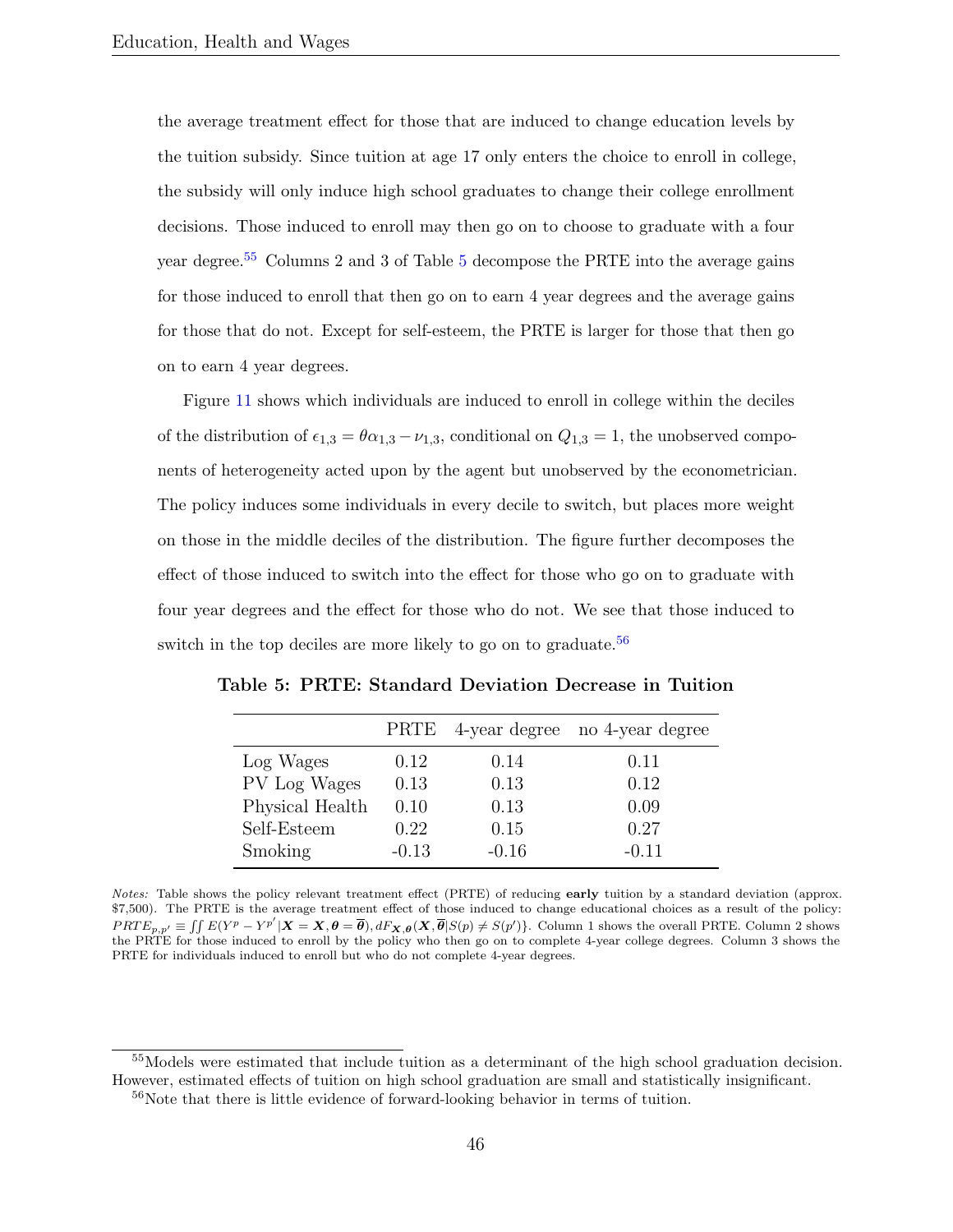<span id="page-47-0"></span>

Figure 11: PRTE: Who is induced to switch

*Notes:* The figure plots the proportion of individuals induced to switch from the policy that lay in each decile of  $\epsilon_{1,3}$ , where  $\epsilon_{1,3} = \theta \alpha_{1,3} - \nu_{1,3}$ .  $\epsilon_{1,3}$  is the unobserved component of the educational choice model. The deciles are conditional on  $Q_{1,3} = 1$ , so  $\epsilon_{1,3}$  for individuals who reach the college enrollment decision. The bars are further decomposed into those that are induced to switch that then go on to earn 4-year degrees and those that are induced to switch but do not go on to graduate.

The \$7,500 subsidy induces 13% of high school graduates who previously did not enroll to enroll in college. Of those induced to enroll, more than a third go on to graduate with a 4 year degree. For outcomes such as smoking, the benefits are larger for those who graduate with a 4-year degree, while for outcomes such as self-esteem, those that enroll, but choose not to earn 4 year degrees have larger benefits.

Using the estimated benefits, we can calculate if the policy is cost effective. As a limitation of our model, we can only estimate the monetary costs and cannot estimate psychic costs. We can determine if the monetary gains in the present value of wages at age 18 is greater than the \$7,500 subsidy. Given a PRTE of 0.13 for log present value of wage income, the average gains for those induced to enroll was  $$11,275$ .<sup>[57](#page-47-1)</sup> If the subsidy was given for the first two years of college, then the policy is not cost-efficient on average. If the subsidy must also be offered to those already enrolled, then monetary costs greatly outweigh the estimated earnings benefits, never mind any psychic costs.

<span id="page-47-1"></span><sup>57</sup>Wages are divided by \$10,000 prior to taking logs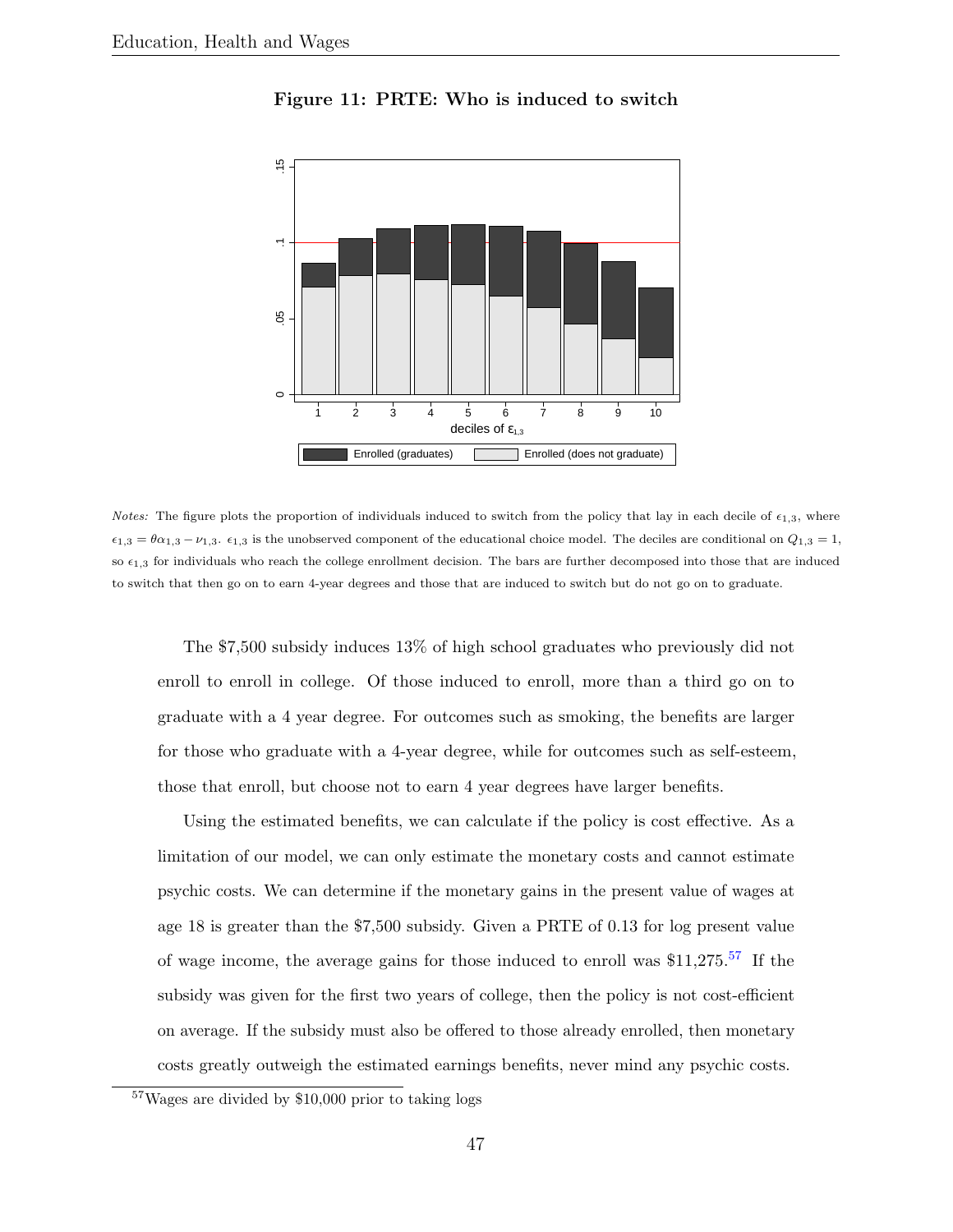While the intervention does not pay for itself through increased income, there are benefits for several other life-outcomes such as reduced smoking, improved self-esteem, and improved physical health.

# <span id="page-48-0"></span>6.4 The Channels of Influence of Cognitive and Socioemotional Skills

The traditional literature focuses on cognitive ability as a major determinant of schooling and the outcomes of schooling. Much less is known about the importance of socioemotional factors, although a growing literature establishes their predictive power. We present new evidence on the channels through which cognitive and socioemotional skills operate. As shown in Figure [5](#page-31-0) and Table [4,](#page-35-0) both factors are important in explaining schooling choices at all decision nodes with the exception of socioemotional skills in explaining the decision of dropouts to obtain GEDs.

Controlling for selection into schooling levels, we can determine if, after fixing schooling, there are additional effects of cognitive and socioemotional skills on outcomes. Is the main effect of these skills through educational attainment or are there additional effects of the traits on outcomes beyond their effects on schooling?

The models for outcomes are estimated twice: (a) excluding any effect of the latent factors on outcomes except through their effects on schooling and (b) allowing the latent factors to have additional effects beyond their effects on schooling. A comparison of the estimates is informative.

Table [6](#page-49-0) reports, for each set of outcomes, tests of whether the loadings on the latent factors at all schooling levels (HS Dropout—Coll. Graduate) are all zero (column a) or whether they are equal to their levels in the unconditional model (column b). For most outcomes, cognition has a statistically significant effect beyond its educational attainment. For physical health and self-esteem, the effects of socioemotional skills are not precisely estimated. We cannot reject the hypothesis that across all s, the socioemotional loadings are jointly equal to 0. We also cannot reject that they are the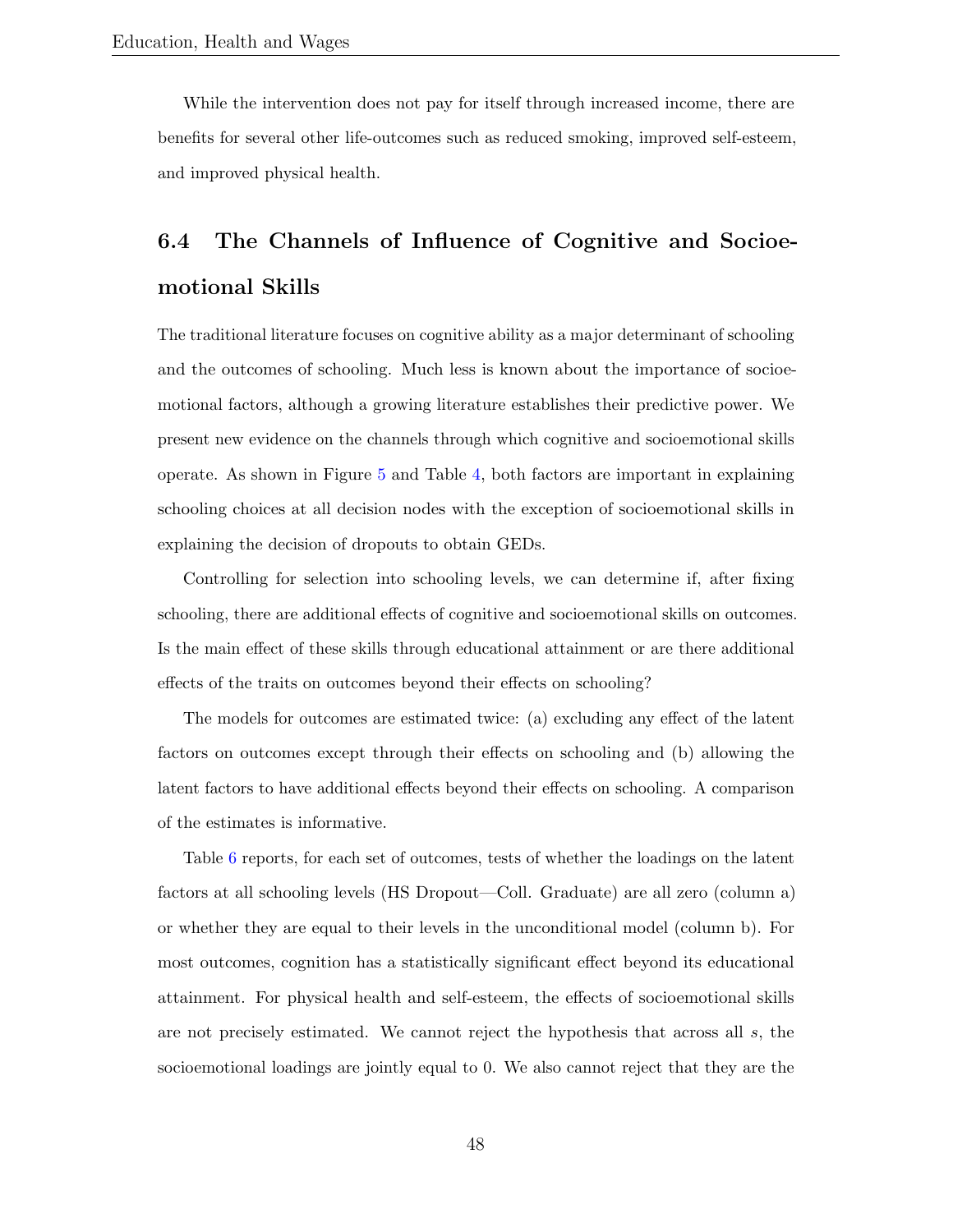| Variables                | <b>Tests</b>            |                         |  |
|--------------------------|-------------------------|-------------------------|--|
|                          | $p$ -val $\overline{a}$ | $p$ -val <sup>(b)</sup> |  |
| Log Wages                |                         |                         |  |
| Cognitive                | 0.000                   | 0.001                   |  |
| Socioemotional           | 0.221                   | 0.006                   |  |
| Smoking (Age 30)         |                         |                         |  |
| Cognitive                | 0.133                   | 0.002                   |  |
| Socioemotional           | 0.037                   | 0.007                   |  |
| Physical Health (Age 40) |                         |                         |  |
| Cognitive                | 0.155                   | 0.047                   |  |
| Socioemotional           | 0.513                   | 0.275                   |  |
| Self-Esteem              |                         |                         |  |
| Cognitive                | 0.000                   | 0.004                   |  |
| Socioemotional           | 0.465                   | 0.469                   |  |

<span id="page-49-0"></span>Table 6: Estimated Factor Loadings on Cognitive and Socioemotional Factors by Outcome and Schooling Level

Notes: (a) shows p-values from a likelihood ratio test against the null hypothesis that the factor loadings for the conditional models are jointly equal to zero. (b) shows the  $p$ -value from a likelihood ratio test against the null hypothesis that the factor loadings for the conditional models are jointly equal to the factor loading of the unconditional model. A table reporting the factor loadings for the unconditional and conditional models and the results for other outcomes can be found in Section [C.5](#page--1-0) in the Web Appendix.

same as the loadings for the factors on outcomes that do not control for s. However, in the case of smoking, it appears that the socioemotional trait has a statistically significant effect beyond its effect on schooling. Finally, in terms of wages, socioemotional trait operates primarily through its affect on schooling.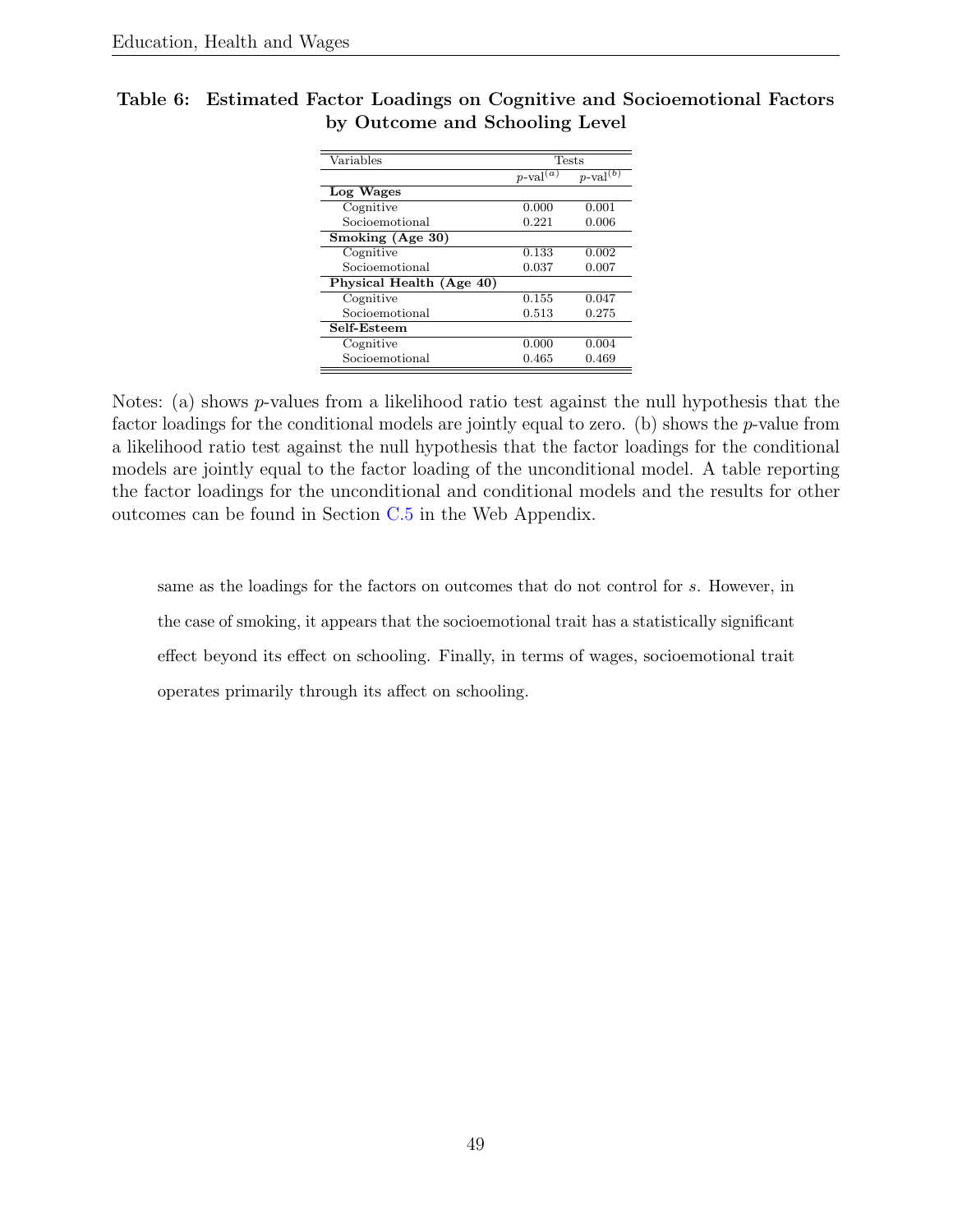# 7 Summary and Conclusions

This paper formulates and estimates a sequential model of educational choices and their consequences for wages, health and healthy behaviors, allowing for heterogeneity among agents in both observed and unobserved characteristics. We estimate the causal impact of education on health and labor market outcomes when responses to treatment vary among observationally identical persons who select into schooling levels on the basis of their idiosyncratic responses. We proxy the unobservables producing dependence between choices and outcomes using a variety of measurements. We adjust for the measurement error arising from using proxies. We use multiple sources of identification to secure our estimates. Each educational choice has exclusion restrictions that affect choices but not the outcomes produced from the choice. These can be used as instruments to identify the model. They allow us to control for unobservables that generate dependence between choices and outcomes that are not proxied by our measurements.

Unlike most of the literature on the treatment effects of education, we analyze a model with multiple schooling choices that recognizes the fundamentally nonlinear effect of schooling on a variety of outcomes. Our paper defines and estimates a variety of novel treatment effects, including treatment effects that account for the continuation values associated with future educational choices which we find to be empirically important for most transitions.

Our empirical results show that there is strong sorting into schooling levels on both cognitive and socioemotional endowments. Overall, we find that wages and the health and healthy behaviors of persons is enhanced by high school graduation, college enrollment, and graduation from a 4-year college. We find that the causal effects of schooling differ by ability level. For example, when considering the benefits of a four-year degree, only high-ability individuals gain higher wages, while only low-ability individuals gain higher self-esteem. In general, observed differences by educational attainment diminish when we control for observables and latent abilities.

The model estimated in this paper is a halfway house between the treatment effect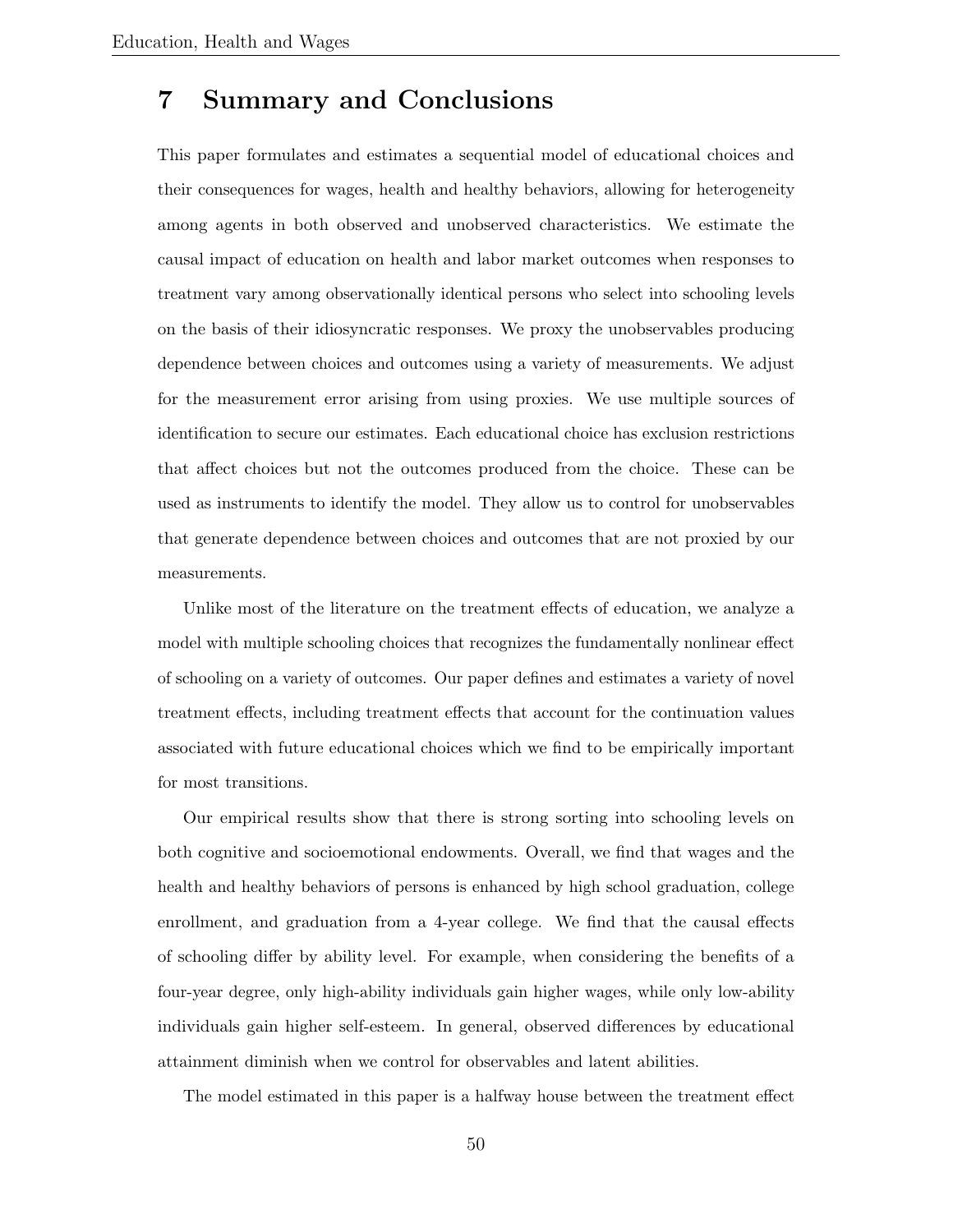literature and the structural literature on dynamic discrete choice. By modeling the latent variable structure, we improve on LATE by identifying the groups affected by variations in instruments and policies. We find strong evidence that agents select into schooling based on their idiosyncratic responses to schooling. Our model requires no assumptions about how agents form expectations or what they seek to maximize that are routinely invoked in the structural economics literature.<sup>[58](#page-51-0)</sup>

By estimating a sequential model of schooling in a single framework, we are able analyze the ex post returns to education for people at different margins of choice and to analyze a variety of interesting policy counterfactuals. We are able to characterize who benefits from education across a variety of market and nonmarket outcomes. We decompose these benefits into direct components and indirect components arising from continuation values that we estimate to be substantial. Standard estimates of the benefits of education based on direct components underestimate the full benefit of education.

<span id="page-51-0"></span><sup>&</sup>lt;sup>58</sup>This generality comes at a cost. Agent information sets are not precisely specified or identified and we cannot estimate psychic costs or net returns.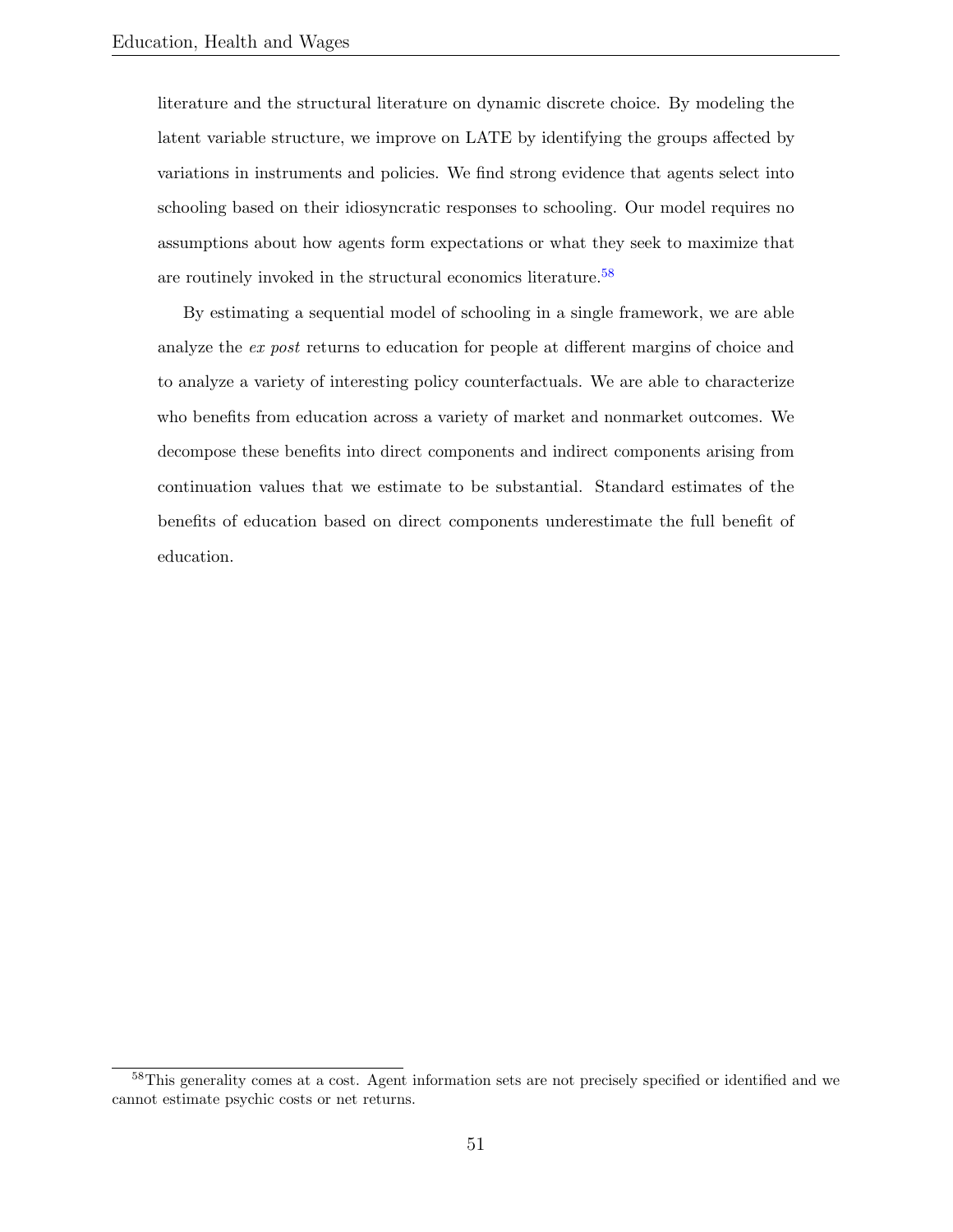# References

- <span id="page-52-1"></span>Abbott, B., G. Gallipoli, C. Meghir, and G. L. Violante (2013): "Education Policy and Intergenerational Transfers in Equilibrium," Working Paper 18782, National Bureau of Economic Research.
- <span id="page-52-6"></span>Abbring, J. H., and J. J. Heckman (2007): "Econometric Evaluation of Social Programs, Part III: Distributional Treatment Effects, Dynamic Treatment Effects, Dynamic Discrete Choice, and General Equilibrium Policy Evaluation," in *Handbook* of Econometrics, ed. by J. Heckman, and E. Leamer, vol. 6B, pp. 5145–5303. Elsevier, Amsterdam.
- <span id="page-52-0"></span>Adams, S. J. (2002): "Educational Attainment and Health: Evidence from a Sample of Older Adults," Education Economics, 10(1), 97–109.
- <span id="page-52-3"></span>Almlund, M., A. Duckworth, J. J. Heckman, and T. Kautz (2011): "Personality Psychology and Economics," in Handbook of the Economics of Education, ed. by E. A. Hanushek, S. Machin, and L. Wößmann, vol. 4. Elsevier, Amsterdam, Forthcoming.
- <span id="page-52-4"></span>Altonji, J. G. (1993): "The Demand for and Return to Education When Education Outcomes are Uncertain," Journal of Labor Economics, 11(1), 48–83.
- <span id="page-52-7"></span>Anderson, T., and H. Rubin (1956): "Statistical Inference in Factor Analysis," in Proceedings of the Third Berkeley Symposium on Mathematical Statistics and Probability, 5, ed. by J. Neyman, pp. 111–150. University of California Press, Berkeley.
- <span id="page-52-2"></span>Angrist, J. D., and G. W. Imbens (1995): "Two-Stage Least Squares Estimation of Average Causal Effects in Models with Variable Treatment Intensity," Journal of the American Statistical Association, 90(430), 431–442.
- <span id="page-52-5"></span>Arcidiacono, P., and P. B. Ellickson (2011): "Practical Methods for Estimation of Dynamic Discrete Choice Models," Annual Review of Economics, 3, 363–394.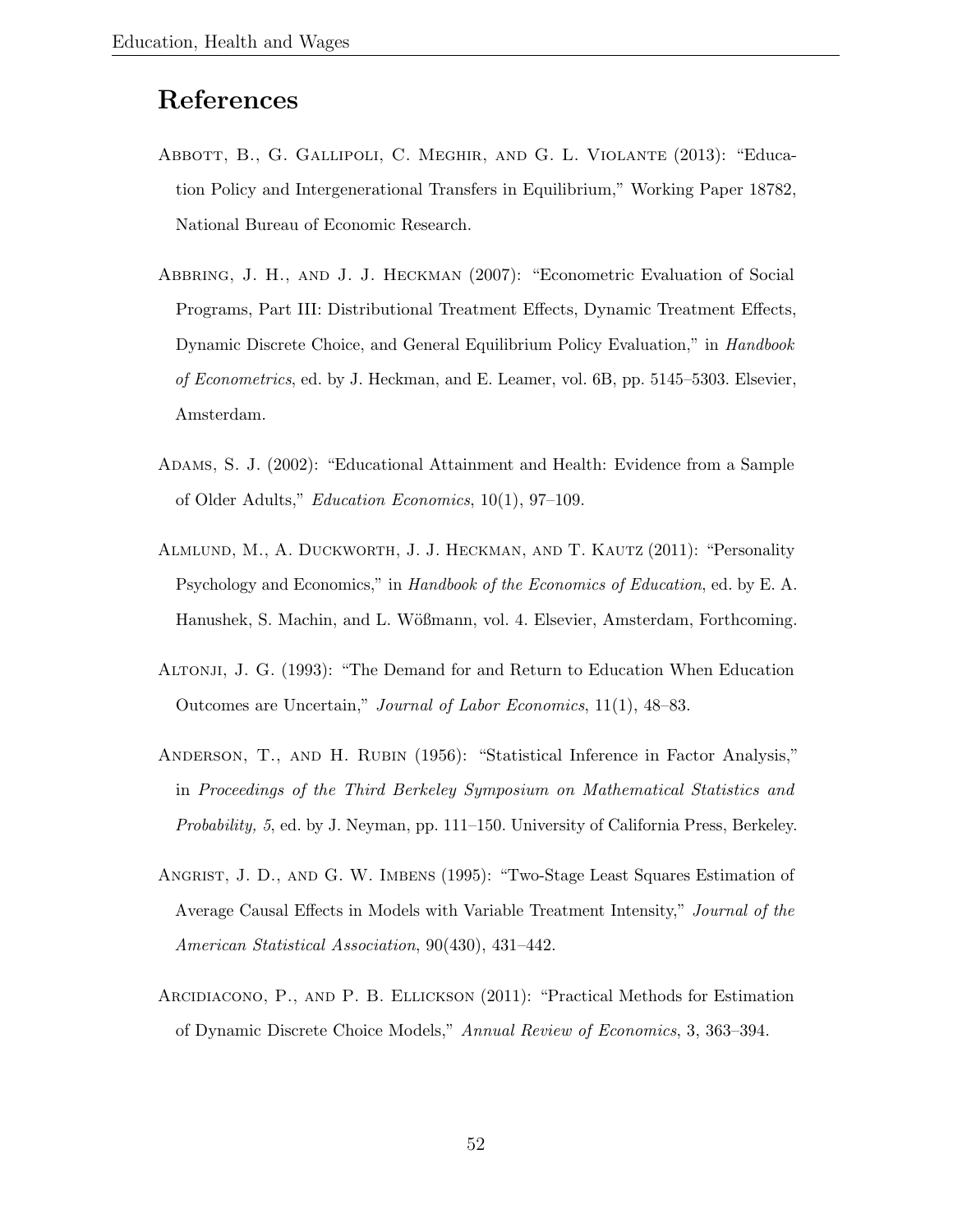- <span id="page-53-2"></span>ARENDT, J. N. (2005): "Does education cause better health? A panel data analysis using school reforms for identification," *Economics of Education Review*,  $24(2)$ , 149–160.
- <span id="page-53-3"></span>Arkes, J. (2003): "Does Schooling Improve Adult Health?," Unrestricted Draft DRU-3051, RAND, Santa Monica, CA.
- <span id="page-53-4"></span>AULD, M. C., AND N. SIDHU (2005): "Schooling, Cognitive Ability and Health," Health Economics, 14(10), 1019–1034.
- <span id="page-53-1"></span>Becker, G. S. (1964): Human Capital: A Theoretical and Empirical Analysis, with Special Reference to Education. National Bureau of Economic Research, distributed by Columbia University Press, New York.
- <span id="page-53-5"></span>Borghans, L., A. L. Duckworth, J. J. Heckman, and B. ter Weel (2008): "The Economics and Psychology of Personality Traits," Journal of Human Resources, 43(4), 972–1059.
- <span id="page-53-8"></span>Borghans, L., B. H. H. Golsteyn, J. J. Heckman, and J. E. Humphries (2011): "Identification Problems in Personality Psychology," Personality and Individual Differences, 51(Special Issue on Personality and Economics), 315–320, E. Ferguson, J.J. Heckman, and P. Corr, editors.
- <span id="page-53-0"></span>Bound, J., D. A. Jaeger, and R. M. Baker (1995): "Problems with instrumental variables estimation when the correlation between the instruments and the endogenous explanatory variable is weak," Journal of the American statistical association, 90(430), 443–450.
- <span id="page-53-7"></span>Cameron, S. V., and J. J. Heckman (1987): "Son of CTM: The DCPA Approach Based on Discrete and Factor Structure Models," Unpublished working paper, University of Chicago, Department of Economics.

<span id="page-53-6"></span>(1993): "The Nonequivalence of High School Equivalents," Journal of Labor Economics, 11(1, Part 1), 1–47.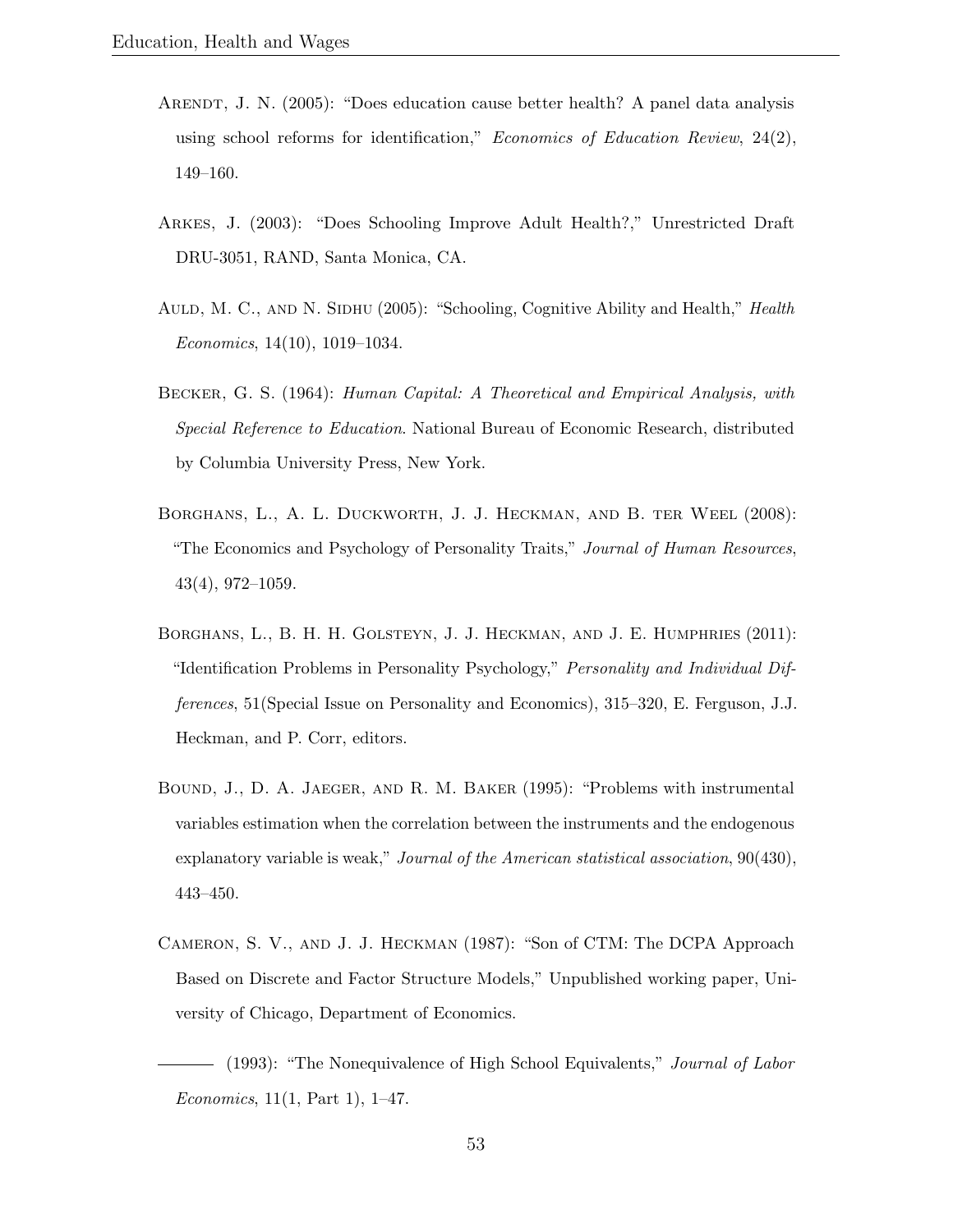- <span id="page-54-2"></span>(2001): "The Dynamics of Educational Attainment for Black, Hispanic, and White Males," Journal of Political Economy, 109(3), 455–99.
- <span id="page-54-1"></span>CARD, D. (1999): "The Causal Effect of Education on Earnings," in Handbook of Labor Economics, ed. by O. Ashenfelter, and D. Card, vol. 5, pp. 1801–1863. North-Holland, New York.
- <span id="page-54-8"></span>(2001): "Estimating the Return to Schooling: Progress on Some Persistent Econometric Problems," Econometrica, 69(5), 1127–1160.
- <span id="page-54-5"></span>Carneiro, P., K. Hansen, and J. J. Heckman (2003): "Estimating Distributions of Treatment Effects with an Application to the Returns to Schooling and Measurement of the Effects of Uncertainty on College Choice," International Economic Review, 44(2), 361–422.
- <span id="page-54-7"></span>Carneiro, P., J. J. Heckman, and E. J. Vytlacil (2010): "Evaluating Marginal Policy Changes and the Average Effect of Treatment for Individuals at the Margin," Econometrica, 78(1), 377–394.
- <span id="page-54-0"></span>CARNEIRO, P., J. J. HECKMAN, AND E. J. VYTLACIL (2011): "Estimating Marginal Returns to Education," American Economic Review, 101(6), 2754–2781.
- <span id="page-54-4"></span>Cawley, J., and C. J. Ruhm (2012): "The Economics of Risky Health Behaviors," Handbook of Health Economics, 2, 95–199.
- <span id="page-54-6"></span>Chen, X. (2007): "Large Sample Sieve Estimation of Semi-Nonparametric Models," in Handbook of Econometrics, ed. by J. Heckman, and E. Leamer, vol. 6B. Elsevier, Amsterdam.
- <span id="page-54-3"></span>Comay, Y., A. Melnik, and M. A. Pollatschek (1973): "The Option Value of Education and the Optimal Path for Investment in Human Capital," International Economic Review, 14(2), 421–435.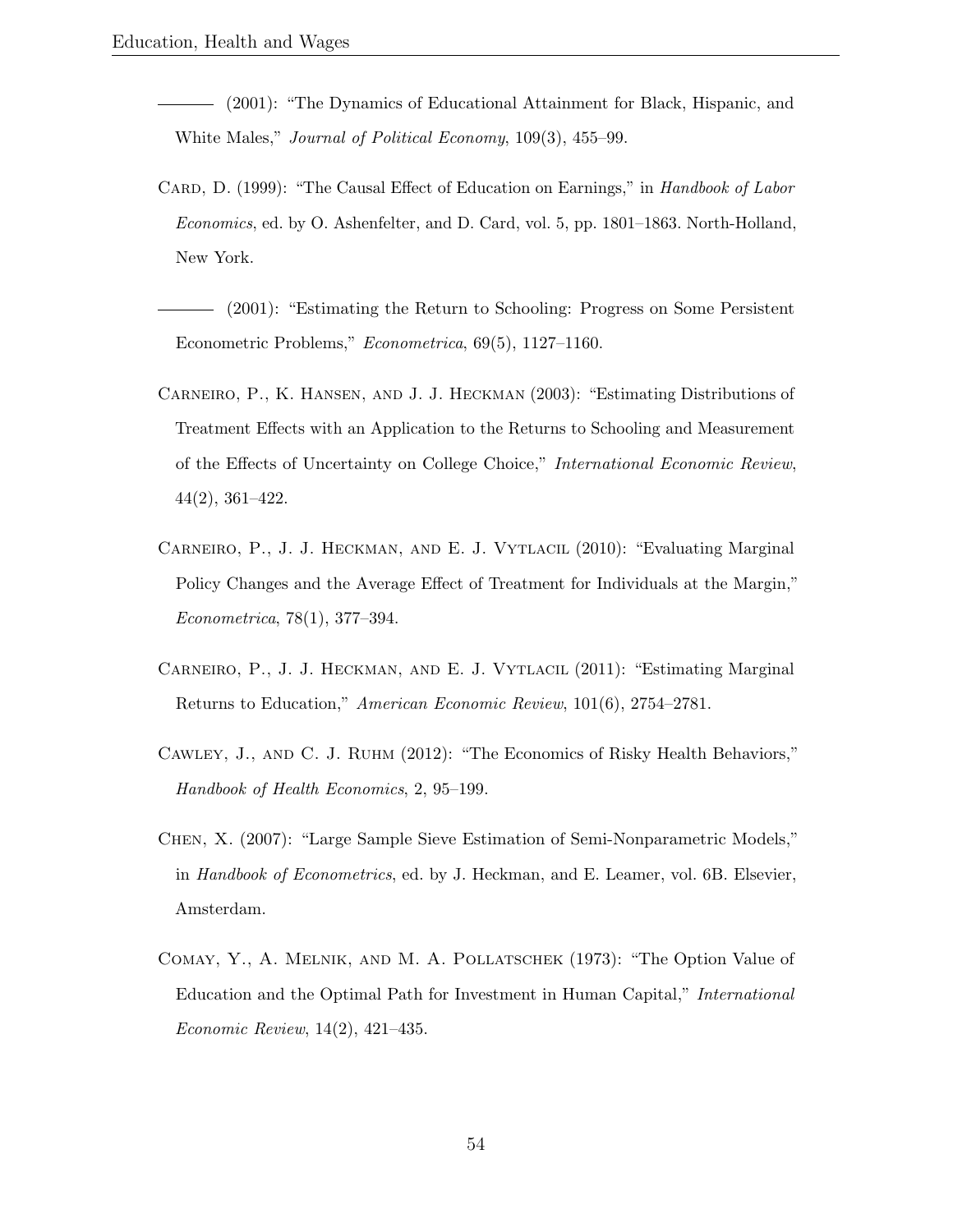- <span id="page-55-4"></span>CONTI, G., J. J. HECKMAN, P. PINGER, AND A. ZANOLINI (2009): "Intergenerational Transmission of Inequality: Maternal Skills, Prenatal Risk Behavior and Child Birth Weight," Unpublished manuscript, University of Chicago, Department of Economics.
- <span id="page-55-1"></span>CONTI, G., J. J. HECKMAN, AND S. URZUA (2010): "The Education-Health Gradient," American Economic Review: Papers and Proceedings, 100(2), 1–5.
- <span id="page-55-6"></span>Cunha, F., and J. J. Heckman (2008): "Formulating, Identifying and Estimating the Technology of Cognitive and Noncognitive Skill Formation," Journal of Human Resources, 43(4), 738–782.
- <span id="page-55-2"></span>Cunha, F., J. J. Heckman, and S. Navarro (2005): "Separating Uncertainty from Heterogeneity in Life Cycle Earnings, The 2004 Hicks Lecture," Oxford Economic Papers, 57(2), 191–261.
- <span id="page-55-5"></span>Cunha, F., J. J. Heckman, and S. M. Schennach (2010): "Estimating the Technology of Cognitive and Noncognitive Skill Formation," Econometrica, 78(3), 883–931.
- <span id="page-55-0"></span>Cutler, D. M., and A. Lleras-Muney (2010): "Understanding Differences in Health Behaviors by Education," Journal of Health Economics, 29(1), 1–28.
- <span id="page-55-8"></span>Duckworth, A. L., P. D. Quinn, and E. Tsukayama (2010): "What No Child Left Behind Leaves Behind: The Roles of IQ and Self-Control in Predicting Standardized Achievement Test Scores and Report Card Grades," Under review, Journal of Educational Psychology.
- <span id="page-55-7"></span>DUCKWORTH, A. L., AND M. E. P. SELIGMAN (2005): "Self-Discipline Outdoes IQ in Predicting Academic Performance of Adolescents," Psychological Science, 16(12), 939–944.
- <span id="page-55-3"></span>Eckstein, Z., and K. I. Wolpin (1989): "The Specification and Estimation of Dynamic Stochastic Discrete Choice Models: A Survey," Journal of Human Resources, 24(4), 562–598.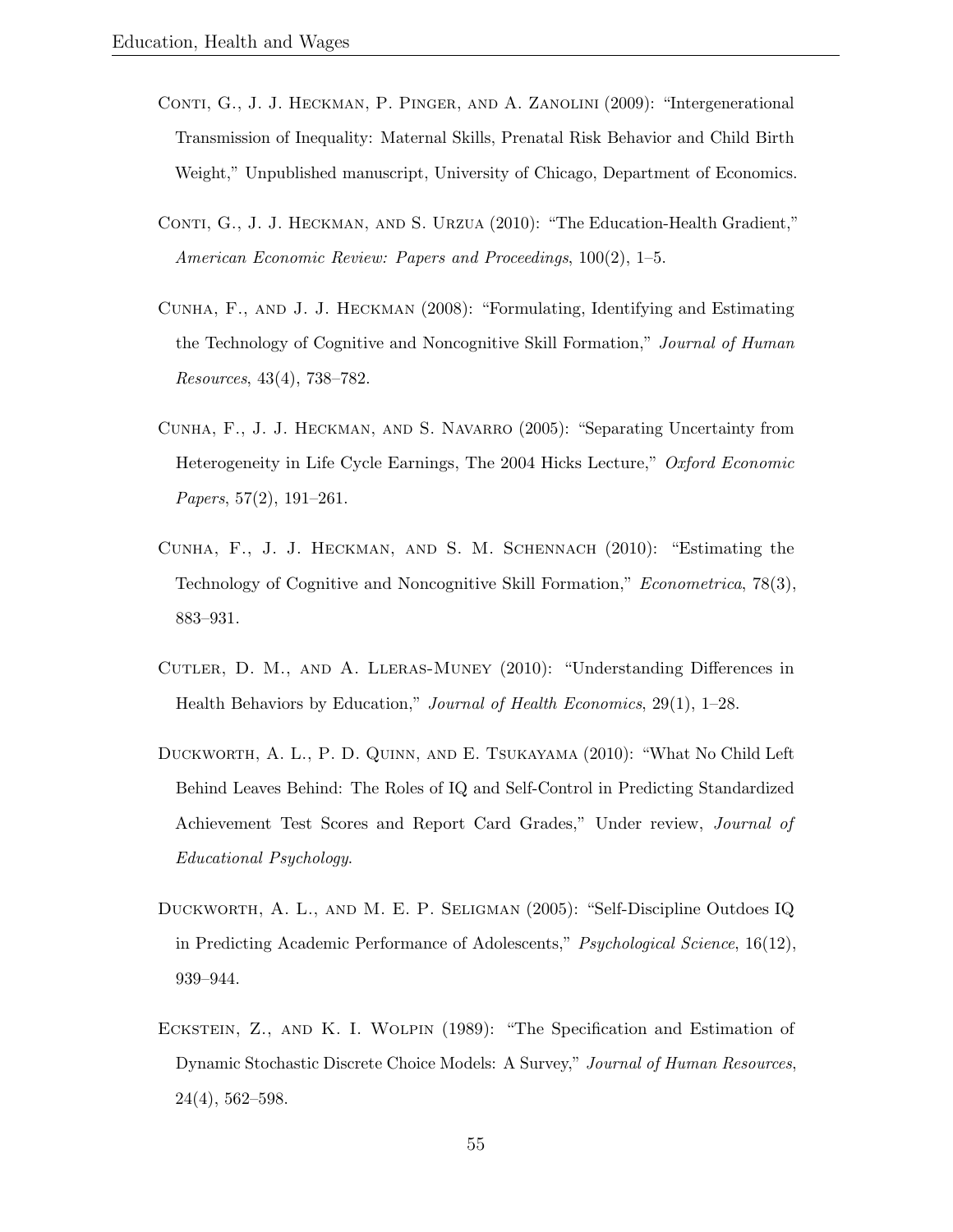- <span id="page-56-5"></span>Eisenhauer, P., J. J. Heckman, and S. Mosso (2013): "Estimation of Dynamic Discrete Choice Models by Maximum Likelihood and the Simulated Method of Moments," Under review, International Economic Review.
- <span id="page-56-6"></span>Eisenhauer, P., J. J. Heckman, and E. J. Vytlacil (2014): "Generalized Roy Model and Cost-Benefit Analysis of Social Programs," Unpublished manuscript, University of Chicago, Department of Economics.
- <span id="page-56-8"></span>Gandek, B., J. E. Ware, N. K. Aaronson, G. Apolone, J. B. Bjorner, J. E. Brazier, M. Bullinger, S. Kaasa, A. Leplege, L. Prieto, and M. Sullivan (1998): "Cross-Validation of Item Selection and Scoring for the SF-12 Health Survey in Nine Countries: Results from the IQOLA Project," Journal of Clinical Epidemiology, 51(11), 1171–1178.
- <span id="page-56-7"></span>Geweke, J., and M. Keane (2001): "Computationally Intensive Methods for Integration in Econometrics," in Handbook of Econometrics, ed. by J. J. Heckman, and E. Leamer, vol. 5, pp. 3463–3568. North-Holland, New York.
- <span id="page-56-0"></span>Grossman, M. (1972): "On the Concept of Health Capital and the Demand for Health," Journal of Political Economy, 80(2), 223–255.
- <span id="page-56-1"></span>- (2000): "The Human Capital Model," in Handbook of Health Economics, ed. by A. J. Culyer, and J. P. Newhouse, vol. 1, pp. 347–408. Elsevier, Amsterdam.
- <span id="page-56-2"></span> $-$  (2006): "Education and Nonmarket Outcomes," in Handbook of the Economics of Education, ed. by E. Hanushek, and F. Welch, vol. 1, chap. 10, pp. 577–633. Elsevier, Amsterdam.
- <span id="page-56-3"></span>(2008): "The Relationship between Health and Schooling: Presidential Address," Eastern Economic Journal, 34(3), 281–292.
- <span id="page-56-4"></span>Grossman, M., and R. Kaestner (1997): "Effects of Education on Health," in The Social Benefits of Education, ed. by J. R. Behrman, and N. Stacey, pp. 69–124. University of Michigan Press, Ann Arbor, MI.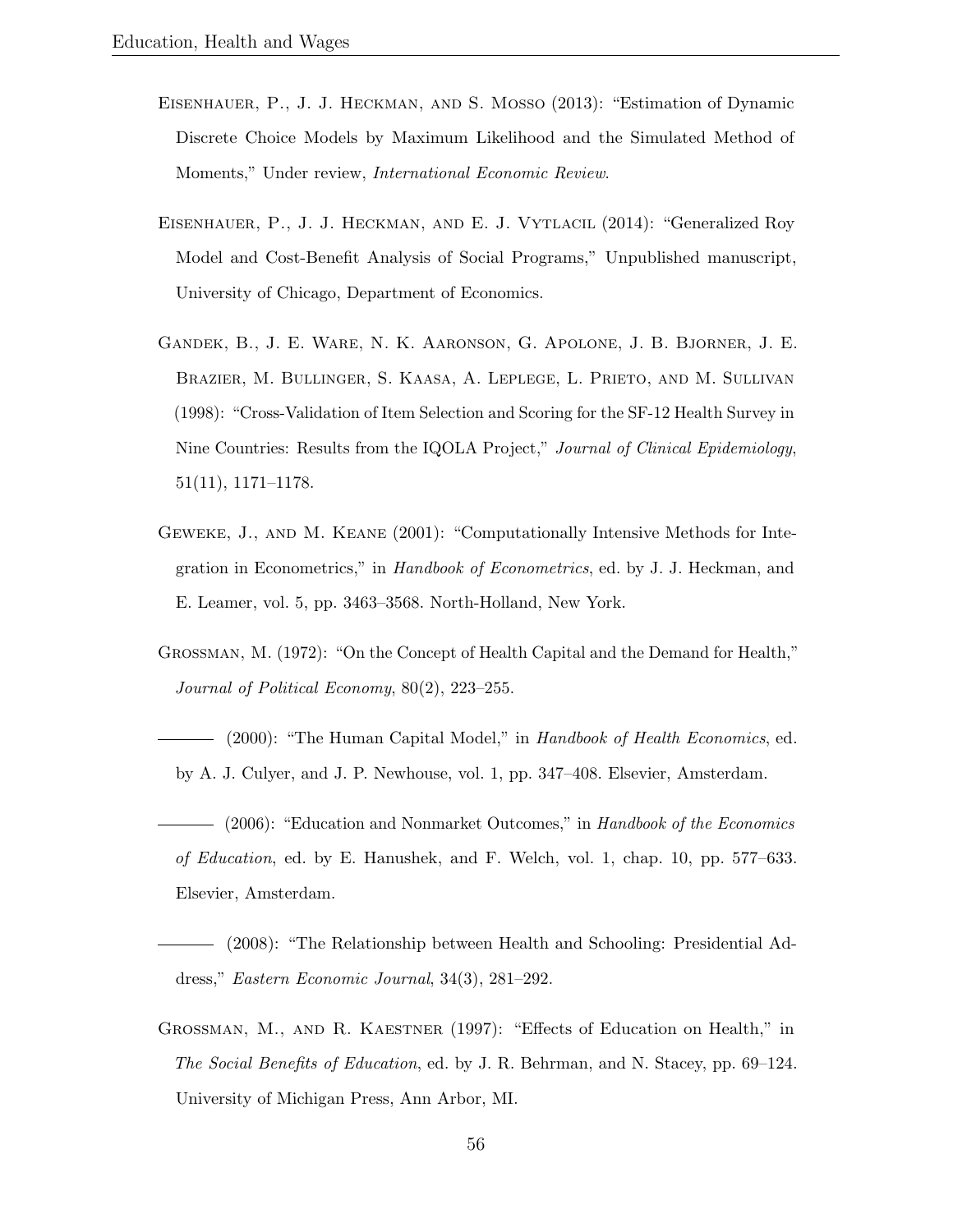- <span id="page-57-8"></span>Gullone, E., and S. Moore (2000): "Adolescent risk-taking and the five-factor model of personality," *Journal of Adolescence*, 23(4), 393-407.
- <span id="page-57-4"></span>Haavelmo, T. (1943): "The Statistical Implications of a System of Simultaneous Equations," *Econometrica*,  $11(1)$ ,  $1-12$ .
- <span id="page-57-7"></span>Hansen, K. T., J. J. Heckman, and K. J. Mullen (2004): "The Effect of Schooling and Ability on Achievement Test Scores," Journal of Econometrics, 121(1-2), 39–98.
- <span id="page-57-9"></span>Hansen, L. P., and T. J. Sargent (1980): "Formulating and Estimating Dynamic Linear Rational Expectations Models," Journal of Economic Dynamics and Control,  $2(1), 7-46.$
- <span id="page-57-5"></span>Heckman, J., and R. Pinto (2013): "Econometric Mediation Analyses: Identifying the Sources of Treatment Effects from Experimentally Estimated Production Technologies with Unmeasured and Mismeasured Inputs," Forthcoming, Econometric Reviews.
- <span id="page-57-1"></span>Heckman, J. J. (1981): "The Empirical Content of Alternative Models of Labor Earnings," Unpublished manuscript, University of Chicago, Department of Economics.
- <span id="page-57-0"></span>(1997): "Instrumental Variables: A Study of Implicit Behavioral Assumptions Used in Making Program Evaluations," Journal of Human Resources, 32(3), 441–462, Addendum published vol. 33 no. 1 (Winter 1998).
- <span id="page-57-2"></span>(2008): "The Principles Underlying Evaluation Estimators with an Application to Matching," Annales d'Economie et de Statistiques, 91-92, 9–74.
- <span id="page-57-3"></span>Heckman, J. J., J. E. Humphries, and T. Kautz (2014): "The Economic and Social Benefits of GED Certification," in The Myth of Achievement Tests: The GED and the Role of Character in American Life, ed. by J. J. Heckman, J. E. Humphries, and T. Kautz. University of Chicago Press, Chicago.
- <span id="page-57-6"></span>HECKMAN, J. J., AND T. KAUTZ (2012): "Hard Evidence on Soft Skills," Labour Economics, 19(4), 451–464, Adam Smith Lecture.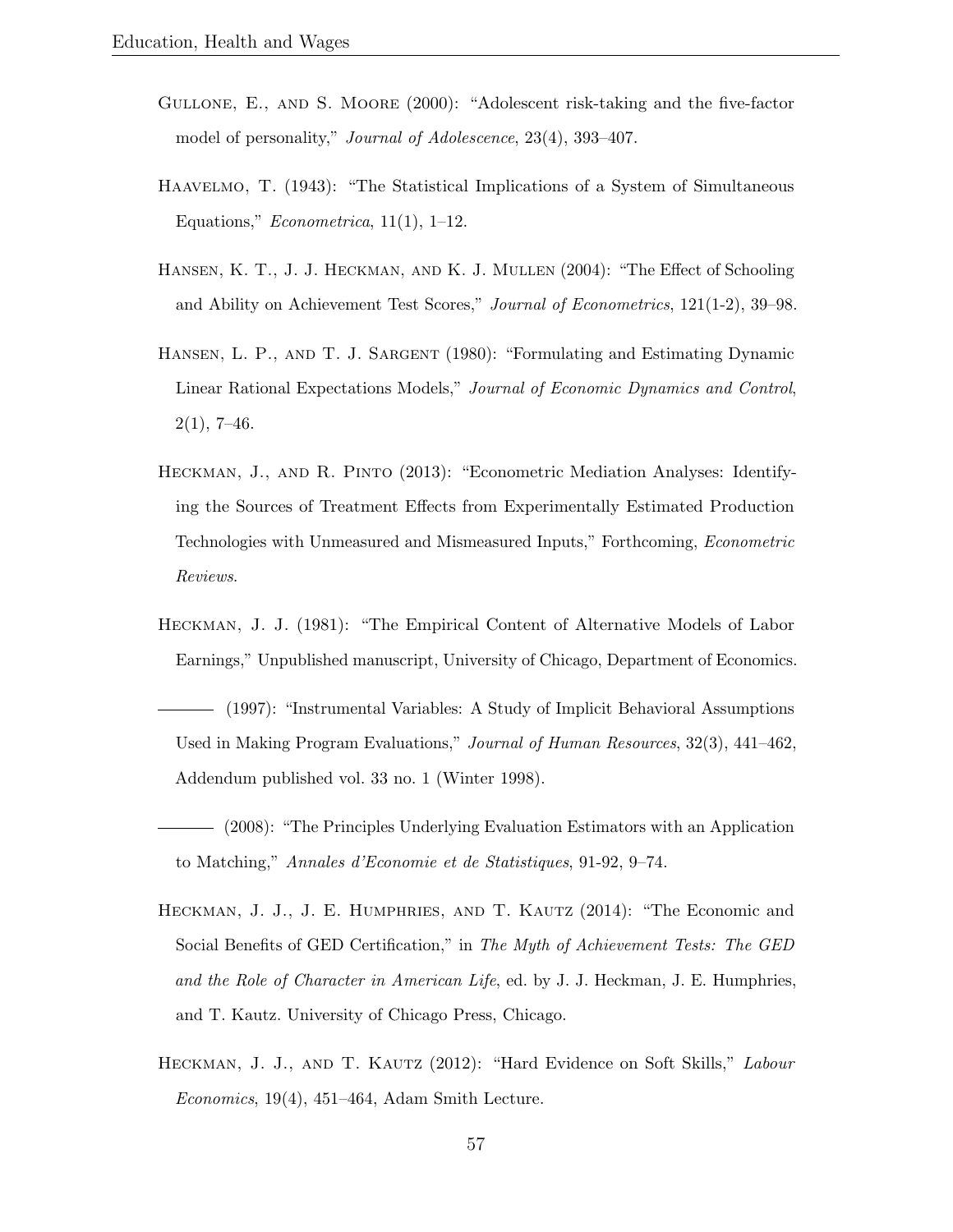- <span id="page-58-8"></span>(2014): "Fostering and Measuring Skills: Interventions That Improve Character and Cognition," in The Myth of Achievement Tests: The GED and the Role of Character in American Life. University of Chicago Press, Chicago, IL, Forthcoming.
- <span id="page-58-1"></span>HECKMAN, J. J., L. J. LOCHNER, AND P. E. TODD (2006): "Earnings Equations and Rates of Return: The Mincer Equation and Beyond," in Handbook of the Economics of Education, ed. by E. A. Hanushek, and F. Welch, chap. 7, pp. 307–458. Elsevier, Amsterdam.
- <span id="page-58-6"></span>Heckman, J. J., and S. Mosso (2014): "The Economics of Human Development and Social Mobility," Forthcoming, Annual Reviews of Economics.
- <span id="page-58-5"></span>HECKMAN, J. J., AND S. NAVARRO (2007): "Dynamic Discrete Choice and Dynamic Treatment Effects," Journal of Econometrics, 136(2), 341–396.
- <span id="page-58-7"></span>Heckman, J. J., R. Pinto, and P. A. Savelyev (2013): "Understanding the Mechanisms Through Which an Influential Early Childhood Program Boosted Adult Outcomes," American Economic Review, 103(6), 1–35.
- <span id="page-58-4"></span>HECKMAN, J. J., J. STIXRUD, AND S. URZUA (2006): "The Effects of Cognitive and Noncognitive Abilities on Labor Market Outcomes and Social Behavior," Journal of Labor Economics, 24(3), 411–482.
- <span id="page-58-3"></span>Heckman, J. J., and S. Urzua (2010): "Comparing IV With Structural Models: What Simple IV Can and Cannot Identify," Journal of Econometrics, 156(1), 27–37.
- <span id="page-58-2"></span>Heckman, J. J., S. Urzua, and E. J. Vytlacil (2006): "Understanding Instrumental Variables in Models with Essential Heterogeneity," Review of Economics and Statistics, 88(3), 389–432.
- <span id="page-58-0"></span>HECKMAN, J. J., AND E. J. VYTLACIL (1999): "Local Instrumental Variables and Latent Variable Models for Identifying and Bounding Treatment Effects," *Proceedings* of the National Academy of Sciences, 96(8), 4730–4734.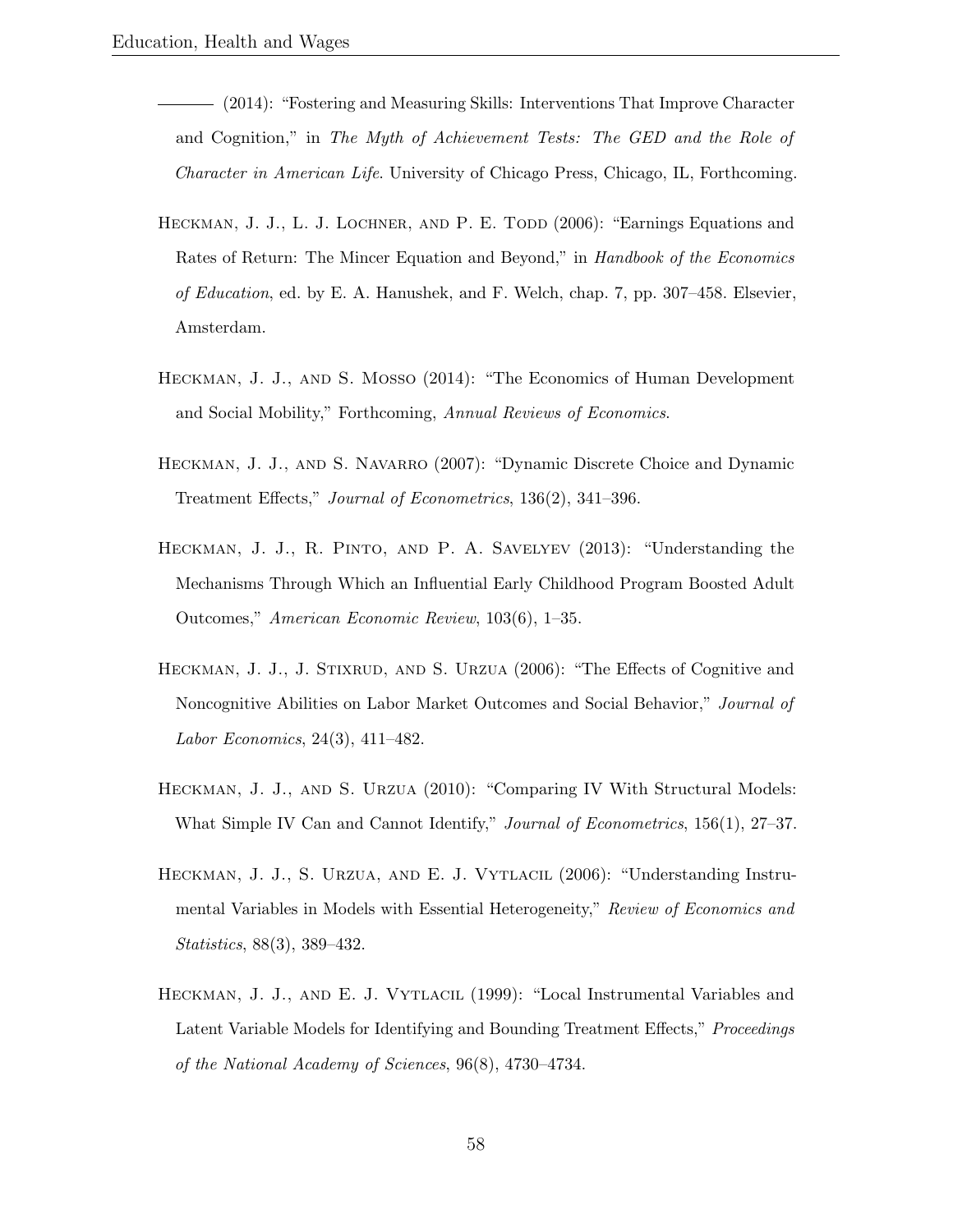<span id="page-59-0"></span>(2005): "Structural Equations, Treatment Effects and Econometric Policy Evaluation," Econometrica, 73(3), 669–738.

- <span id="page-59-6"></span>(2007a): "Econometric Evaluation of Social Programs, Part I: Causal Models, Structural Models and Econometric Policy Evaluation," in Handbook of Econometrics, ed. by J. Heckman, and E. Leamer, vol. 6B, pp. 4779–4874. Elsevier, Amsterdam.
- <span id="page-59-7"></span>(2007b): "Econometric Evaluation of Social Programs, Part II: Using the Marginal Treatment Effect to Organize Alternative Economic Estimators to Evaluate Social Programs and to Forecast Their Effects in New Environments," in Handbook of Econometrics, ed. by J. Heckman, and E. Leamer, vol. 6B, pp. 4875–5144. Elsevier, Amsterdam.
- <span id="page-59-8"></span>HERRNSTEIN, R. J., AND C. A. MURRAY (1994): The Bell Curve: Intelligence and Class Structure in American Life. Free Press, New York.
- <span id="page-59-2"></span>Imbens, G. W. (2010): "Better LATE Than Nothing: Some Comments on Deaton  $(2009)$  and Heckman and Urzua  $(2009)$ ," *Journal of Economic Literature*,  $48(2)$ , 399–423.
- <span id="page-59-4"></span>KEANE, M. P., P. E. TODD, AND K. I. WOLPIN (2011): The Structural Estimation of Behavioral Models: Discrete Choice Dynamic Programming Methods and Applications, vol. 4 of Handbook of Labor Economics. Elsevier.
- <span id="page-59-3"></span>Keane, M. P., and K. I. Wolpin (1997): "The Career Decisions of Young Men," Journal of Political Economy, 105(3), 473–522.
- <span id="page-59-1"></span>Lleras-Muney, A. (2005): "The Relationship Between Education and Adult Mortality in the United States," Review of Economic Studies, 72(1), 189–221.
- <span id="page-59-5"></span>Lochner, L. (2011): "Nonproduction Benefits of Education: Crime, Health, and Good Citizenship," in Handbook of the Economics of Education, ed. by E. A. Hanushek, S. Machin, and L. Woessmann, vol. 4, pp. 183–282. Amsterdam: North-Holland.